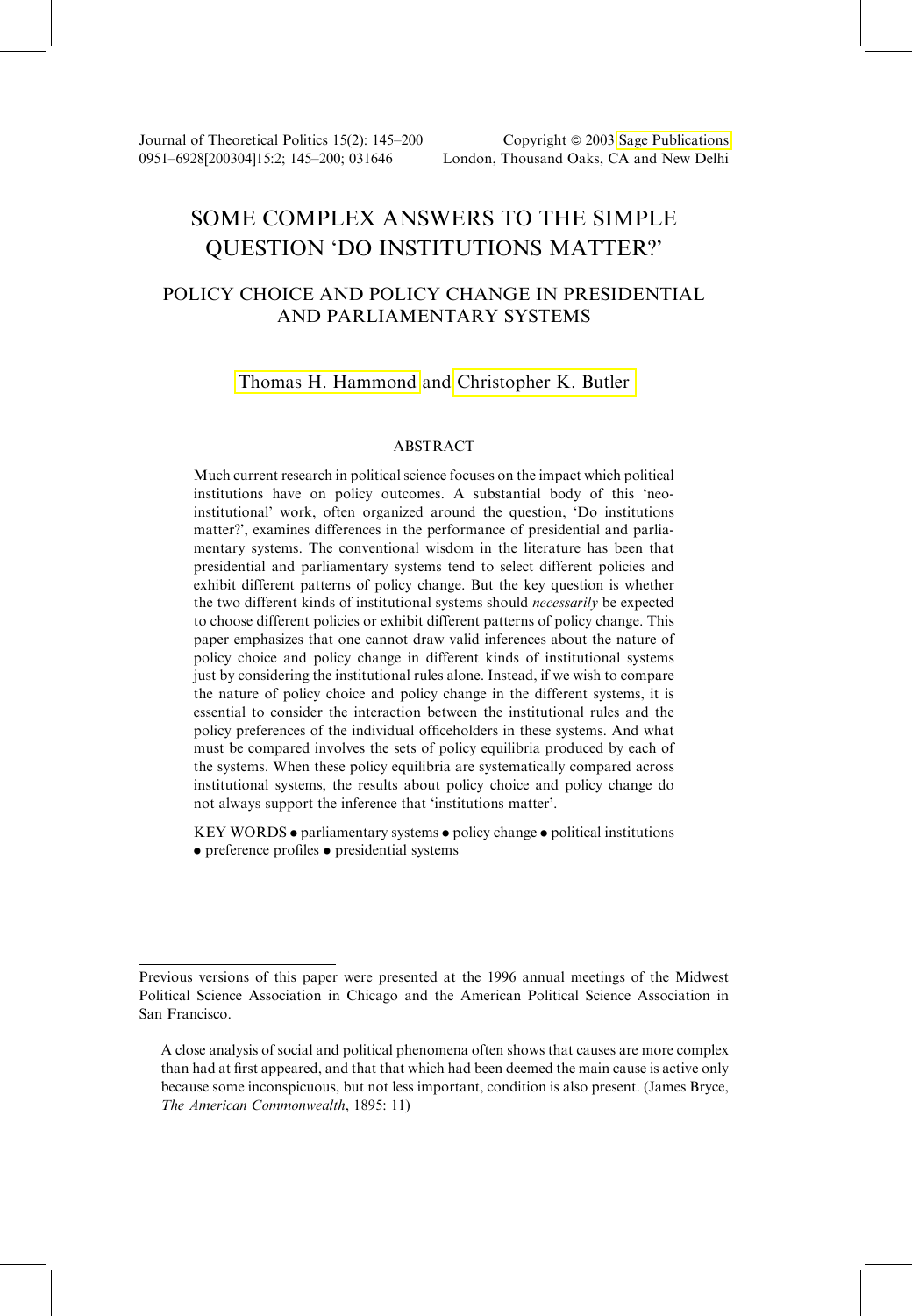### 1. Introduction

The impact of political institutions on the choice of public policies has become an important focus of research within political science over the past two decades. In this field of 'neo-institutionalism' (Hall and Taylor, 1996), a term coined to distinguish it from the older and largely descriptive institutional studies of the 1920s and 1930s, many different approaches have been developed for studying how institutions affect policy-making and policy choice. For example, we can identify the following distinct neoinstitutional literatures:

- a comparative political processes institutionalism, which compares policy-making processes in different kinds of institutional systems (Shugart and Carey, 1992);
- a comparative public policy institutionalism, which explores the extent to which differences in public policies among nations can be ascribed to differences in the nations' institutions (Ashford, 1978, 1986; Evans et al., 1985; Immergut, 1990; Katzenstein, 1978; Steinmo, 1993);
- an historical institutionalism, which describes in detail the origins of particular public policies within one or more nations (Ashford, 1992; Skocpol, 1992, 1995; Steinmo et al., 1992);
- a policy-making capacities institutionalism, which examines the extent to which different institutional systems are capable of solving various public policy problems (Weaver and Rockman, 1993a,b,c);
- a quasi-normative institutionalism which urges adoption of particular kinds of institutional systems due to their greater stability, effectiveness or legitimacy (Linz, 1994; Linz and Valenzuela, 1994; Valenzuela, 1993); and
- a rational-choice institutionalism involving the development of rationalchoice models of institutions for understanding policy choice and policy change within and across nations (Baron, 1991, 1993, 1998; Bawn, 1999; Cameron, 2000; Cox, 1984, 1987, 1990, 1994, 1997; Cowhey and McCubbins, 1995; Hammond, 1996; Hammond and Knott, 1996, 1999; Hammond and Miller, 1987; Knott and Hammond, 2000; Krehbiel, 1991, 1996, 1998; Laver and Schofield, 1990; McCarty, 2000; Miller and Hammond, 1989, 1990; Moe and Caldwell, 1994; Shepsle, 1979a,b, 1986, 1989; Tsebelis, 1995, 1999, 2000, 2002; Tsebelis and Money, 1997; Weingast, 1995).

The question motivating most of these studies is simply put: 'Do institutions' matter? The answer is generally that institutions do indeed matter; in fact,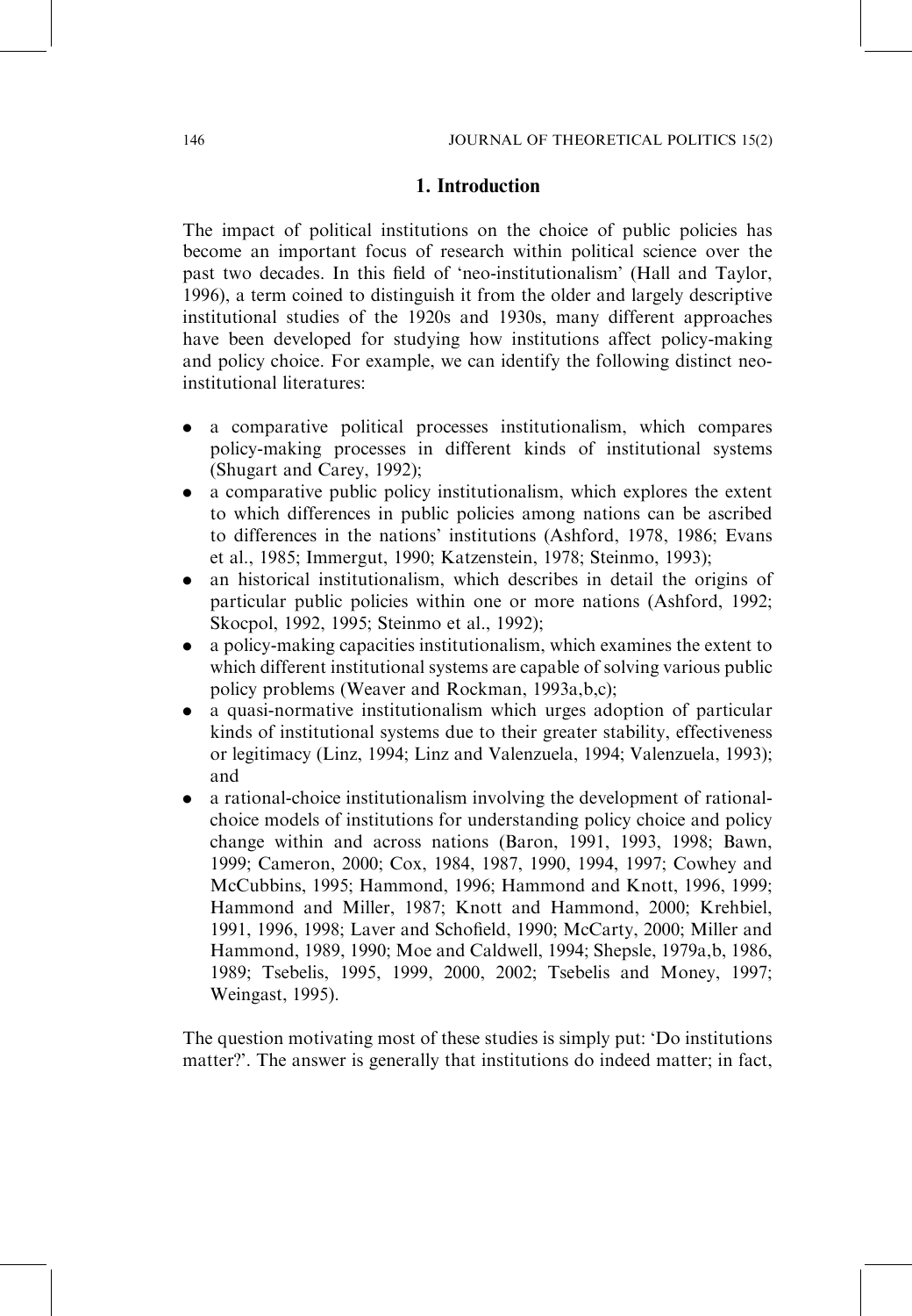as Steinmo and Tolbert (1998: 183) recently put it: 'It has become nearly passé to argue that institutions matter. Virtually all political scientists readily agree to this rather innocuous statement.'

But to what extent can we really say that 'institutions matter'? Without a better understanding of two fundamental issues, it will remain unclear just how much power the institutional explanation actually has for understanding policy choice and policy change. First, we must consider precisely what it means to say that 'institutions matter'; it turns out that what 'matter' means has some significant ambiguities. Second, if the central question is 'Do institutions matter?', we must be alert to the possibility that the answer is not so much that 'Institutions always matter' but that 'Any particular institution matters under some conditions but not under others'. Determining what these conditions might be thus becomes a critical task for the new institutionalism.

The purpose of this paper is to address these fundamental issues. Our method involves the construction of simple spatial models of policymaking in presidential and parliamentary systems in which individual officeholders rationally pursue their own policy goals. We then characterize the nature of the policy choices and the policy changes which should be expected from the different kinds of institutional systems.

We begin our analysis by defining the term 'institutional system' in a simple and straightforward manner: an 'institutional system' is a set of rules used to aggregate the preferences of the individuals in the system into the *choice of a policy*. Two institutional systems are thus different if their aggregation rules are different. It does not matter, for our purposes, if the aggregation rule is formalized in a written constitution or is primarily a matter of unwritten custom.

We then argue that understanding policy choice and policy change in different institutional systems requires, as its starting point, an understanding of what policies the individual actors in each system should be expected to produce *in equilibrium*, given their policy preferences. Only by systematically comparing one system's set of policy equilibria to the sets of equilibria produced by other kinds of systems can we determine the extent to which the institutional differences among these systems actually matter. We suggest that claiming that a particular institutional system 'matters' necessarily implies a comparison between policies which the individual actors might select, in equilibrium, via that system's institutions and the policies they might select, in equilibrium, in the absence of that particular system's institutions. Unless the features of policy-making in the presence and in the absence of that system's institutions are made explicit, and the differential impacts on policy equilibria demonstrated, while controlling for the impact of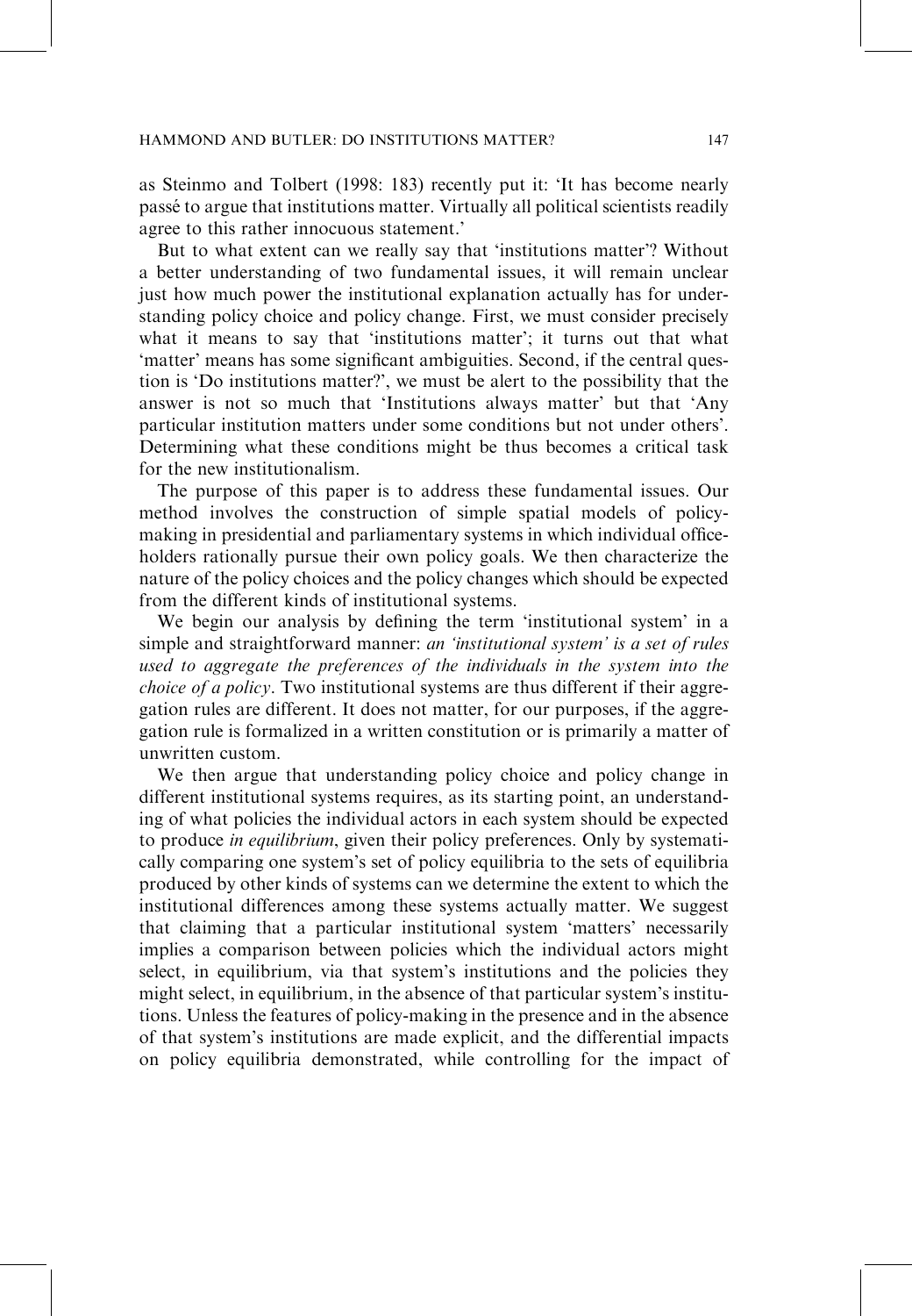other relevant variables, an assertion that the institutional system 'matters' will have less meaning than one might desire.

There is a substantial literature involving formal rational-choice models of policy equilibria in particular institutional systems, not only in the US context (e.g. Hammond and Miller, 1987; Krehbiel, 1996) but increasingly in various kinds of parliamentary systems as well (see, e.g. Austen-Smith and Banks, 1990; Baron, 1991, 1993, 1998; Baron and Diermeier, 2001; Diermeier and Feddersen, 1998; Kalandrakis, 1999, 2000; Laver and Shepsle, 1996; and Persson et al., 1997). Somewhat surprisingly, however, there seems to be relatively little work which compares the equilibrium policies from a variety of institutional systems or which uses such equilibria to clarify differences in the nature of policy change across these systems.

Because an institutional system is a set of rules for aggregating individual preferences into a policy choice, we emphasize that understanding policy choice requires understanding the interactions between the aggregation rules and the individual preferences which are to be aggregated. Of course, rational-choice theorists almost unavoidably deal with these interactions between aggregation rules and individual preferences; the important work of Tsebelis (e.g. 1995, 2000, 2002) is perhaps the most outstanding example. Too often, however, other neo-institutionalists have drawn broad conclusions about the nature of policy choice or about changes in policy choices, just by examining the aggregation rules of different institutional systems. The possible impact of particular sets of individual preferences  $-$  that is, of the *preference profiles* – on the systems' policy choices has either been ignored or else treated so implicitly that it is difficult to discern what role differing preference profiles might have played. We develop a series of spatial models, involving the interaction of aggregation rules and preference profiles and resulting in the production of equilibrium policies, to help clarify these matters.

There is an infinite number of possible institutional systems and in this paper we develop models of just five: four parliamentary models and one presidential model. Despite this limited number of institutional systems, our results and observations give us some confidence in advancing two broad arguments about the impact of institutions on policy choice and policy change.

First, for any two institutional systems, there always exists a preference profile which would lead the two systems to have similar or even identical policy equilibria. But for the same two systems there also usually exists a preference profile which would lead them to have different policy equilibria. For most pairs of systems, then, it appears incorrect to say that 'institutions matter' just by themselves. Instead, whether 'institutions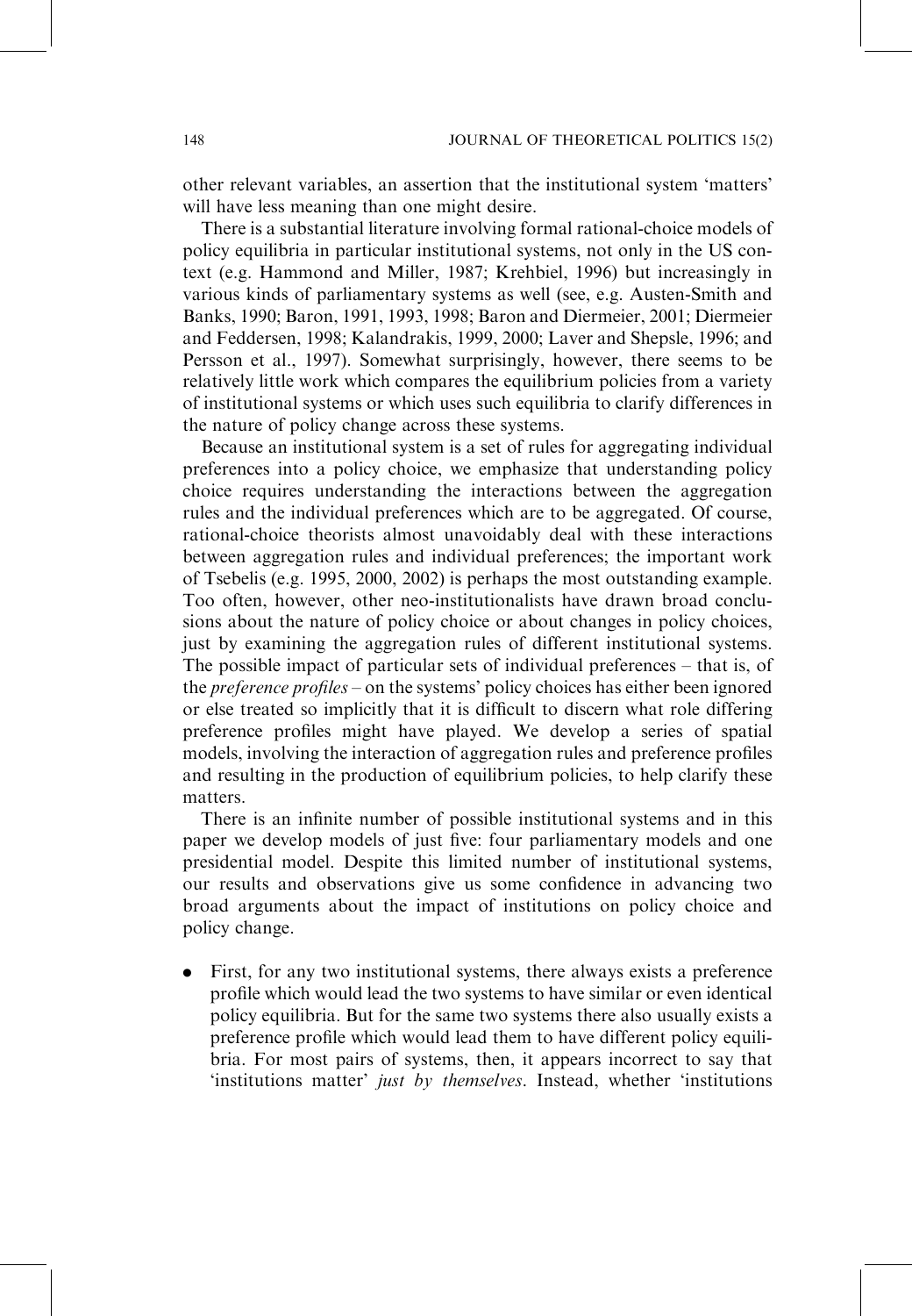matter' appears to depend on the presence or absence of particular kinds of preference profiles. $<sup>1</sup>$ </sup>

• Second, there exist conditions under which two different institutional systems will exhibit different patterns of policy change but there also exist conditions in which they will exhibit similar patterns of policy change. Indeed, some kinds of systems can be expected to exhibit several different patterns of policy change, depending on the presence of particular kinds of preference profiles and on how these preference profiles change over time.<sup>2</sup>

These arguments imply that the conventional wisdom about the differences in policy choice and policy change between presidential and parliamentary systems is rather misleading. Regarding policy change, for example, the multiple veto points in presidential systems are often accused of being a major reason for the policy stability – more pejoratively referred to as 'deadlock', 'gridlock' or 'stalemate' – that is sometimes observed. Some kinds of parliamentary systems, such as bicameral parliaments or unicameral parliaments with party-coalition governments, are also described as exhibiting considerable policy stability; 'immobilism' is a pejorative term sometimes used to label the policy stability in these parliamentary systems. In contrast, 'Westminster'-style parliamentary systems, in which one of the two major parties dominates a unicameral parliament (Lijphart, 1999: Ch. 2), are often considered to be more open to policy change. However, our models show that these kinds of observations obscure the patterns of policy change which should be expected from these different kinds of institutional systems.

Overall, these arguments and observations suggest to us that the question of whether 'institutions matter' requires a considerably more nuanced answer than seems to be generally recognized in the neo-institutional literature. If institutions matter for some preference profiles but not others, addressing the question of whether institutions matter requires not only that we define precisely what kinds of institutions we are considering but also that we delineate precisely the features of the preference profiles these institutions are processing. If students of institutions do not adhere to this regimen, they risk drawing misleading or incorrect inferences about the extent to which institutions do or do not matter.

<sup>1.</sup> For a related discussion of the relationships between institutions and preference profiles see Hammond (1996: 123–32). Riker (1982) makes a similar argument regarding the relationships between voting rules and preference profiles.

<sup>2.</sup> In a companion paper – see Butler and Hammond  $(1997)$  – we use computer simulations to explore the extent of similarities and differences in the patterns of policy change across presidential and parliamentary systems as the systems' preference profiles change over time.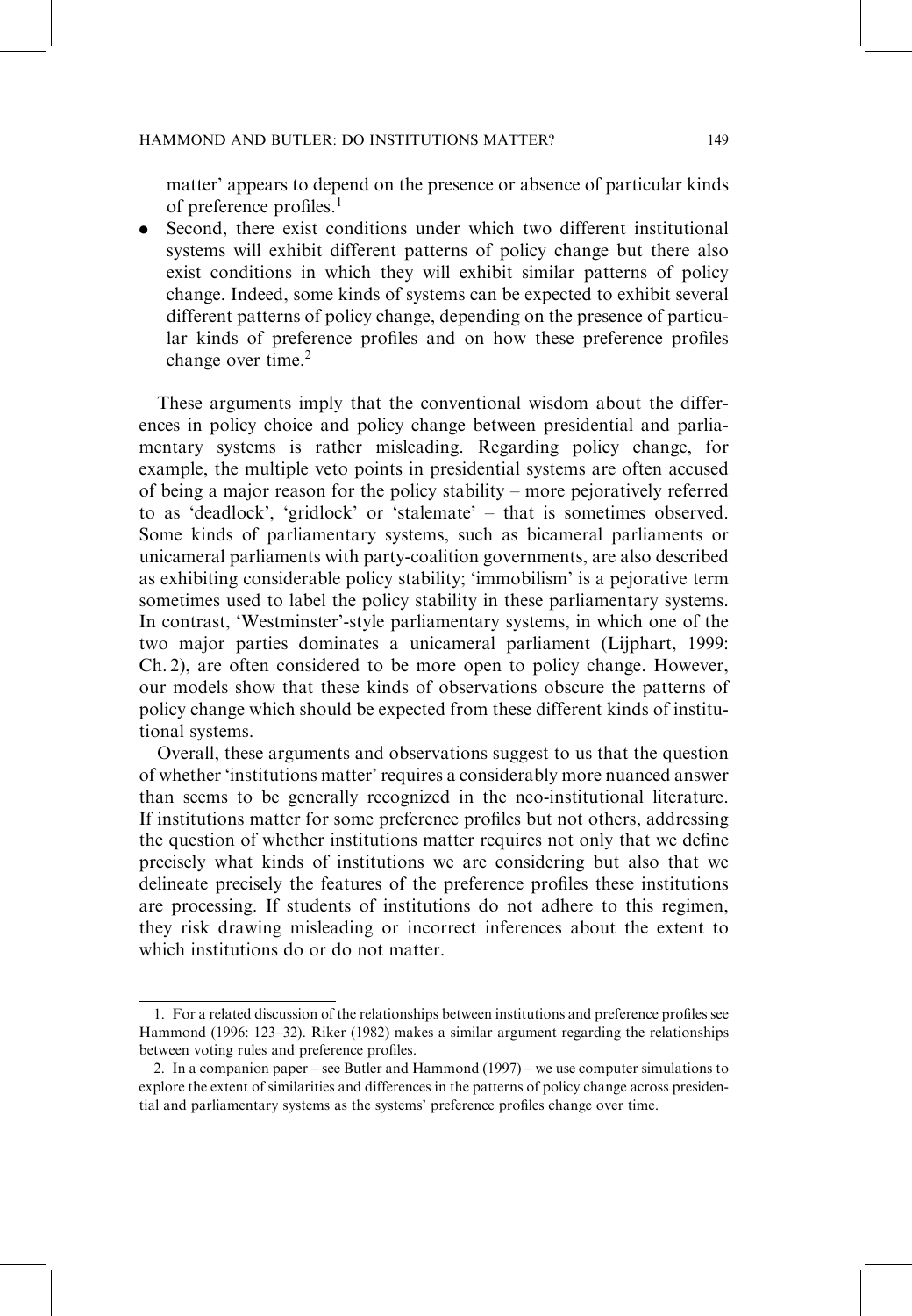# 2. Arguments about Policy Stability and Policy Change in **Presidential and Parliamentary Systems**

Students of institutions have long been interested in the impact of different kinds of institutional rules on policy-making and policy outcomes. There is a vast literature, beginning at least with Aristotle's Politics in the fourth century BC, exploring the impacts of different kinds of institutions. However, many students of institutions have slighted the impact which different kinds of preference profiles might have on policy-making and policy outcomes. For example, consider the literature on the impact of presidential and parliamentary systems on policy choice and policy change.

### 2.1 Policy Stability in Presidential Systems

It has long been thought that presidential (separation-of-powers) systems exhibit a particular pattern of policy-making behavior: great stability in public policies. While initially recognized by the authors of *The Federalist Papers*, the theme has been thoroughly explored only in the past five or six decades. For example, David Truman (1951: 354) observes that '[T]he bicameral organization of our typical legislature and the constitutional separation of powers operate, as they were designed, to delay or obstruct action rather than to facilitate it'. Similarly, James MacGregor Burns (1963) cites Hofstadter's classic phrase (in 1948: 9) that the Constitution was designed to be 'a harmonious system of mutual frustration' and Burns  $(1963: 6)$  further suggests that

we still underestimate the extent to which our system was designed for deadlock and inaction. We look on the current impasse in Washington as something extraordinary rather than as the inevitable consequence of a system we accept.

James Sundquist (1968: 511) likewise argues that the overall impact of the separation-of-powers system 'can be not just to delay action in the interest of full and free debate, but to forbid action'. These observations all suggest that separation-of-powers systems make policy change less probable.

Moreover, when policy change does occur, it is said to occur only intermittently. For example, Burns (1963: 2) argues that change comes 'by fits and starts' and he continues by saying that 'historically there has been a serious  $lag$  – once a near fatal lag [the Civil War] – in the speed and effectiveness with which the national government has coped with emerging crises'. Burns (1963: 2) acknowledges that 'under extraordinary combinations of  $circumstances'$  – which he likened to storms – significant policy change is possible. Nevertheless, he also suggests (1963: 205), 'the old political patterns would reappear once the storm was gone'.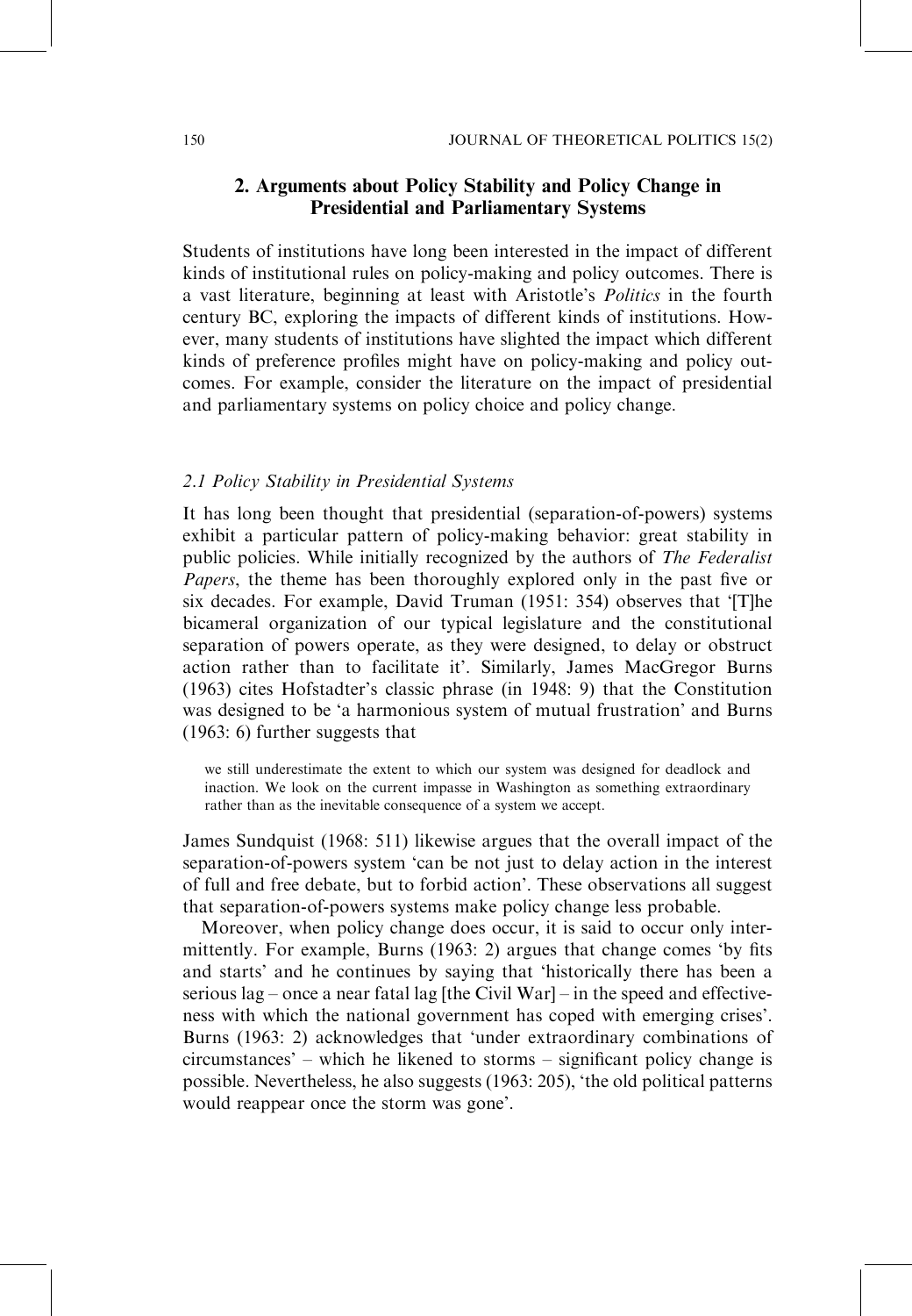Similarly, Vogel (1993: 267) observes that in a separation-of-powers system, policy sometimes tends to move in a 'ratchetlike' fashion: changes in policy, once adopted, subsequently remain unchanged for a considerable period of time. Baumgartner and Jones (1993) likewise suggest policymaking is characterized by 'punctuated equilibria' (see Eldredge and Gould, 1972).

When periods of policy change do occur in the USA, observers often remark that they primarily occur only when there is an alignment of views - often electorally induced and thus short-lived - between Congress and the president. Political parties are commonly seen as playing the major role in bringing about these alignments. For example, Key (1964: 662) observes, when a policy change is possible, it will be in good part due to

the fact that he [the president] and a substantial block of the Congressmen of his party stand for broadly the same program. Concurrence of view, not command, underlies their agreement.

These studies of American politics focus primarily on the impact of institutions on policy change and the impact of preferences and preference changes is discussed primarily in the context of distinctions between 'divided' and 'unified' government. Aside from recent contributions by Krehbiel (1996, 1998) and Tsebelis (1995, 1999, 2000, 2002), we can find little which explicitly discusses, with any substantial degree of sophistication or rigor, the relationship between institutions and policy preferences or the impact their interactions might have on policy choice and policy change.

### 2.2 Comparisons of presidential and parliamentary systems

Policy-making in presidential systems has often been contrasted to parliamentary systems. For example, Linz (1994), Valenzuela (1993) and Linz and Valenzuela (1994) find presidential government wanting in comparison to parliamentarism. Valenzuela (1993: 5), for instance, argues that

By contrast with parliamentary governments, presidential governments have no ready solution to the political impasse that arises when a president cannot command majority support in the legislature. Often the result is debilitating governmental paralysis, an outcome that is especially likely where presidentialism coexists with a multiparty system.

Of course, some students of comparative institutions emphasize that several other variables can mediate the impact of institutions (see, e.g., Steinmo and Tolbert, 1998). Moreover, Weaver and Rockman (1993a: 38) remark that '[A]lthough institutions affect government capabilities, their effects are contingent'. In particular, they note that 'non-institutional factors' sometimes mediate the impact of institutions. For example, the characteristics of a country's electoral and party systems – see, e.g. Shugart and Carey  $(1992: Ch. 3)$  – can affect the degree of policy stability in presidential systems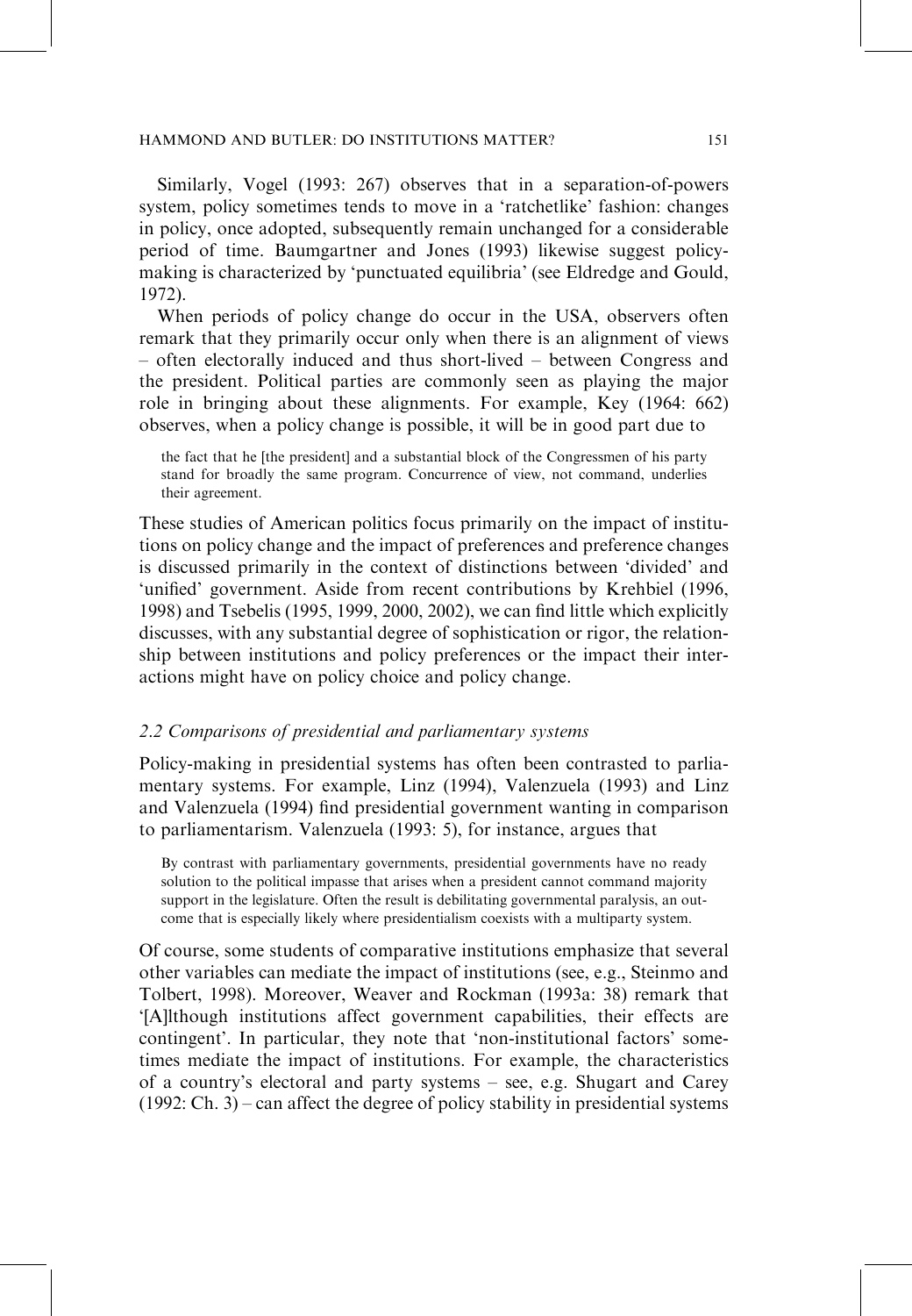by influencing the extent to which legislators will support presidential proposals. In particular, policy agreement between a president and legislators is likely to be greater in a two-party system when legislators are elected at the same time as the president (Jones, 1995) than when they are elected at different times. In fact, this kind of party-unified presidential government may fail to exhibit the kind of 'paralysis' Valenzuela (1993: 5) ascribes to presidential systems. Nonetheless, even here the categories often used in analysis - two-party versus multi-party, party-divided versus party-unified government – remain relatively crude. Moreover, how far different kinds of institutional systems actually differ with regard to policy choice and policy change remains significantly under-explored.

#### 2.3 Summary

Although some caveats can be found (e.g. in Tsebelis, 2000, 2002), the neoinstitutional literature generally seems to advance four main arguments about policy choice and policy change in presidential and parliamentary systems: (1) presidential systems have a greater bias toward policy stability than majority-party parliamentary systems; (2) policy changes are possible in presidential systems primarily when there is some degree of alignment of views between the president and the legislature; (3) when policy changes occur in presidential systems it tends to be in 'fits and starts'; and (4) on rare occasions in presidential systems, large-scale changes are possible but policy stability is usually restored soon thereafter.

However, as we demonstrate, these plausible observations are not entirely accurate characterizations of how these systems should be expected to work. The observations may even be misleading since they attribute to the *institutional rules* some characteristics that are due to an *interaction* between the rules and changes in the preference profiles under those systems. Unfortunately, we can find little in the institutional literature on US politics or on comparative institutions, which provides adequate illumination of the impact on policy choice and policy change which these interactions among political institutions and policy preferences should be expected to have. While many neo-institutional scholars would agree that the linkages between institutions and policy choice and policy change are complex and contingent, the literature lacks a satisfactory explication of the details.

Here we develop spatial models of institutions for use in addressing four of the critical questions lying at the heart of policy choice and policy change across different kinds of institutional systems:

For each system, what is the set of equilibrium policies from which a particular policy option might be selected?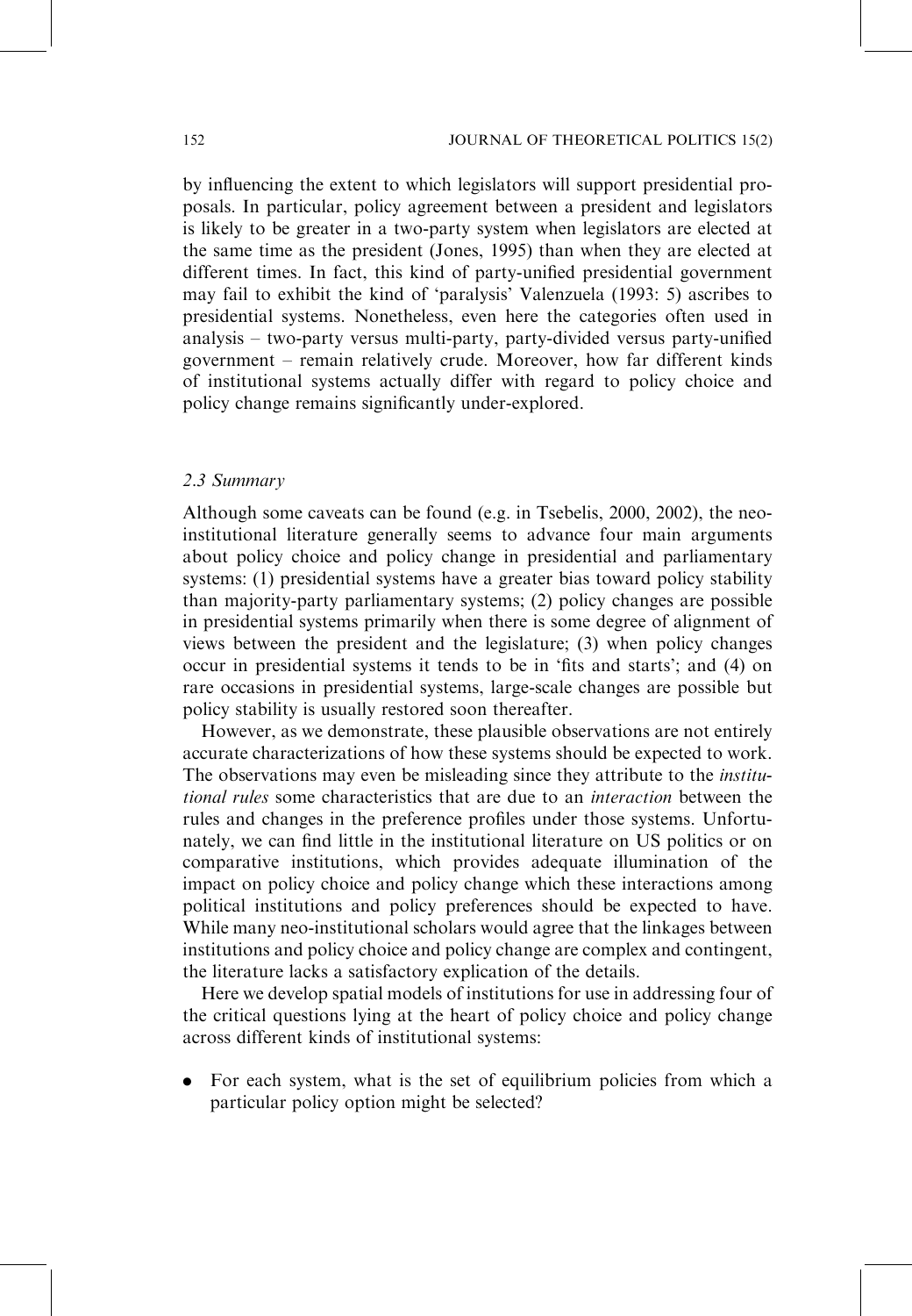- For any pair of systems, to what extent do these sets of equilibrium policies overlap?
- For each system, what pattern or patterns of policy change can be expected?
- For any pair of systems, to what extent can these systems be expected to exhibit similar or different patterns of policy change?

### 3. Aggregation Rules and the Question of What 'Matter' Means

What do we mean when we say 'institutions matter'? An aggregation rule might be said to 'matter' if a policy emerges when it is present but another policy emerges if it is absent. But what is meant when we say that a particular aggregation rule is 'absent'? It could mean there is no agreed-upon aggregation rule; or it might mean there is some baseline rule such as unanimity or simple majority rule. However, none of these three possibilities is entirely satisfactory for clarifying the debate over whether 'institutions matter'.

For example, if there is no agreed-upon aggregation rule, it is not obvious what policy choice would be made. As Steinmo (1989: 501) notes about what he called the 'interests' and 'values' explanations of public policies (explanations which downplay institutional factors), these explanations 'lack an understanding of how policy preferences and interests are . . . translated into specific policy choices'. In this case, we are left without any point of comparison, hence it would be difficult to evaluate the claim that 'institutions matter'.

With unanimity as the baseline, it will often be the case that no policy (or at least no new policy) can be selected. In this case, whatever happens to be the status quo policy will continue to prevail and so the 'choice' for comparison may end up being largely an artifact of previous history.

Another possible baseline is simple majority rule (which McKelvey [1986] equates with 'institution free'). With multiple issue dimensions, it is well known that simple majority rule does not yield any equilibrium policy choice except with unlikely preference profiles (Plott, 1967) or with additional assumptions (Baron and Ferejohn, 1989). Of course, with a singleissue dimension, simple majority rule does generate an equilibrium policy the median voter's most preferred policy (Black,  $1958$ ) – and so this median policy might plausibly serve as a baseline. However, it is also well known that simple majority rule is susceptible to agenda manipulation (McKelvey, 1976; Plott and Levine, 1978; Riker, 1986), even in one dimension, and so can generate non-median outcomes (Romer and Rosenthal, 1978). And perhaps most importantly for our purposes here, when neoinstitutionalists assert 'institutions matter', they rarely have simple majority rule in mind as the basis for the implied comparison.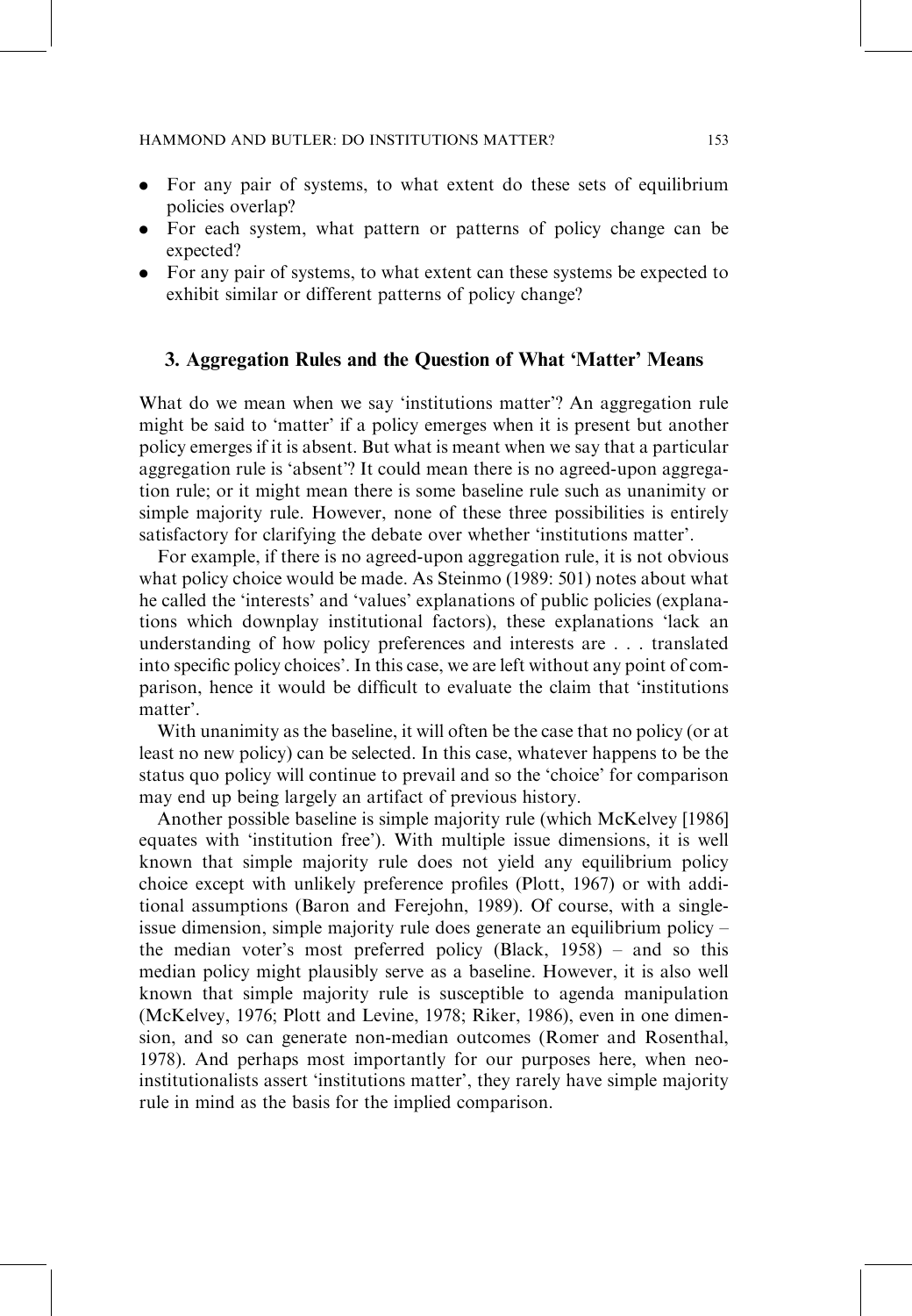None of these three approaches yields a satisfactory baseline for judging whether 'institutions matter'. And in fact, when neo-institutionalists say that 'institutions matter', they generally seem to be asserting that different choices will be made when different but relatively complex rules are used to aggregate preferences. In this case, to say that 'institutions matter' requires that each complex aggregation rule be specified and that it be demonstrated, controlling for the impact of other relevant variables, that the different rules will produce significantly different choices. But even here, the claim that 'institutions matter' has two remaining ambiguities.

First, if two complex aggregation rules differ only slightly, it would be no surprise if their choices were largely the same. Thus, the claim that 'institutions matter' presumably rests on a comparison of complex aggregation rules which are considered to be substantially different from each other. While what 'substantially different' means remains difficult to define (e.g. what would be the underlying metric?), the widespread interest evident in the literature in comparing various kinds of presidential and parliamentary systems suggests that these two kinds of systems are considered different enough to warrant systematic comparison.

Second, if one aggregation rule is processing one preference profile and the other aggregation rule is processing a different preference profile, and if the resulting policy choices differ, we should not necessarily conclude that the different choices which result are due to the different aggregation rules; after all, the different choices might stem as much or more from the differences in the preference profiles. Hence, we argue that alternative complex aggregation rules can unequivocally be said to 'matter' only if the two institutional systems would still produce different choices even when controlling for the impact of different preference profiles.

# 4. To What Extent Can a Preference Profile Be Held Constant **Across Two Systems?**

The problem with 'controlling for the impact of different preference profiles' is that it is not entirely clear what this means conceptually (much less how to do it operationally, as in a multivariate statistical analysis). The clearest meaning can be developed for entire political systems. That is, if we had full and complete models of two different political systems, we could assume a common set of voters with a particular distribution of policy preferences, feed the policy preferences of this common set of voters through the two systems' aggregation rules, and then compare the resulting sets of policy equilibria from the two different systems. This would be the ideal way of holding constant the preference profile  $-$  in this case involving the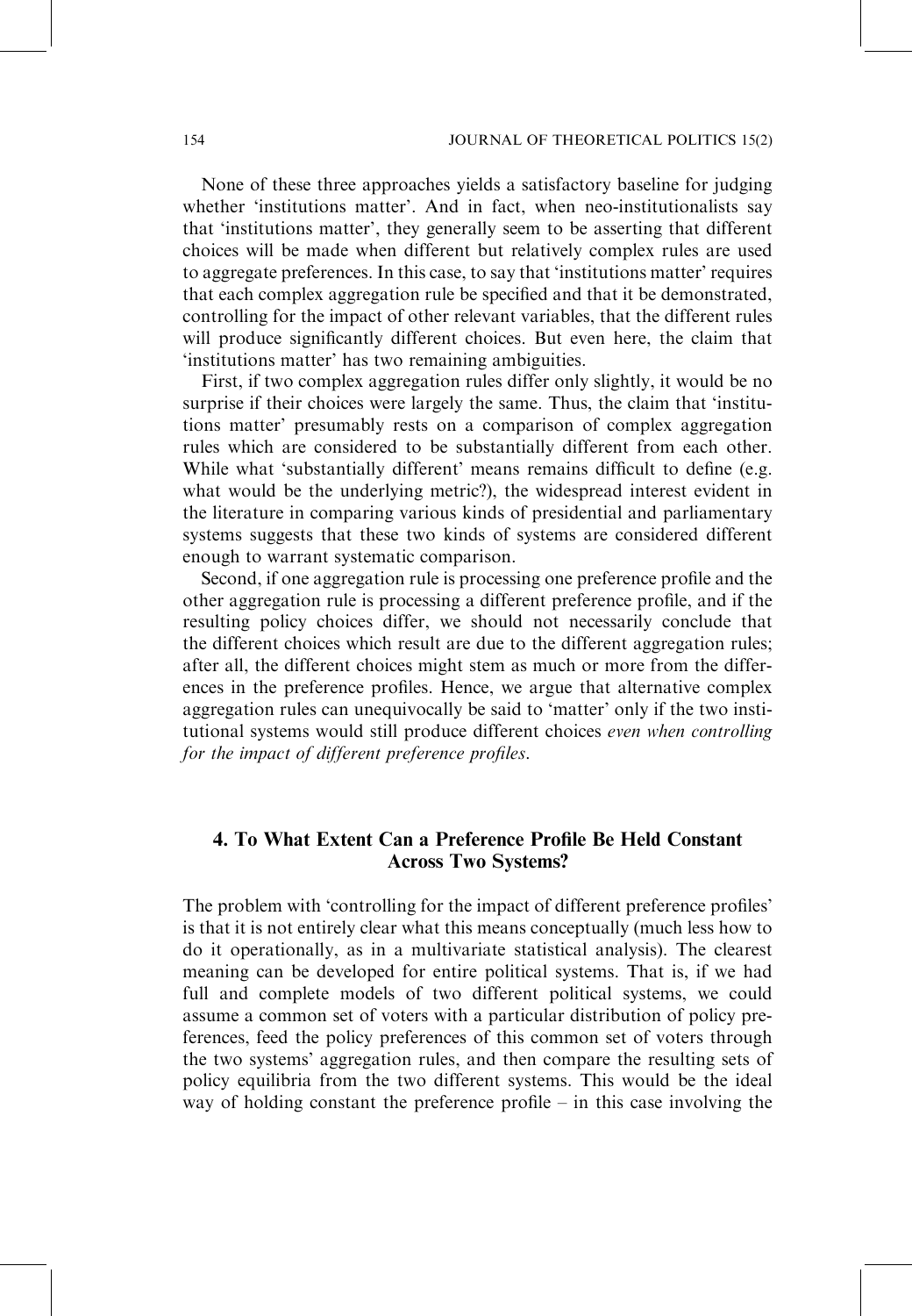voters' policy preferences – when comparing the policy equilibria from the two different systems.

Unfortunately, there exist few or no formal models of any political system's entire policy-making process, beginning with the voters and ending with some policy choice. The reason is that numerous variables are involved and the relationships among all these variables, involving complex strategic interactions among the actors, are not adequately understood for most political systems of interest. At a minimum, a full and complete model of a political system would have to include such variables as (a) the electoral rules used for electing candidates to each of the offices in the system, (b) the geographical distribution of voters with particular policy preferences, both nationally and (where relevant) in each electoral district, (c) the formation of political parties both nationally and (where relevant) in each electoral district, (d) the decisions by each party about which candidates to run both nationally and (where relevant) in each electoral district, (e) the distribution of policy preferences and party affiliations of the officeholders – that is, of the legislators and any chief executive – produced by the elections, (f) the agreement by some of these elected officeholders (where relevant) to form a coalition government and  $(g)$  the interactions among the officeholders in the government which generate a final policy choice or set of policy equilibria.<sup>3</sup>

Due to this complexity, we will simplify our analysis in significant ways. Most importantly, we will not attempt to incorporate the voters or the electoral systems in our models. Instead, we will focus just on the elected officeholders who engage in policy-making. To illustrate consider two countries,  $\#1$  and  $\#2$ . Each country is assumed to have a different set of officeholders (i.e. the individual politicians who hold the offices in its policy-making institutions); and each country is assumed to have a different set of aggregation rules by which these officeholders collectively make policy choices. The set of preferences of the officeholders in a country constitute the officeholders' preference profile, and the officeholders in  $#1$  are assumed to have preferences which differ from those of the officeholders in  $#2$ . We are interested in how the interaction between a country's aggregation rules and some preference profile affects the country's policy choices.

To illustrate, consider Table 1: the rows represent the aggregation rules in each country and the columns represent their respective preference profiles. Assume we would expect to observe empirically that policy *a* will be produced in country #1 and that policy d will be produced in country #2.

<sup>3.</sup> For efforts to incorporate a substantial number of these factors in formal models see Kalandrakis (1999, 2000), Austen-Smith and Banks (1988), Alesina and Rosenthal (1996), Besley and Coate (1997) and Baron and Diermeier (2001).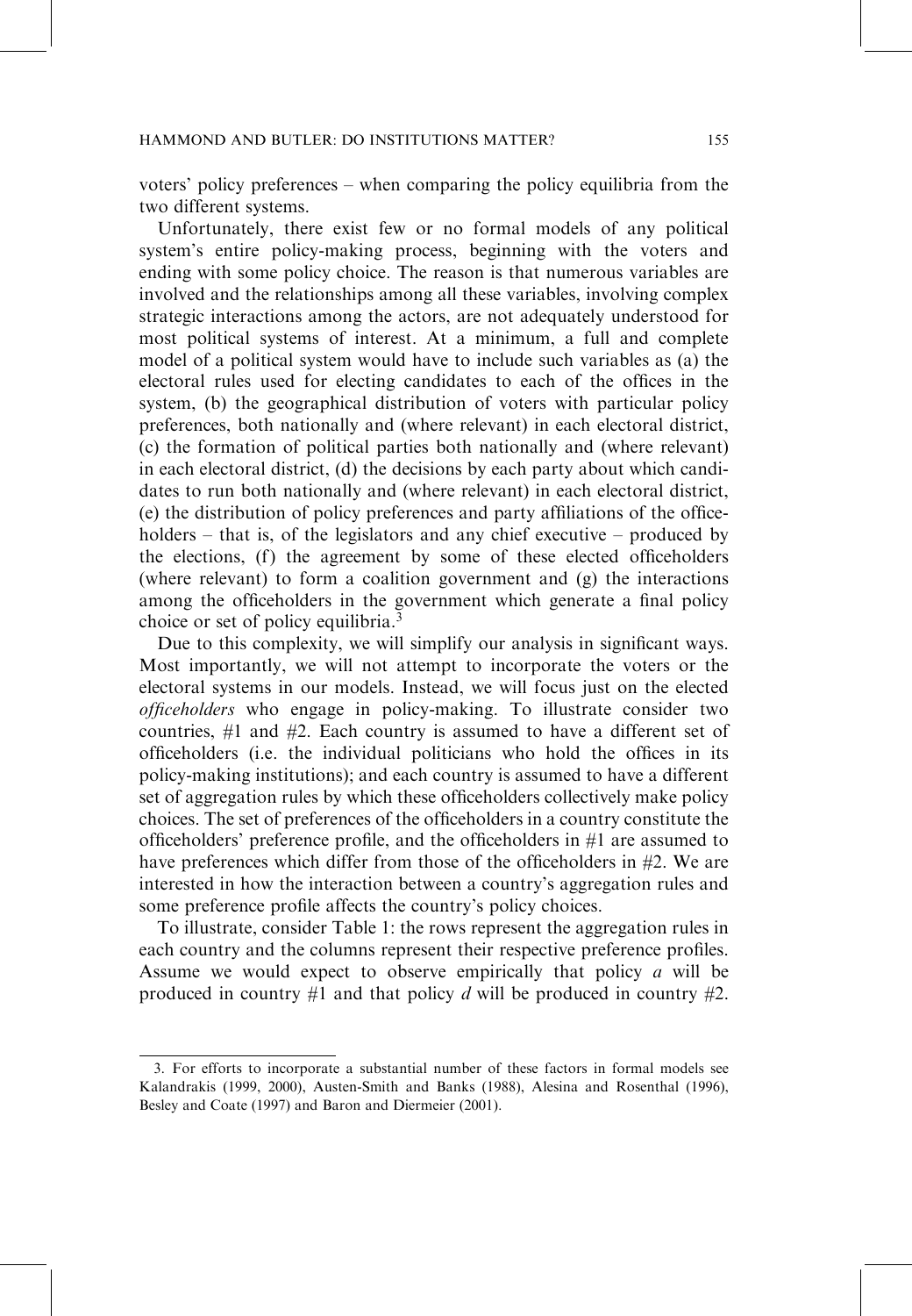|                                       | Preference Profile<br>for the Officeholders<br>in Country $#1$ | Preference Profile<br>for the Officeholders<br>in Country $#2$ |
|---------------------------------------|----------------------------------------------------------------|----------------------------------------------------------------|
| Aggregation Rules<br>for Country #1   | Policy a                                                       | Policy <i>b</i>                                                |
| Aggregation Rules<br>for Country $#2$ | Policy $c$                                                     | Policy d                                                       |

Table 1. The Interaction of Aggregation Rules and Preference Profiles **Across Systems** 

Intuitively we would expect these two policies to be different, especially for larger differences in the countries' aggregation rules and larger differences in their officeholders' preference profiles.

The policy choices in the off-diagonal cells – policies b and  $c$  – represent counterfactuals involving what would happen if the two countries swapped officeholders. The two countries' aggregation rules would 'matter' if the policy actually chosen differs from the counterfactual predicted policy, given that the same officeholder preference profile is processed by each set of aggregation rules. That is, if policy  $c$  is different from policy  $a$ , and if policy  $d$  is different from policy  $b$ , then the different aggregation rules of  $#1$  and  $#2$  have an effect on the policy choice, controlling for the preference profile. If the same comparisons yield no differences (i.e. if policy  $c$  is the same as policy *a* and policy *d* is the same as policy *b*), then the differences between these two aggregation rules can be said not to matter.

We can likewise say that the preference profiles 'matter' if the policy actually chosen via one set of aggregation rules differs from the counterfactual predicted policy, given that the same set of aggregation rules processes a different preference profile. If the same comparisons yield no differences (i.e. if policy b is the same as policy a and policy d is the same as policy c), then the differences between these two preference profiles can be said not to matter.

In addition, all four policy choices could be different. In that case, both the aggregation rules and the preference profiles can be said to matter in understanding why these countries' policy choices are what they are.

In sum, these are the kinds of comparisons that must be made to determine whether any two institutional systems, and their associated preference profiles, actually matter. However, there are two further problems that make these comparisons less straightforward than neo-institutionalists appear to recognize.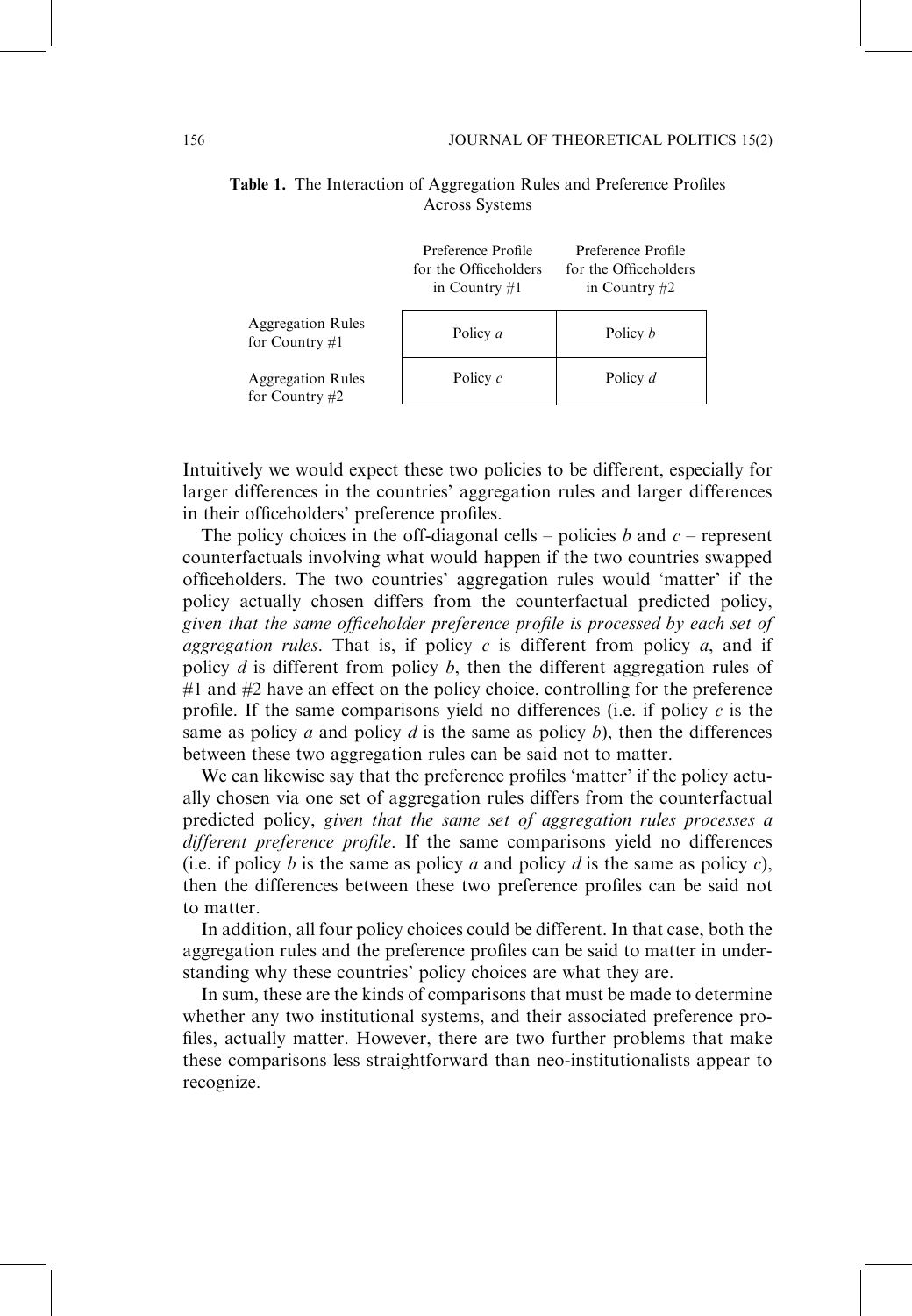One problem is that different institutional systems usually have different numbers of officeholders. Hence, it would not be clear what to do, for example, when transferring the officeholders' preference profile from one institutional system to another system with a smaller number of officeholders. To avoid this problem, we develop abstract institutional systems which hold constant the number of offices and thus officeholders.<sup>4</sup>

The second problem is more complex and does not appear easily resolvable. The officeholders have so far been assumed to be undifferentiated. However, the preference profile we are trying to hold constant across systems actually has two essential features, not one. The first feature involves the set of most-preferred policies (the 'ideal points') of the officeholders. In our models, we can take this set of most-preferred policies from the officeholders in one system and have it processed by the aggregation rules of the second system. In this sense, the first feature of the preference profile can be held constant in a plausible manner across the two systems. But before the preference profile from the first system can be processed by the second system's rules, each of the ideal points associated with the first system's officeholders must be assigned to a particular office in the second system. This *assignment process* is the second essential feature of the preference profile being transferred. Unfortunately, there does not seem to be any single 'most appropriate' method for conducting this cross-system assignment process. The reason is that if two institutional systems are different, they will not have the same offices; and the officeholders in the first system can be assigned to the offices in the second system in many different ways, all of which are equally legitimate for use in comparing the two systems. This logic suggests to us that there is no meaningful sense in which these cross-system assignments can be 'held constant'. It thus appears that we can never hold both features of a preference profile constant across two different institutional systems.

This observation is critical because our models demonstrate (see Section 6) that the different cross-system assignments that are possible can greatly affect the policy equilibria generated by a country's aggregation rules. In particular, some cross-system assignments will lead to similar policy equilibria in the two systems, while other cross-system assignments will lead to dissimilar policy equilibria, even when holding constant the set of ideal points across the two systems. It is this fact that leads us to our conclusion that institutions just by themselves do not necessarily 'matter': for each pair of institutional systems, there are some cross-system officeholder assignments for which changing the aggregation rules (even while holding constant the set of most-preferred policies) does change the policy equilibria and other cross-system officeholder assignments (even while holding constant the set of

<sup>4.</sup> How this problem should be handled in an empirical analysis is less clear.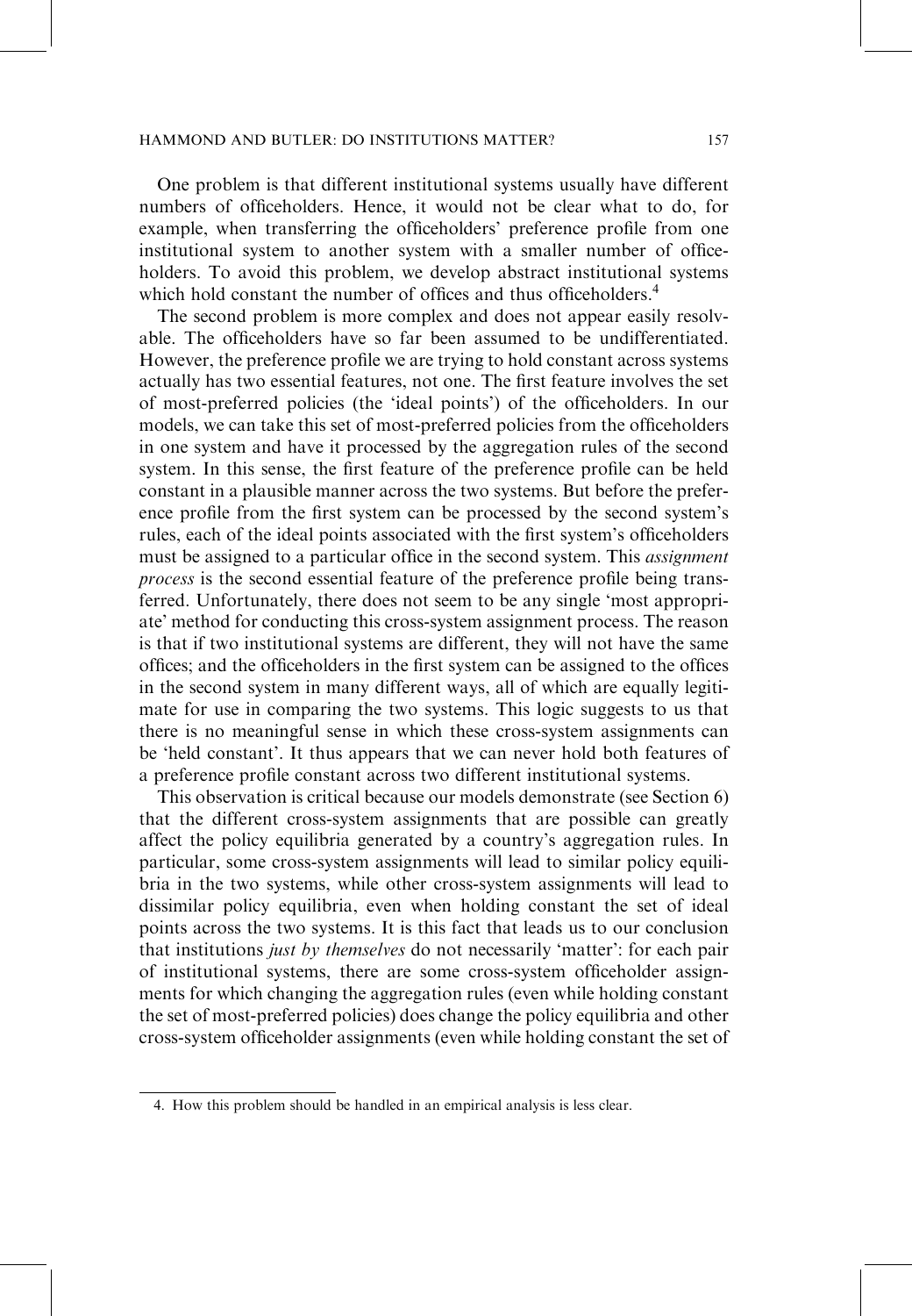most-preferred policies) for which changing the aggregation rules *does not* appreciably change the policy equilibria.

We emphasize that having to make these cross-system officeholder-tooffice assignments is not unique to our level of analysis. In particular, a cross-system analysis based on full and complete models of political systems involving voters and electoral rules (as described earlier), would confront a very similar problem. Consider two electoral systems, one lacking any electoral districts (as in a nationwide proportional-representation system) and the other based entirely on electoral districts (as in a Westminster-style parliamentary system). To conduct a comparative institutional analysis, controlling for the voters' preference profile, the voters from the system lacking electoral districts would have to be assigned to electoral districts in the other system. But many different assignments of the voters from the first system to districts in the second system would be possible here, and the different assignments can be expected to lead to different outcomes. (That different voter-todistrict assignments can have great political importance is directly implied by the American politics literature on gerrymandering.) Thus, this cross-system assignment problem – whether of officeholders to offices (as in our models) or of voters to districts (as in the most general models) – appears to be a *generic* one for comparative institutional analysis.

Overall, then, in our effort to determine whether any two institutional systems produce similar or different policies, we will be able to hold constant one feature of the preference profile (the set of ideal points for the officeholders in one system) but the other feature of the preference profile (the cross-system officeholder-to-office assignments) will be allowed to vary.

### 5. Formal Models of Policy Choice in Political Institutions

We now construct our spatial models of policy-making in five different institutional systems. We first develop four models of parliamentary systems: a party-free unicameral system, a majority-party unicameral system, a partycoalition unicameral system and a majority-party bicameral system. We then develop a model of a party-free presidential system, with a president and two legislative chambers. For each of these five systems, we deduce the set of equilibrium policies, given some set of officeholder preferences. In particular, we identify the set of policies known as the core: it contains the policies that no coalition of individual officeholders could replace with some alternative policy. If a policy is in the core, it is in political equilibrium and cannot be upset.<sup>5</sup>

<sup>5.</sup> For a useful introduction to the logic of cores in spatial voting models see Schofield et al.  $(1988).$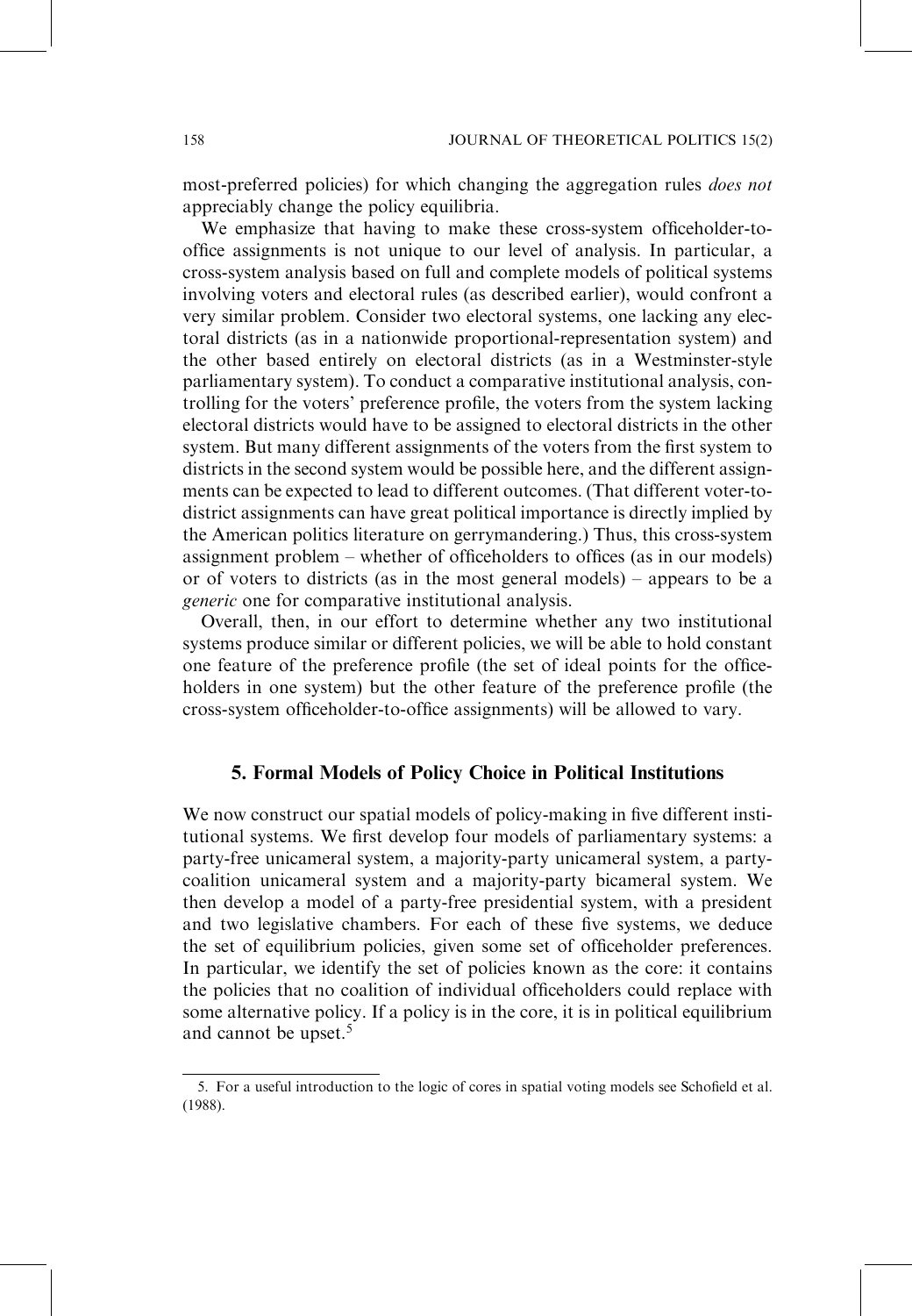The technology of our approach is entirely standard. We assume each individual officeholder – e.g. an MP, a president, a representative, a senator – has a most-preferred position (ideal point) on a unidimensional issue space. This most-preferred position maximizes his utility. The farther some policy is from the officeholder's ideal point (either to the left or to the right), the less utility it provides. Each individual officeholder thus tries to get his political system to adopt a policy as close as possible to his ideal point. For simplicity, we also assume each officeholder's utility function is symmetrical around his ideal point. Hence, a policy lying some distance to the left of the officeholder's ideal point will yield the same utility to the officeholder as a policy lying the same distance to the right of the officeholder's ideal point. We assume there exists some status quo policy, SQ, in this unidimensional issue space. Then for each officeholder we can define a 'preferred-to' set which is the set of points that the officeholder prefers to SQ. In one dimension, this preferred-to set consists of the line from the officeholder's ideal point to SQ plus the equal-length line in the other direction from the officeholder's ideal point identifying the point that for the officeholder is equivalent in value to SQ.

#### 5.1 A Party-Free Unicameral Parliament

Assume that some nine-member unicameral parliament (with each member labeled  $L_1$  through  $L_9$  and arrayed in order from left to right) chooses policies via simple majority rule; see Figure 1a. Since there is an odd number of legislators, the policy at the median legislator's ideal point  $-L_5$  – will be the only equilibrium choice: if SQ is anywhere to the right of  $L_5$ ,  $L_1$  through  $L_5$  could agree to move policy leftward to  $L_5$ , and they would have the votes to do this; if SQ is anywhere to the left of  $L_5$ ,  $L_5$  through  $L_9$  could agree to move policy rightward to  $L_5$ , and they would have the votes to do this. If SQ is exactly at  $L_5$ ,  $L_1$  through  $L_4$  would want to move SQ to the left, while  $L_6$ through L<sub>9</sub> would want to move SQ to the right but no attempt to move it will be able to gain the support of a majority – five – of the members. Thus, with a unidimensional issue space and an odd number of officeholders, the ideal point of the median legislator is the sole equilibrium policy in what we will call the *party-free unicameral core*: there exists no other policy which can defeat, via simple majority rule, a policy in this core.

When there is an even number of legislators, there is not a unique median legislator; instead, there are two median legislators, and all that can be said about the ultimate policy choice (in the absence of any further assumptions) is that it will lie in the region between (and including) the ideal points of the two median legislators. In Figure 1b, there are eight legislators,  $L_1$  through  $L_8$ , and legislators  $L_4$  and  $L_5$  are the two median legislators. If SQ is to the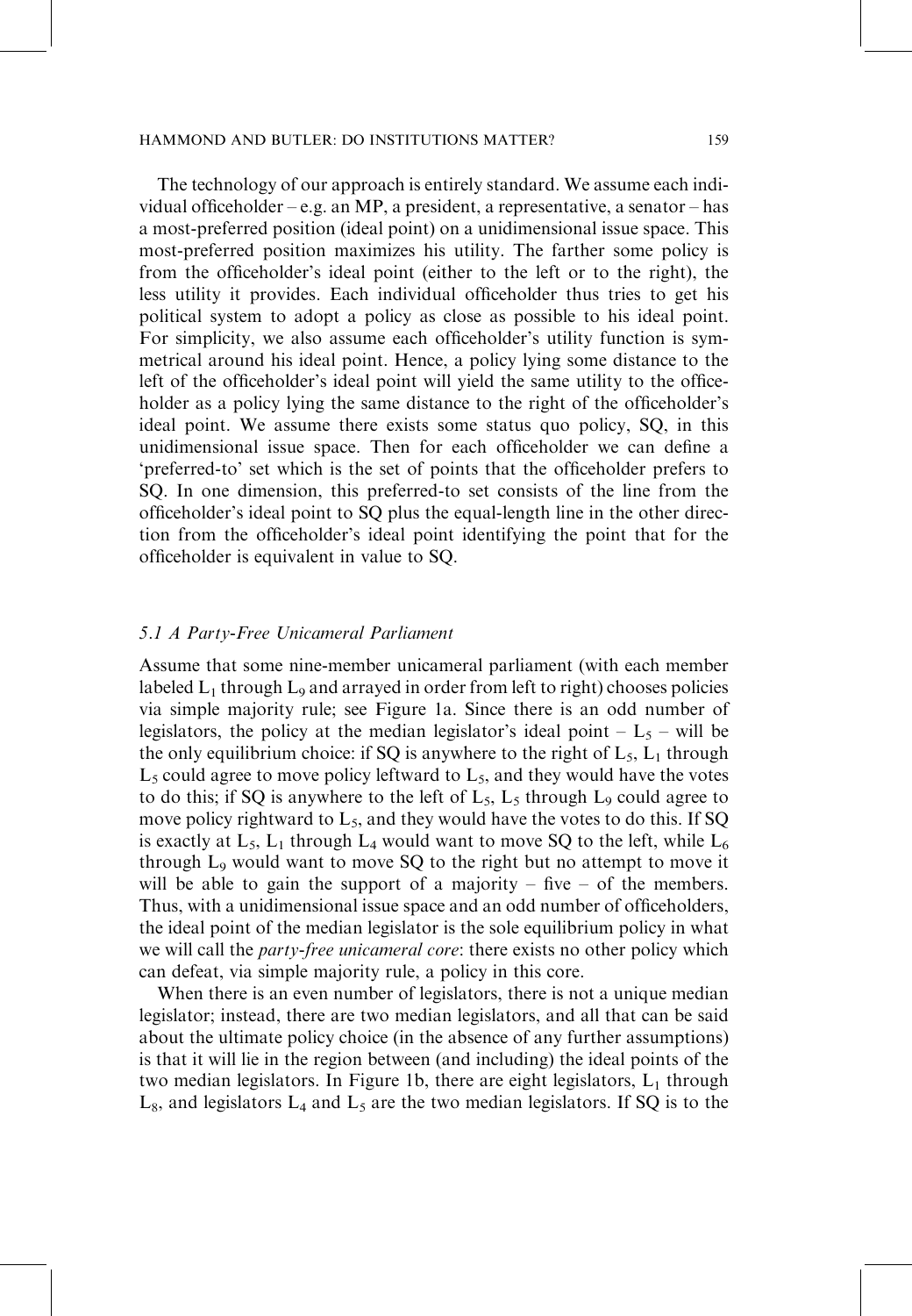

**b.** Policy choice in a unicameral parliament with no parties: even number of legislators

Figure 1. A Party-Free Unicameral System with Odd and Even Numbers of Legislators

right of  $L_5$ , then the bare majority of  $L_1$  through  $L_5$  would want to move the policy leftward to some point on the  $L_4$ -to- $L_5$  line and they have the votes to do so. Similarly, if SQ is to the left of  $L_4$ , then  $L_4$  through  $L_8$  would want to move the policy rightward to some point on the  $L_4$ -to- $L_5$  line, and they have the votes to do so. However, any SQ on the  $L_4$ -to- $L_5$  line (including  $L_4$  and  $L_5$ ) cannot be upset. Hence, the set of policies on the  $L_4$ -to- $L_5$  line are the equilibrium policies in this party-free unicameral core.

We can summarize these arguments as follows:

PROPOSITION 1: In a party-free unicameral legislature, the *party-free unicameral core* is located at the ideal point of the median legislator (given an odd number of legislators) or consists of the line connecting the ideal points of the two median legislators (given an even number of legislators).

### 5.2 A Majority-Party Unicameral Parliament

Assume now that there are nine legislators partitioned into two parties, the Labor and Conservative Parties. For this party-based system we assume each party chooses its official policy position through majority rule, that the majority party controls the legislative agenda (hence, the minority party cannot propose a motion), and that each party has sufficient discipline (via incentives which are exogenous to our model) to ensure that all party members vote for the official party position. In Figure 2a, the Labor Party could have four members,  $L_1$  through  $L_4$  and the Conservative Party could have five members,  $C_1$  through  $C_5$ . As the majority, the Conservative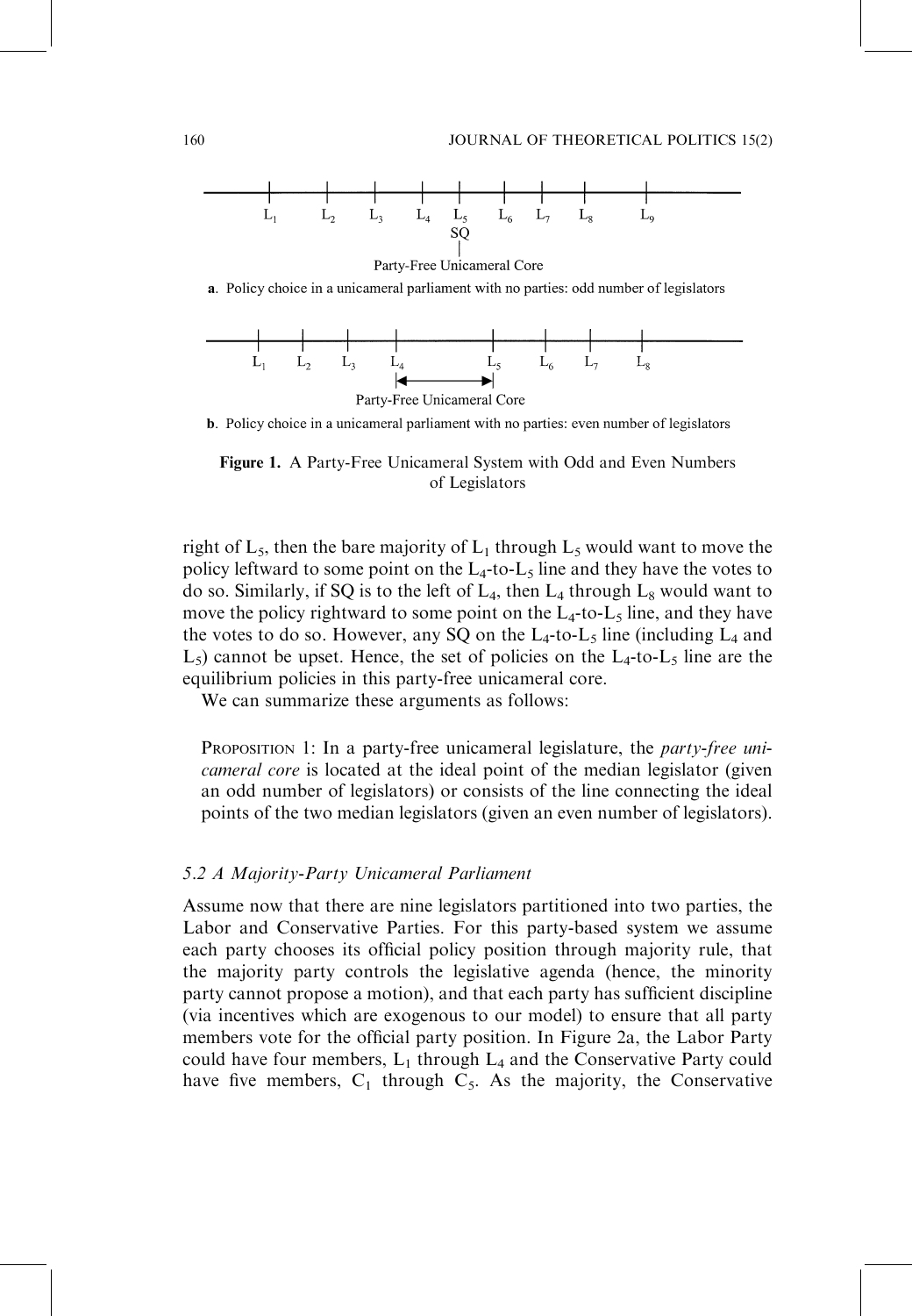



Party-Coalition Unicameral Core

c. A three-party unicameral parliament with a "Left" governing coalition



d. A three-party unicameral parliament with a "Right" governing coalition

Figure 2. A Unicameral Parliament with Majority-Party and Party-Coalition Systems

Party will choose a policy lying at the Party median,  $C_3$ . Hence, the ideal point of  $C_3$  becomes the location of the *majority-party unicameral core*.<sup>6</sup>

If Conservative Party member  $C_1$  is replaced in office by Labor Party member  $L_5$ , as in Figure 2b, then the Labor Party now has the parliamentary

<sup>6.</sup> While we do not explicitly incorporate any kind of prime minister in any of our parliamentary models, one could assume that in an election by the majority party members, the candidate whose ideal point is at the party median will become the prime minister (since any candidate with an ideal point not at the party median could be defeated by someone closer to or at the party median). This prime minister's ideal point will then become party policy, and since the party has a parliamentary majority, this policy at the prime minister's ideal point will become government policy as well.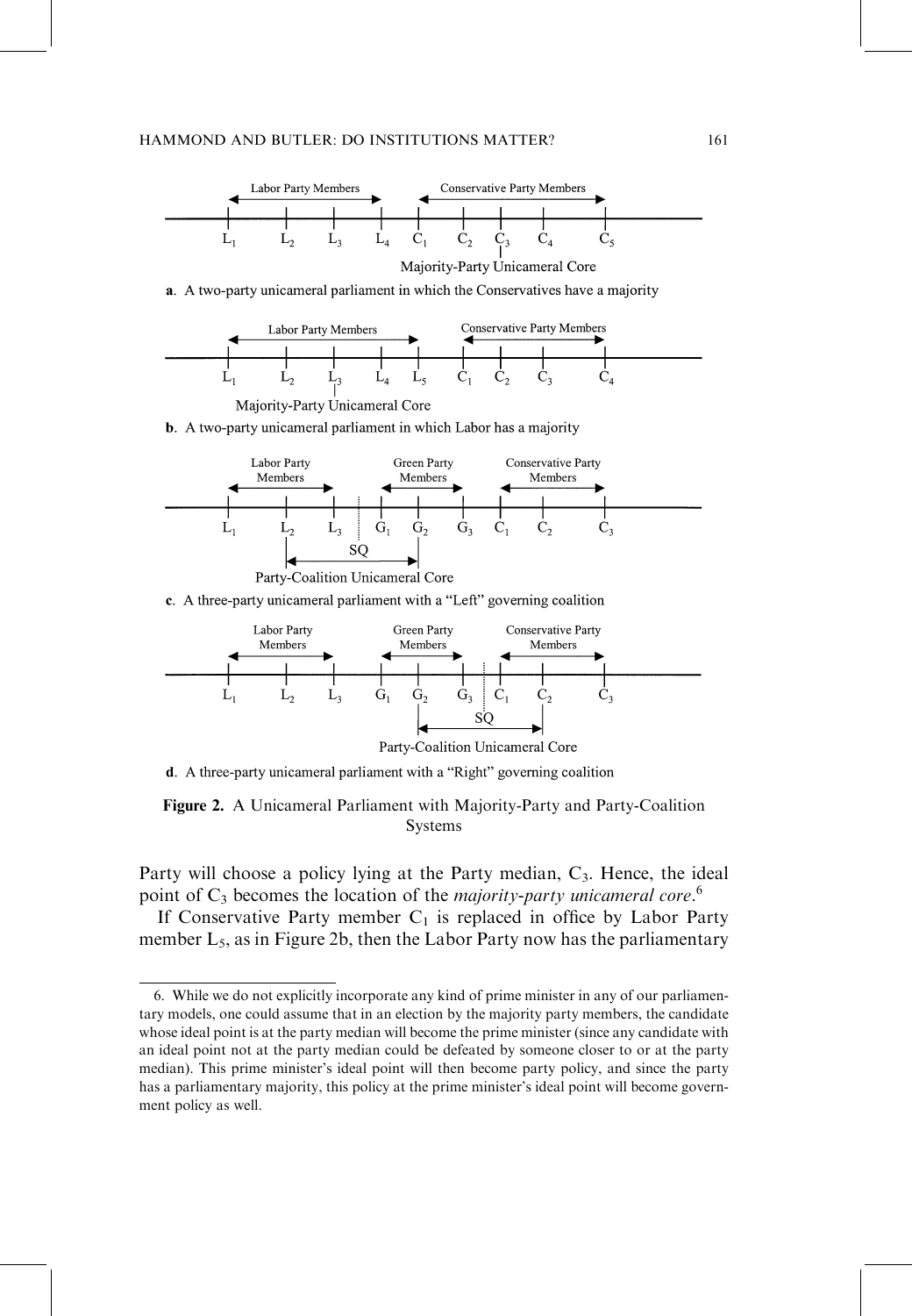majority and the ideal point of its median member,  $L_3$ , becomes the location of the majority-party unicameral core.

In general, then, we have the following:

PROPOSITION 2: In a two-party unicameral legislature, the *majority-party unicameral core* is located at the ideal point of the median member (or is the set of policies lying between, and including, the ideal points of the median members) of the majority party.<sup>7</sup>

#### 5.3 A Party-Coalition Unicameral Parliament

Next consider what might happen if these nine legislators are partitioned into three parties – the Labor, Conservative and Green Parties – each of which has three members.<sup>8</sup> Assume also that legislators from the Green Party have ideal points lying between those of the Labor and Conservative parties. Institutionally, assume that a coalition government can be formed between any two contiguous parties (e.g. Labor and Green or Green and

<sup>7.</sup> It is interesting to note that alternative assumptions here could lead to a rather different and substantially larger – majority-party unicameral core. For example, if the Conservative Party has only a bare majority, as in Figure 2A, if the party in opposition will always vote against a Government proposal, and if at least one member of the Conservative Party – such as  $C_1$ , the Party's least conservative member – would conceivably vote against his own Party's proposal (or abstain), then the set of stable policies would be considerably larger than just  $C_3$  and would instead extend from  $C_3$  to  $C_1$ ; without  $C_1$ 's vote, some Conservative Party proposals would be defeated. Alternatively, if the Party's most conservative member,  $C_5$ , considers abstaining, then the set of stable policies would extend from  $C_3$  to  $C_5$ ; without  $C_5$ 's vote, some Conservative Party proposals will again be defeated. (We are thinking here of the threats of defection faced by Prime Minister Major in the UK in 1995 and 1996 on European Union issues; such threats probably deterred the Conservative Party leadership from submitting at least some proposals to a Parliamentary vote; if so, the status quo policy on these issues must have been in equilibrium even if it was not at the party median.) The majority-party unicameral core could thus range from a single point, assuming perfect party discipline, to a whole range of policies, assuming defections and/or abstentions by majority-party members are possible. In general, the size of the core in these Westminster systems seems very sensitive to the particular assumptions made about party discipline and the parties' policy-making practices and processes. The larger the core of a Westminster system, the more the system's behavior will approximate that of a separation-of-powers system, as discussed later.

<sup>8.</sup> We are aware of the arguments in the literature – see, e.g., Taagepera and Grofman (1985) – that systems with more than two parties almost always involve more than one issue dimension. Formal models involving two or more dimensions would be needed to address this potential objection to our analysis.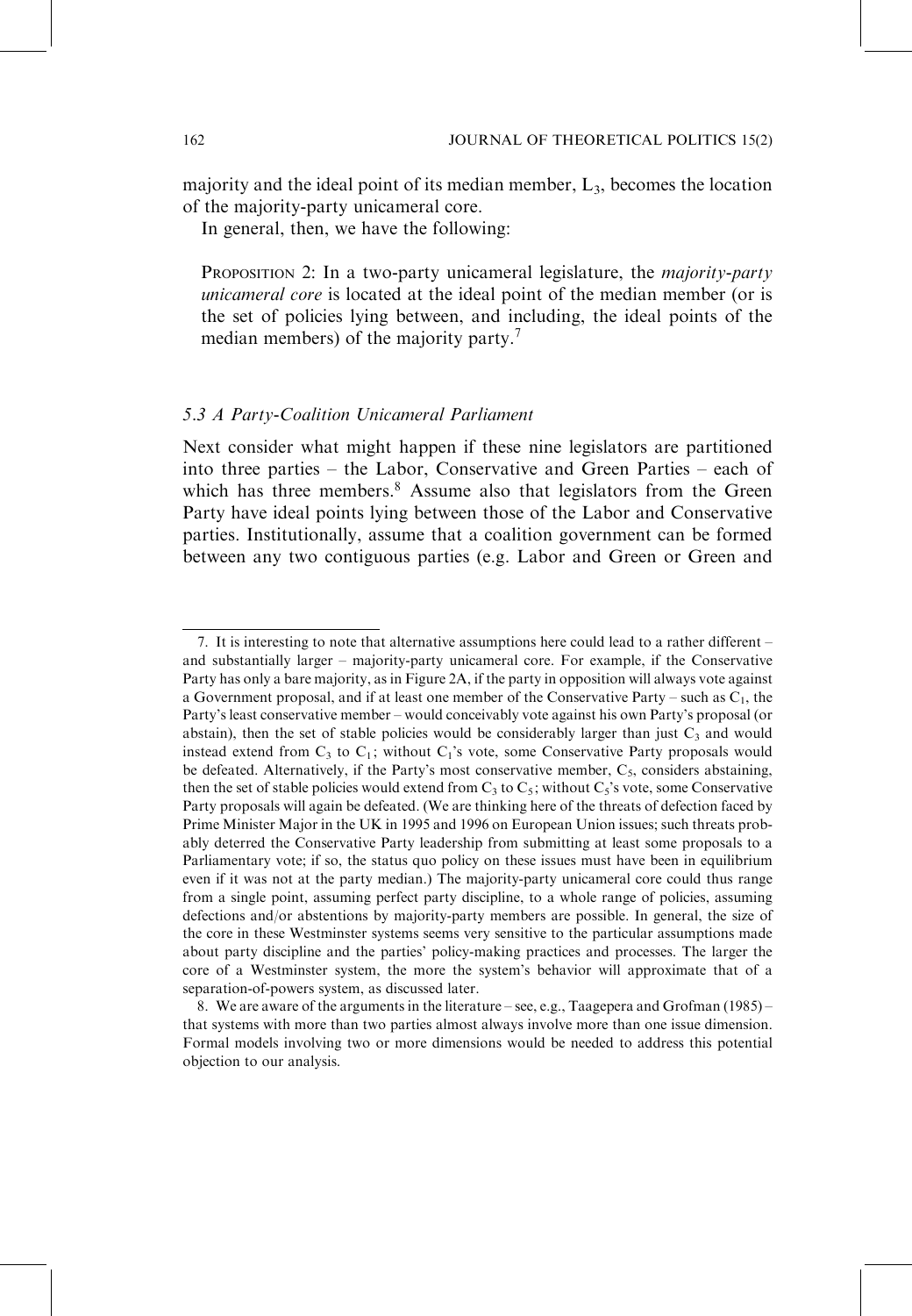Conservative), $9$  that the coalition parties jointly control the agenda and each coalition party has sufficient discipline to ensure its members vote for the coalition's joint policy choice. The policy chosen by any coalition must then lie between (and include) the ideal points of the median members of the two parties. Hence, we have:

PROPOSITION 3: In a three-party unicameral legislature, the *party-coalition* unicameral core consists of the set of policies lying between, and including, the ideal points of the median members of the two parties in the governing coalition.

To illustrate, in Figure 2c any policy to the left of  $L_2$  would be upset by some proposal lying in the party-coalition unicameral core; such a move would be favored by majorities of each party in the coalition. Similarly, any policy lying to the right of  $G_2$  would likewise be upset by some proposal lying in the party-coalition unicameral core, a move which would again be favored by majorities of each party in the coalition. But no policy lying in this core could be upset. For instance, a policy at SQ in Figure 2c could not be upset by any policy to its left because all three Green Party members would vote against such a leftward move, and the policy at SO could not be upset by any policy to its right because all three Labor Party members would vote against such a rightward move.

An alternative coalition would be for the Green Party to unite with the Conservative Party, as in Figure 2d. In this case, the party-coalition unicameral core would shift rightward, and would lie between the ideal points of  $G_2$  and  $C_2$ . A policy at SQ in this Core could not be upset, for the same reasons as with the Labor–Green coalition.

### 5.4 A Majority-Party Bicameral Parliament

Many parliamentary systems are bicameral, so we present a model of a majority-party bicameral system. Assume each chamber has the same two parties: Labor and Conservative. Assume each chamber works by the same kinds of institutional rules as the unicameral parliaments. Hence, the majority party in each chamber will attempt to get its median policy position adopted but a majority of each chamber must agree to any proposed change for it to be adopted. However, we do not assume that there is any

<sup>9.</sup> A coalition of extreme parties – excluding the centrist party – would produce a large core relative to a coalition between one of the extreme parties and the centrist party. But each extreme party would then have incentives to form a coalition with the centrist party rather than the other extreme party. Our assumption that the two parties in coalition are adjacent is thus in line with arguments in Axelrod (1970).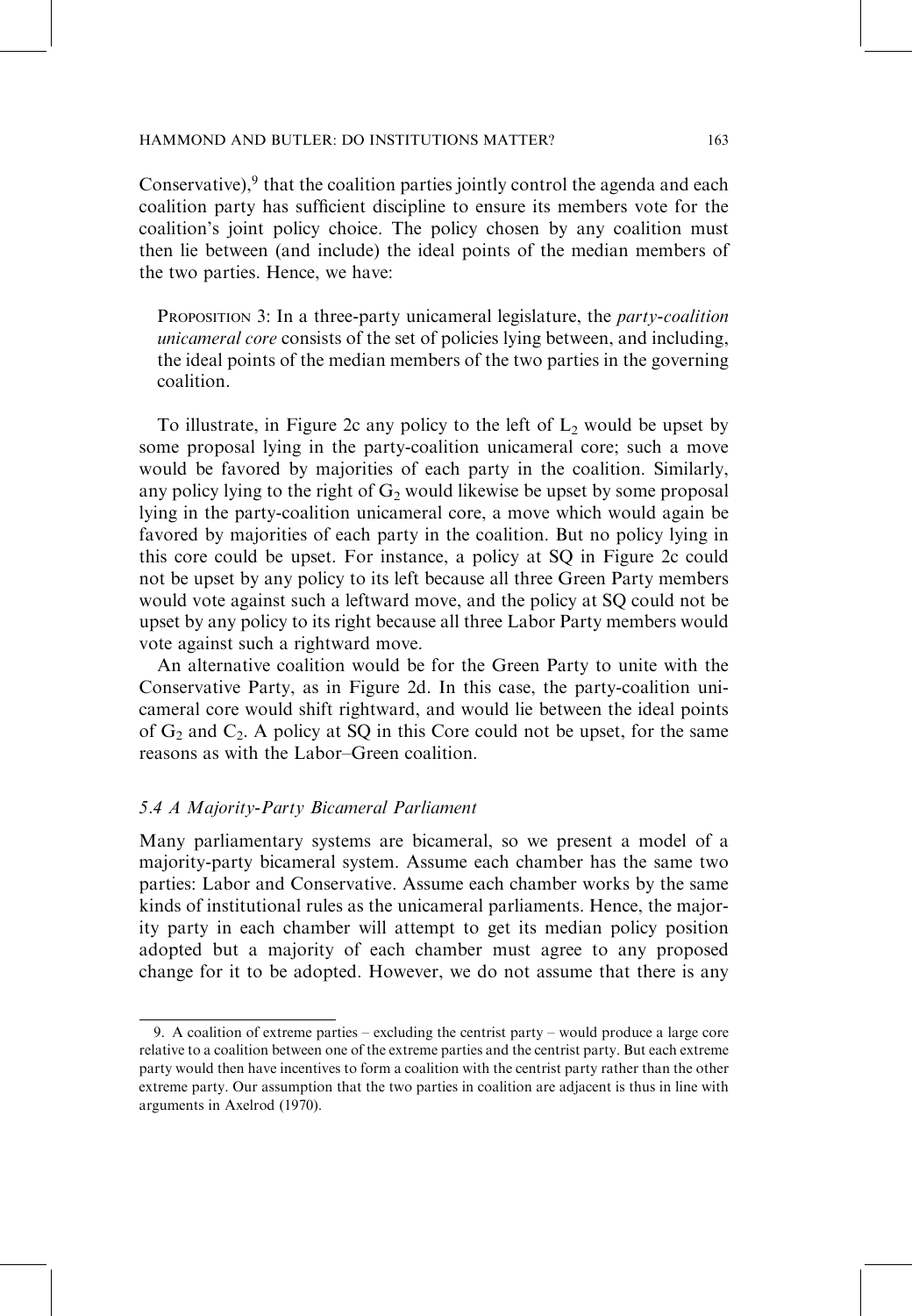

a. Divided party control of the upper and lower houses



b. Unified party control of the upper and lower houses

Figure 3. A Majority-Party Bicameral System with Divided and Unified Party Control

mechanism by which a party's official positions in the two chambers will be rendered identical; e.g. we do not assume that Labor's official position in the Upper House will be identical to its official position in the Lower House. Hence, we can state:

PROPOSITION 4: In a two-party bicameral legislature, the *majority-party bicameral core* consists of the set of policies lying between, and including, the ideal points of the median member of the majority party in each chamber. $10$ 

In Figure 3a, we depict a bicameral parliament with nine members, four in the Upper House and five in the Lower House. We initially assume a divided parliamentary government, with the Conservative Party controlling the Upper House and the Labor Party controlling the Lower House: the Upper House has three Conservative MPs (UH-C<sub>1</sub> through UH-C<sub>3</sub>) and one Labor MP ( $UH-L_1$ ), and the Lower House has two Conservative MPs  $(LH-C_1$  and  $LH-C_2$ ) and three Labor MPs (LH-L<sub>1</sub> through LH-L<sub>3</sub>).

In the Upper House the median of the majority party (the Conservatives) is UH- $C_2$ ; in the Lower House the median of the majority party (Labor) is  $LH-L<sub>2</sub>$ . It follows that the majority-party bicameral core is the line connect-

<sup>10.</sup> If there were means by which a party's position could be made the same in *both* chambers, and if the same party controlled both chambers, then the majority-party bicameral core would be a single point at the majority party's official cross-chamber position.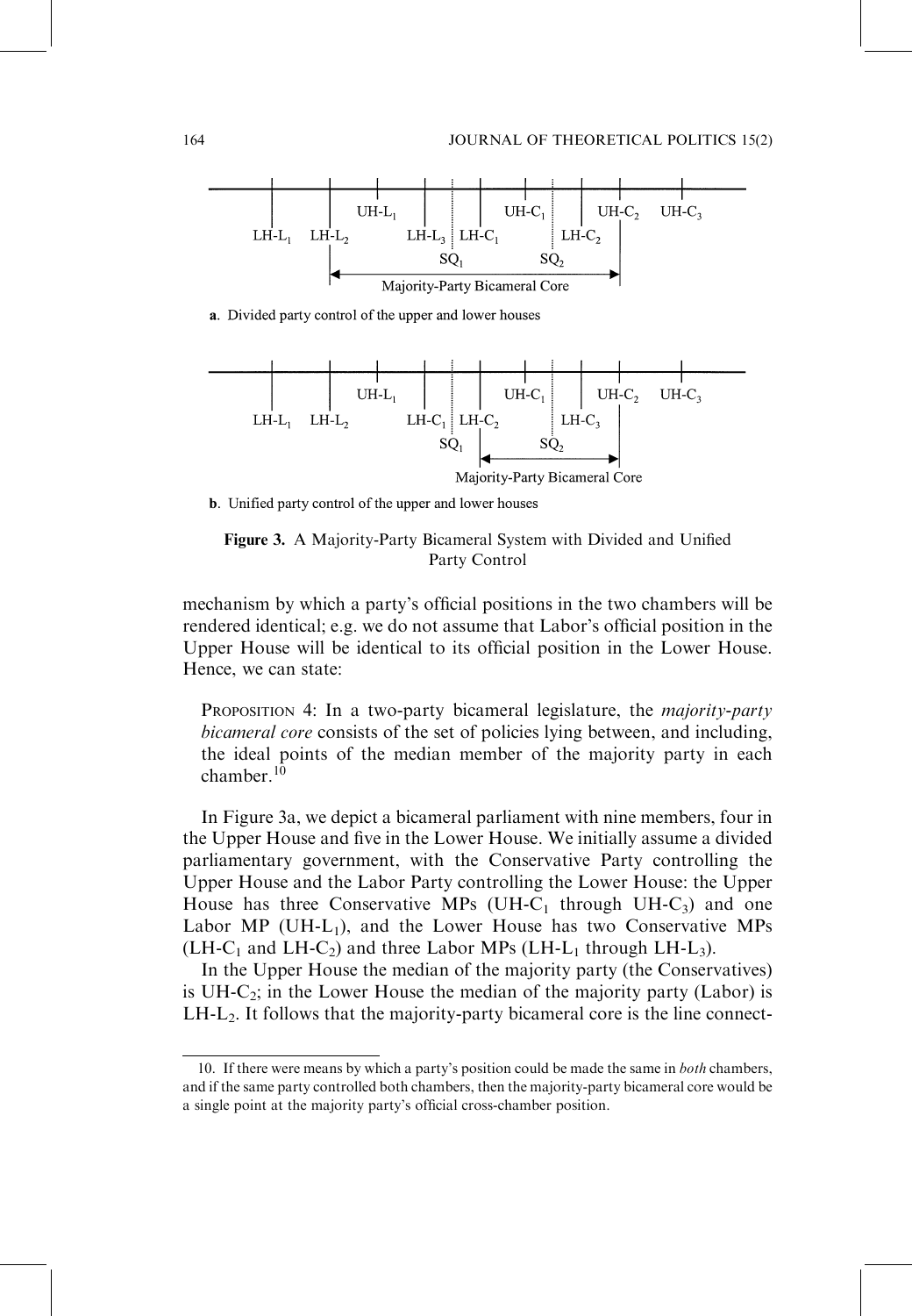ing (and including) the median members of the majority parties in each chamber; in this case, it is the line from  $LH-L_2$  to  $UH-C_2$ . No status quo policy in this core from LH-L<sub>2</sub> to UH-C<sub>2</sub>, such as  $SO_1$  or  $SO_2$  in Figure 3a, could be upset: a majority of the Conservative Party controlling the Upper House (UH- $C_2$  and UH- $C_3$ ) would like to move rightward from either status quo but a majority of the Labor Party controlling the Lower House  $(LH-L_1, LH-L_2)$  and  $LH-L_3$ ) would like to move leftward from either status quo; thus,  $SQ_1$  and  $SQ_2$  are both in equilibrium.

In contrast, when the Upper and Lower Houses are both controlled by the same party the majority-party bicameral core can usually be expected to shrink due to unified control. For example, in Figure 3b we assume that the Conservative Party controls both houses: the party affiliation of  $LH-L_3$ in Figure 3a is changed to Conservative, becoming  $LH-C<sub>1</sub>$ , and we renumber the rest of the Conservatives in the Lower House. The majority-party bicameral core is now the line from  $LH-C_2$  to  $UH-C_2$ . In this case of unified party control, an initial policy at  $SQ_1$  which is in equilibrium in Figure 3a, could now be upset since a majority of the Conservative Party in each chamber would like to move rightward from it. However, an initial policy at  $SQ_2$ , which is in equilibrium in Figure 3a, would remain in equilibrium: the Conservative Party median in the Lower House  $(LH-C<sub>2</sub>)$  is more liberal than the Conservative Party median in the Upper House (UH- $C_2$ ), and the two Party delegations would like to move in opposite directions from  $SQ_2$ .

#### 5.5 A Bicameral Executive Veto System

Our last model involves a presidential system, having a president with a veto and a bicameral legislature consisting of a House and Senate. We assume there are no disciplined parties.<sup>11</sup> In this system, the status quo policy can be upset whenever the president, House and Senate can all agree on some other policy; each officeholder has constitutional authority to block efforts by the other two to change policy.<sup>12</sup> Our goal is to determine the set of equilibrium policies in this system.<sup>13</sup>

<sup>11.</sup> It would be straightforward to incorporate parties in the bicameral executive veto model, in the manner in which they were incorporated in our majority-party and party-coalition parliamentary models. We leave out this possibility because such a model would take additional space but would not add significantly to the general points we want to make.

<sup>12.</sup> We will ignore the role of the veto override here, though for details on how it could be incorporated in a spatial model, see Hammond and Miller (1987) and Hammond and Knott  $(1996).$ 

<sup>13.</sup> Our model here is similar to several rational-choice models of multi-institutional policymaking that have been developed elsewhere; see, e.g., Hammond and Miller (1987), Hammond and Knott (1996), Ferejohn and Shipan (1989, 1990) and Krehbiel (1996, 1998).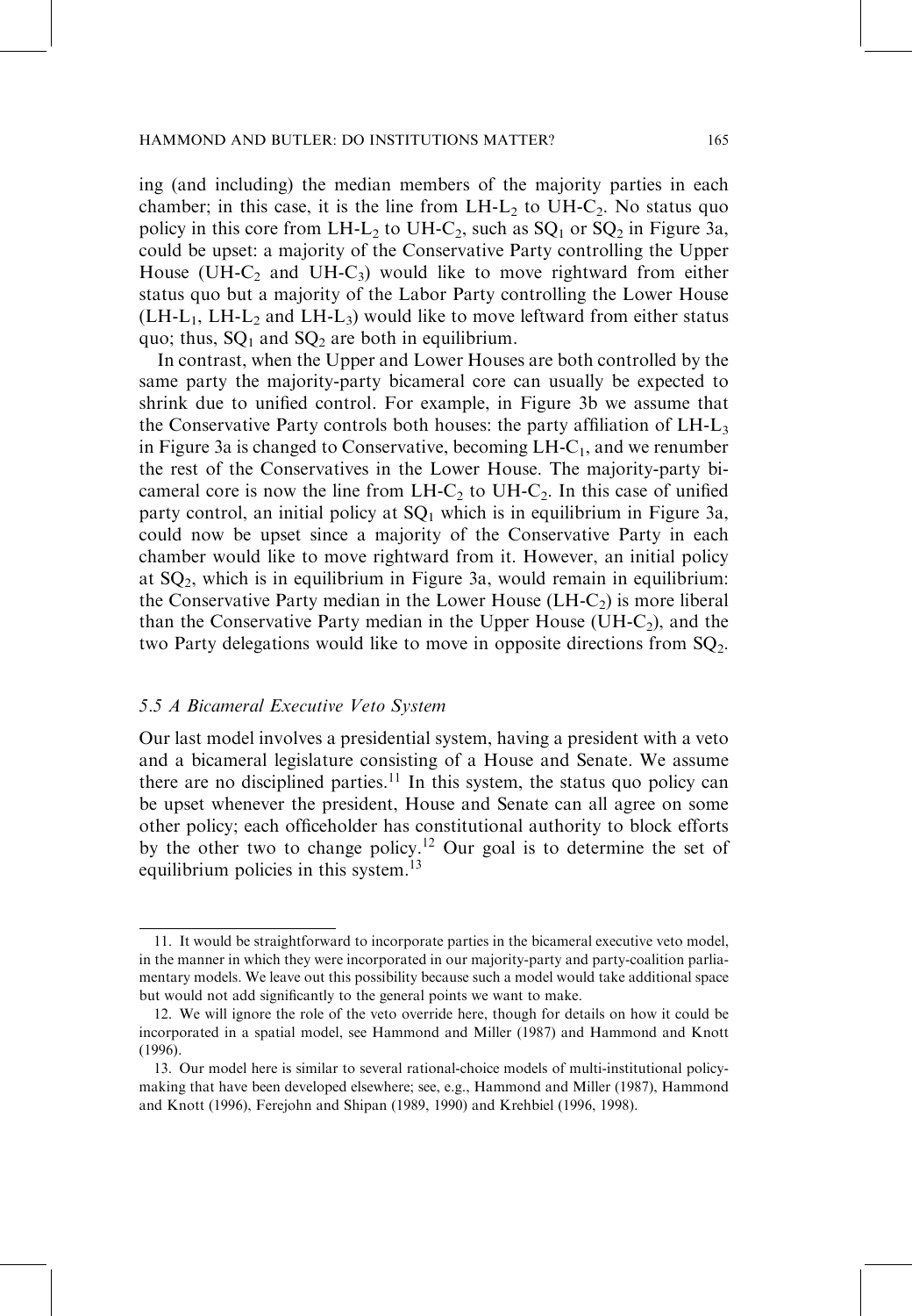

a. A Bicameral Executive Veto Core from a president, three senators, and five representatives



b. A Bicameral Executive Veto Core with a different location for the president

Figure 4. A Bicameral Executive Veto System

Consider a bicameral executive-veto system with nine actors: a president, three senators and five representatives, as in Figure 4a. The president's ideal point is at P,  $S_2$  is the median senator, and  $H_3$  is the median House member; these are the critical ideal points in determining the location and size of the bicameral executive veto core. The core here extends from P to  $H_3$ . Consider a status quo policy at SQ<sub>1</sub>. Although both chambers could pass a resolution moving policy rightward from SO<sub>1</sub>, the President would veto such a move. Similarly, consider a status quo policy at  $SQ_2$ , which lies between  $S_2$  and  $H_3$ . A presidential proposal to move policy leftward from  $SQ_2$  would be rejected by a House majority. Hence,  $SQ_1$  and  $SQ_2$  are both in equilibrium.

If P lies outside the set of points connecting the chamber medians, as in Figure 4a, the president will be one of the pivotal actors in defining the boundaries of the core here. But if P lies between the chamber medians, these chamber medians will be the two pivotal actors in defining the boundaries of the Core; see Figure 4b.

In general, then, we can state the following:

PROPOSITION 5: In a party-free bicameral executive-veto system, the *bicameral executive veto core* consists of the set of policies lying between, and including, the ideal points of the median individuals in the two 'outside' institutions

### 5.6 Simplifying the Depictions of the Parliamentary and Presidential Cores

Note that for all five of our models, depiction of their respective cores can be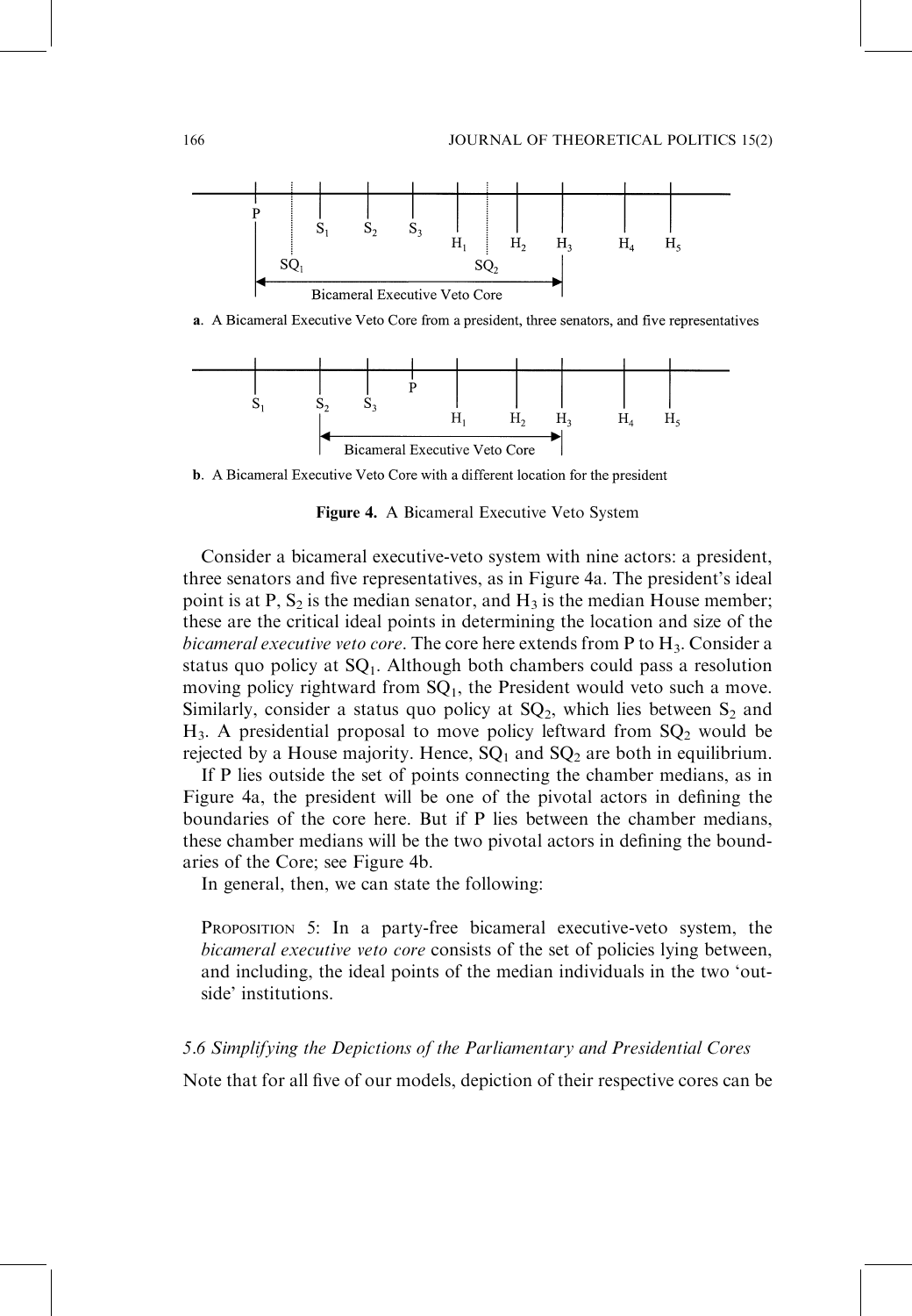simplified. To identify the set of equilibrium policies in any system, only the ideal points of the pivotal members need be shown, and Propositions 1 through 5 define who these pivotal members are.

Note also that determining the sizes of the five cores can be simplified in the same manner. When there is just one pivotal member (as can happen with the majority-party unicameral core), the core will always be just a single point. But when there are two or more pivotal actors (or potentially pivotal actors), the size of the core is simply the length of the line connecting the two 'outside' pivotal actors. If these two 'outside' pivotal actors are close together, the core will be small; if these two 'outside' pivotal actors are far apart, the core will be large.

This completes the presentation of our models of parliamentary and presidential institutions. We can now use these models to explore the complexities of the argument that 'institutions matter'.

# 6. 'Static' Comparisons of Parliamentary and Presidential **Systems**

We make two kinds of comparisons among our parliamentary and presidential models. In this section, we compare the nature of the policy equilibria produced in each of the models, given fixed and unchanging individual preferences (though the officeholder-to-office assignments do vary); we call these our 'static' comparisons of the equilibria. In the section which follows (Section 7), we will compare what happens to these policy equilibria, and the resulting policy choices, as preference profiles change; we call these our 'dynamic' comparisons of the equilibria.

For our static comparisons, our goal is to determine whether the equilibria - the cores – for each pair of systems will *necessarily* overlap. If the equilibria necessarily overlap, this means that the two systems have the potential to produce similar or even identical policies. If the equilibria do not necessarily overlap, this means that the two systems have the potential to produce different policies.

We have three different reasons for focusing on whether two systems' cores necessarily *overlap* rather than on whether the two system's policy choices are the same. First, since the particular policy chosen by a system will simply be a point on a continuous line, for most pairs of institutional systems the likelihood that the two systems would select precisely the same point is essentially zero (even when holding the preference profile constant). By this particular measure, institutional rule systems would always matter since they would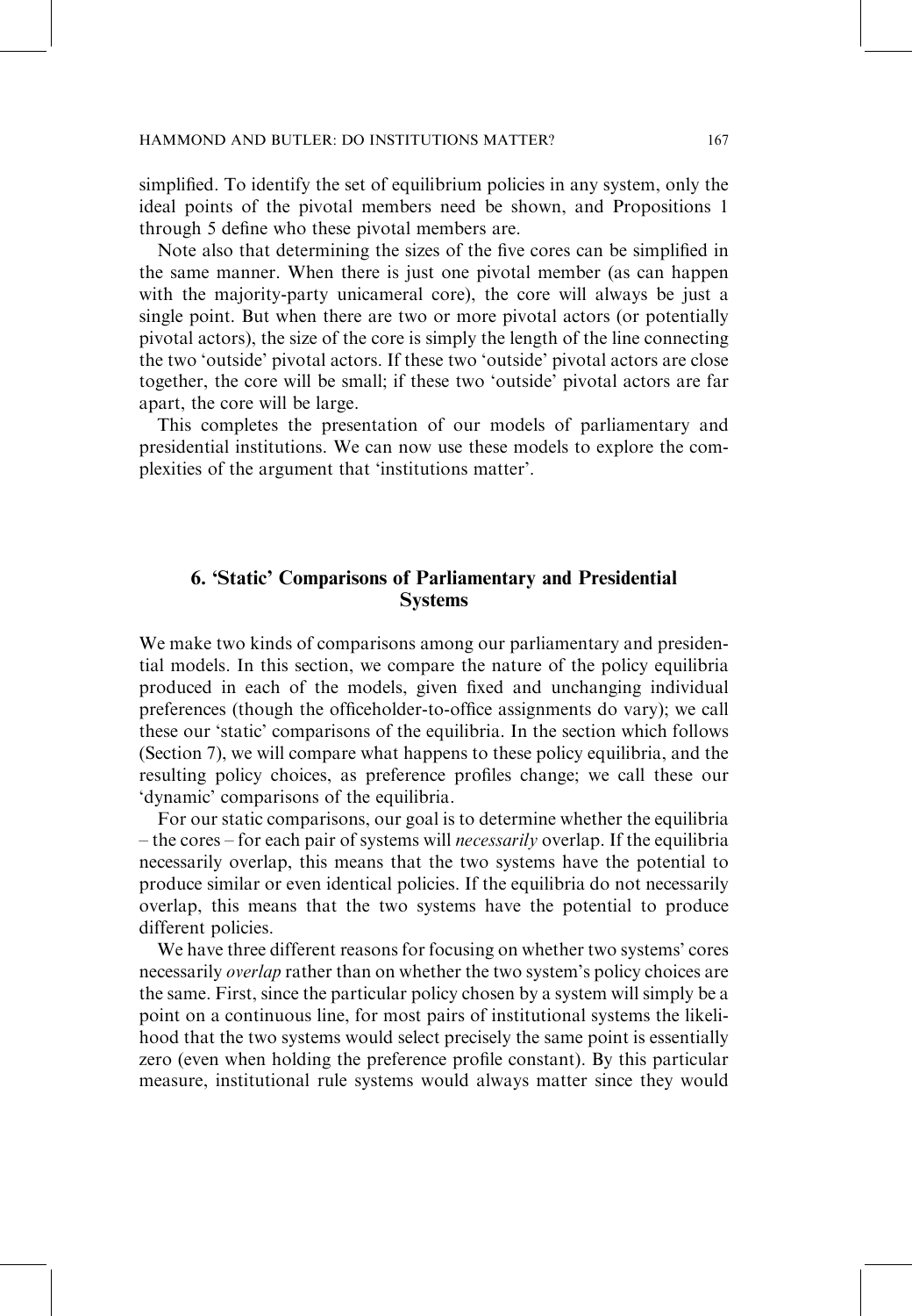always produce dissimilar policies. For our purposes here this measure is too fine-grained.<sup>14</sup>

Second, what *particular* equilibrium policy a system has chosen will sometimes depend in part on a prior series of exogenous events which are largely irrelevant to what we are interested in here. In particular, what the current policy is will be, in part, a function of what the *previous* status quo policy happened to be. For the static comparisons, we would not want our conclusions to be contaminated by previous history.<sup>15</sup>

Third, and most importantly, whether two systems have overlapping cores is vital because each system's core contains all the possible policies that could be in equilibrium in the system. Hence, if it can be proved that two systems produce necessarily overlapping cores, then the two systems could potentially produce the same policy in equilibrium. And if it could be proved that the two systems have cores that could not possibly overlap, then the two systems cannot produce the same policy in equilibrium. In either case, the result suggests that it is the institutional rules that are paramount. But if it turns out that there is no necessary relationship between the cores of the two systems, and so any overlap between the two cores is primarily a function of the preference profile (and assignment rules) being considered, then institutions *just by themselves* do not necessarily matter.

For these reasons, then, we will focus our efforts on determining whether any two systems produce cores that necessarily overlap, while holding the preference profile constant. Proving that for a particular pair of systems there exists no necessary relationship between their cores merely requires demonstrating that (1) under some preference profile the cores of the two systems overlap; and that (2) under some other preference profile the cores of the two systems do not overlap. If both components cannot be demonstrated, then some necessary relationship (presumably based on the rules of the systems) would exist.

The first part of the proof (that for some preference profiles the cores of the two systems can overlap) can be easily demonstrated for any pair of systems: if all officeholders share the same ideal point, then the only equilibrium policy is also at their common ideal point. This holds regardless of the rules processing this preference profile: simple majority rule and unanimity,

<sup>14.</sup> One solution to this problem is to develop an interval measure of 'how close' the two system's policies are to each other. These 'closeness' measures are especially easy to develop in computer-simulation work, and we have already used them in other work in this project (see Butler and Hammond, 1997). Given our approach here, though, it is not clear how to develop a useful and meaningful 'closeness' measure.

<sup>15.</sup> The role of history will be examined in Section 8.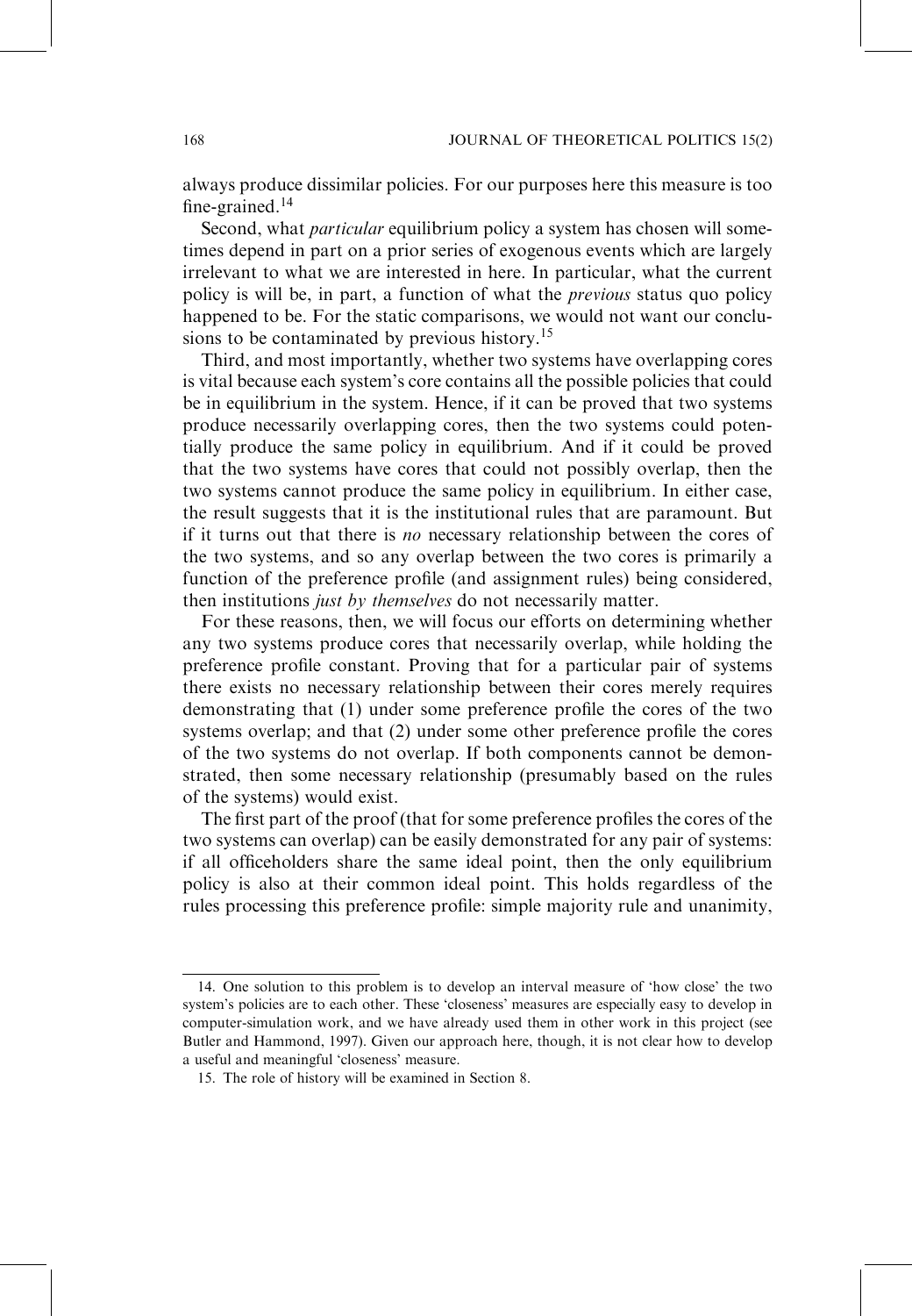at the extremes, would produce the same (and thus overlapping) cores.<sup>16</sup> The second part of the proof (that for some preference profile the cores of two systems do not overlap) is more difficult to satisfy and must be demonstrated on a case-by-case basis. There are 10 possible pairs of our five systems, and in our Appendix we demonstrate (see Figures A1 through A8) the possibility of non-overlapping cores for nine of the 10 pairs of our five institutional systems.

For the tenth pair, however, a necessary relationship can be demonstrated:

PROPOSITION 6: The party-free unicameral core is necessarily a subset of, and thus necessarily overlaps, the bicameral executive veto core.

The reason the bicameral executive veto core always includes the partyfree unicameral core stems from the following logic. To simplify presentation of our argument, we assume an odd number of members in the institutional system as a whole, though the basic logic holds when there is an even number of members as well.

Given an odd number of members overall, recall that the party-free unicameral core (labeled the 'PFU core') is the median member of the institutional system. And recall that for the PFU system, there is (by definition) no policy outside the PFU core that can gain majority support against a policy inside the PFU Core.

Next we convert one member of the overall institutional system into the president. This leaves an even number of legislators to be apportioned among the House and Senate, and we further assume (also for simplicity) that this results in an odd number of members for both the House and Senate.

Now assume (contrary to the Proposition) that the PFU Core is not in the bicameral executive veto core (the 'BEV core' here). In particular, assume that the PFU core lies to the right of the BEV core; see Figure 5 for an illustration. Since the PFU core is assumed to lie to the right of the BEV core, this means that there exists some policy inside the BEV core which the median member of the House, the median member of the Senate and the president all prefer to the policy in the PFU core. For example, see the preferred-to sets of the median representative, the president and the median senator: these preferred-to sets all overlap in the portion of  $W_S(PFU)$  core) which lies inside the BEV core.

This means in turn that to the left of the PFU core lies at least a bare majority of the House (the median House member plus all members to his left), at least a bare majority of the Senate (the median Senate member plus all members to his left), plus the president. Note that these members sum to

<sup>16.</sup> In the original version of this paper – see Hammond and Butler  $(1996)$  – we demonstrated via a series of examples that overlapping cores could be produced for all possible pairs of systems even when the members do not all have the same ideal points. That is, unanimity is not required for cores from different systems to overlap.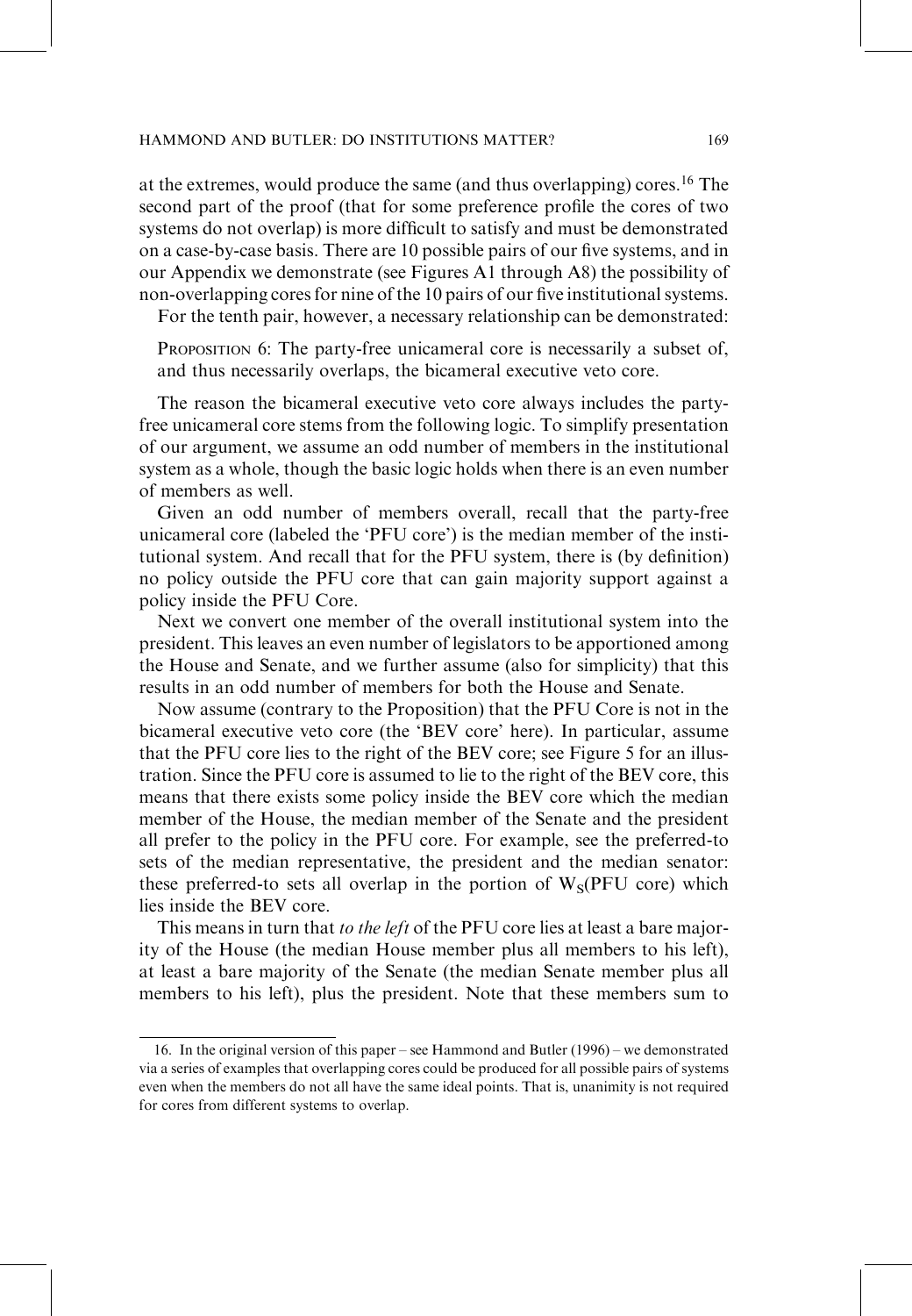

Figure 5. Comparing the Party-Free Unicameral Core and the Bicameral Executive Veto Core: Illustration for Proof-By-Contradiction of Proposition 12

more than a bare majority of the overall institutional system. But this reveals a contradiction: we have just concluded that more than a bare majority of the overall number of members lies to the left of the PFU core but the key characteristic of the PFU core is that it is the overall median, which means that the members to the left of this overall median *do not comprise a bare majority* (given an odd number of members overall); thus, the overall median cannot lie to the right of the BEV core. (Nor, by an identical argument, can the overall median lie to the left of the BEV core.) Hence, the PFU core – the overall median – must lie *inside* the BEV core, which is what Proposition 6 asserts.

### 6.1 Discussion

We make two summary observations about our results in this section. First, and most importantly, there are almost no necessary relationships among the cores of the five different systems. Only for the PFU core and the BEV core is there a logically necessary relationship: the PFU core must always overlap (in this case, must always be a subset of) the BEV core, no matter what preference profile is used or what officeholder-to-office assignments are made. But for all other pairs of systems, the systems' cores will overlap given some preference profiles (and assignments) and will not overlap given other preference profiles (and assignments). In other words, what is driving the relationships between the cores of these pairs of systems is *not* just the logic of the systems' aggregation rules. Instead, what is driving the relationships between the cores of these systems is the nature of the officeholders' preferences and the officeholder-to-office assignments. Hence, any generalizations about whether the policies selected by one institutional system will systematically differ from the policies selected by another system will depend on what officeholder preferences and what officeholder-to-office assignments are considered. This finding about the central importance of the preference profile and assignments for almost all pairs of systems thus provides critical support for our argument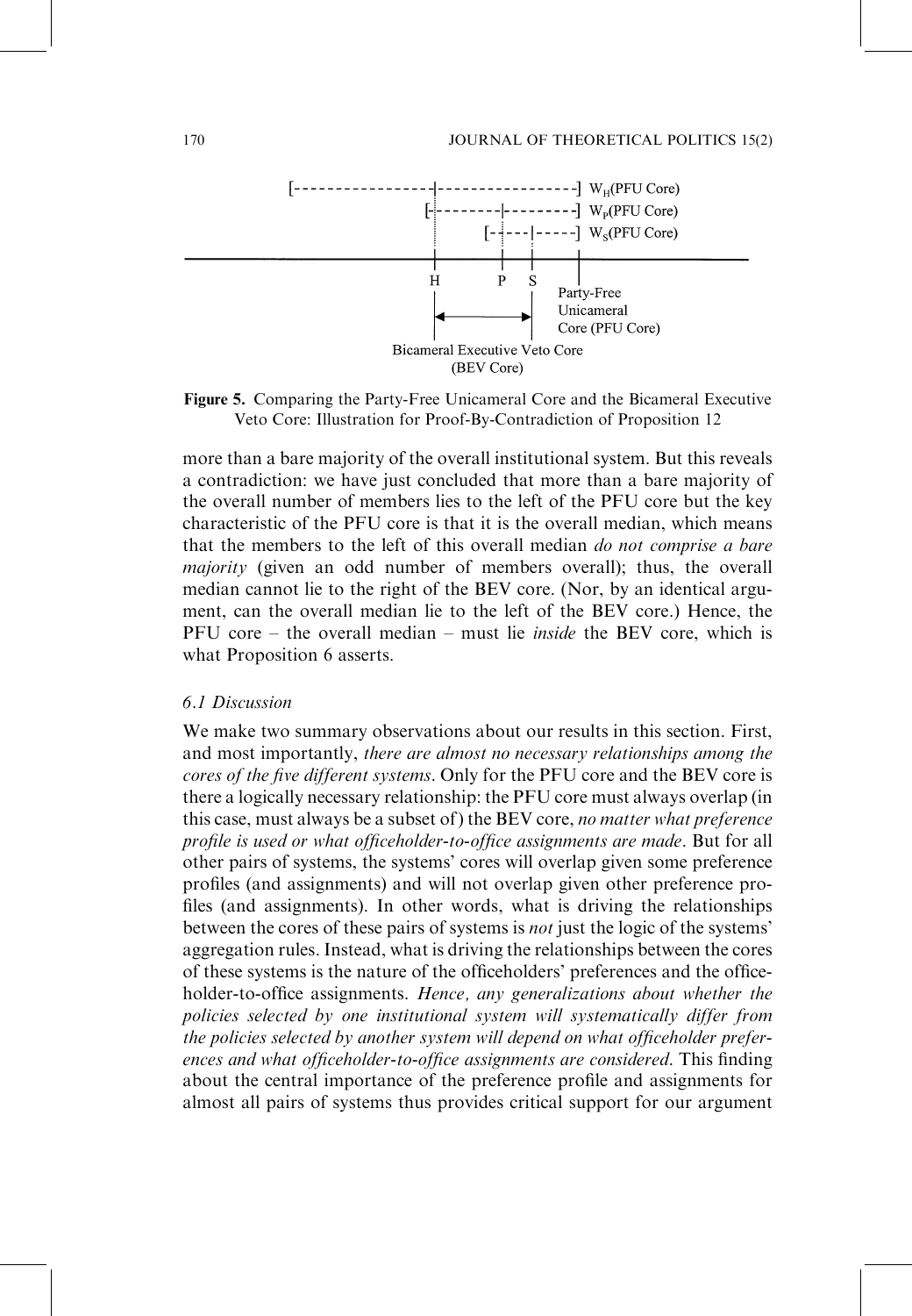that the neo-institutional research enterprise must consider more than just the aggregation rules.<sup>17</sup>

Second, an interesting and quite unexpected result emerges from our 10 paired comparisons. As noted in our discussion of Table 1 in Section 4. one possible meaning of the assertion that 'institutions matter' is that, holding constant some preference profile, a change from one set of aggregation rules to another will lead to a change in policy. Note this assertion specifies nothing about what the initial and final systems are. This means that nothing is specified about the *direction* of institutional change. But it turns out that the direction of change – what the initial system is and what the final system is  $-$  can greatly affect our conclusion as to whether 'institutions' matter'.

Consider those cases in which the core of one system can be a point (as with the party-free and majority-party cores) and especially in those cases in which this point is a subset of the core of another system that is a line (as with the party-coalition, majority-party bicameral and the BEV cores). For example, in Figure 6a, since the majority-party unicameral core at  $L_3$ is a subset of the BEV core in Figure 6b, a change from the BEV system to the majority-party system will usually lead to a change in policy. The reason is that almost none of the policies in the BEV core (in Figure 6b) coincide with the majority-party unicameral core (in Figure 6a); only the policy at H<sub>3</sub> in Figure 6b coincides with the majority-party unicameral core of  $L_3$  in Figure 6a. In *all* other cases, a shift from the BEV system to the majority-party system will lead to a change in policy. For example, every SQ lying to the right of  $H_3$  in Figure 6b will be upset by a change to the majority-party unicameral system; that is, every possible SQ to the right of  $L_3$  in Figure 6a would be upset by some proposal to replace it with a policy at  $L_3$ . Only a policy initially at  $H_3$  in the BEV core, which is the same as  $L_3$  in the majority-party unicameral core, would be invulnerable to upset by this change from the BEV system to the majority-party system.

However, a change in the other direction  $-$  from the majority-party unicameral system to the bicameral executive veto system - will not lead to any change in policy at all. The reason is simply that the equilibrium policy in the majority-party unicameral system  $(L_3$  in Figure 6a) is also one of the equilibrium policies in the BEV system (the  $H_3P$  line in Figure 6b); hence, there is no coalition in the second system which would upset the equilibrium policy adopted by the first.

<sup>17.</sup> This general line of argument also suggests that the full and complete models of political systems, involving the voters and the electoral rules, would be subject to the same relationships: any generalizations about whether the policies selected by one institutional system will systematically differ from the policies selected by another system will depend on what voter preferences and what voter-to-electoral-district assignments are considered.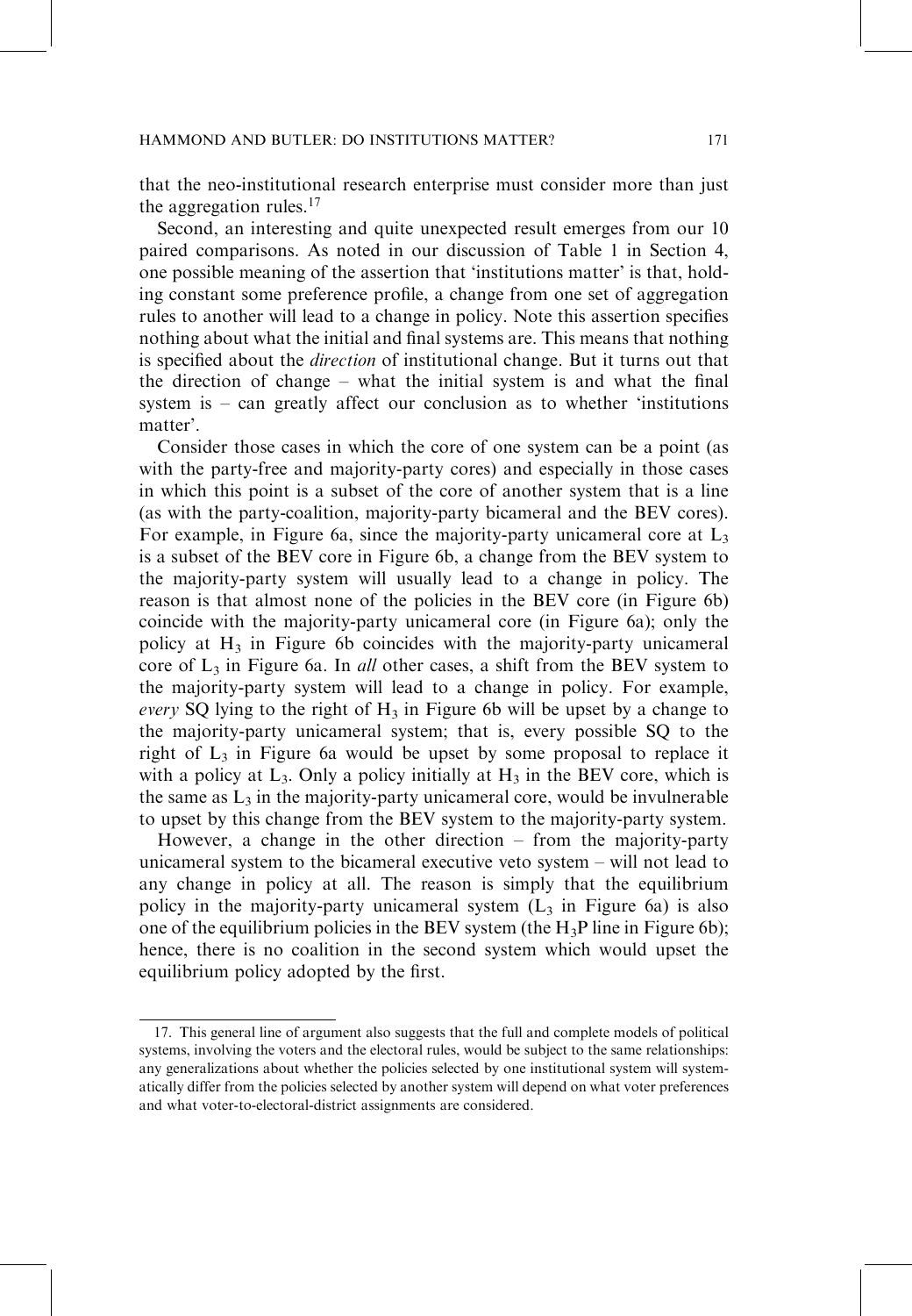

b. A Bicameral Executive Veto Core

Figure 6. Comparing the Majority-Party Unicameral Core and the Bicameral **Executive Veto Core** 

In other words, there can exist a rather unusual asymmetry involving the direction of change in institutional rule systems: it almost always matters if we change from a BEV system to a majority-party system but it does not matter at all if we change from a majority-party system to a BEV system. We generalize this interesting and unexpected finding as follows:

PROPOSITION 7: When the core of one institutional system is a subset of the core of another institutional system for a given preference profile, the direction of institutional change matters: a change from the system with the subset core to the system with the superset core would cause no policy change; a change from the system with the superset core to the system with the subset core can cause a policy change. (The smaller the subset core is relative to the superset core, the more likely a change from the superset-core system to the subset-core system will cause a change in policy.)

To our knowledge comparative neo-institutionalists have never previously noted that the *direction* of institutional change can matter in this kind of fashion.

# 7. 'Dynamic' Comparisons of Parliamentary and Presidential **Systems**

In the previous section we compared sets of equilibrium policies to see if particular pairs of systems produced similar or different sets of equilibrium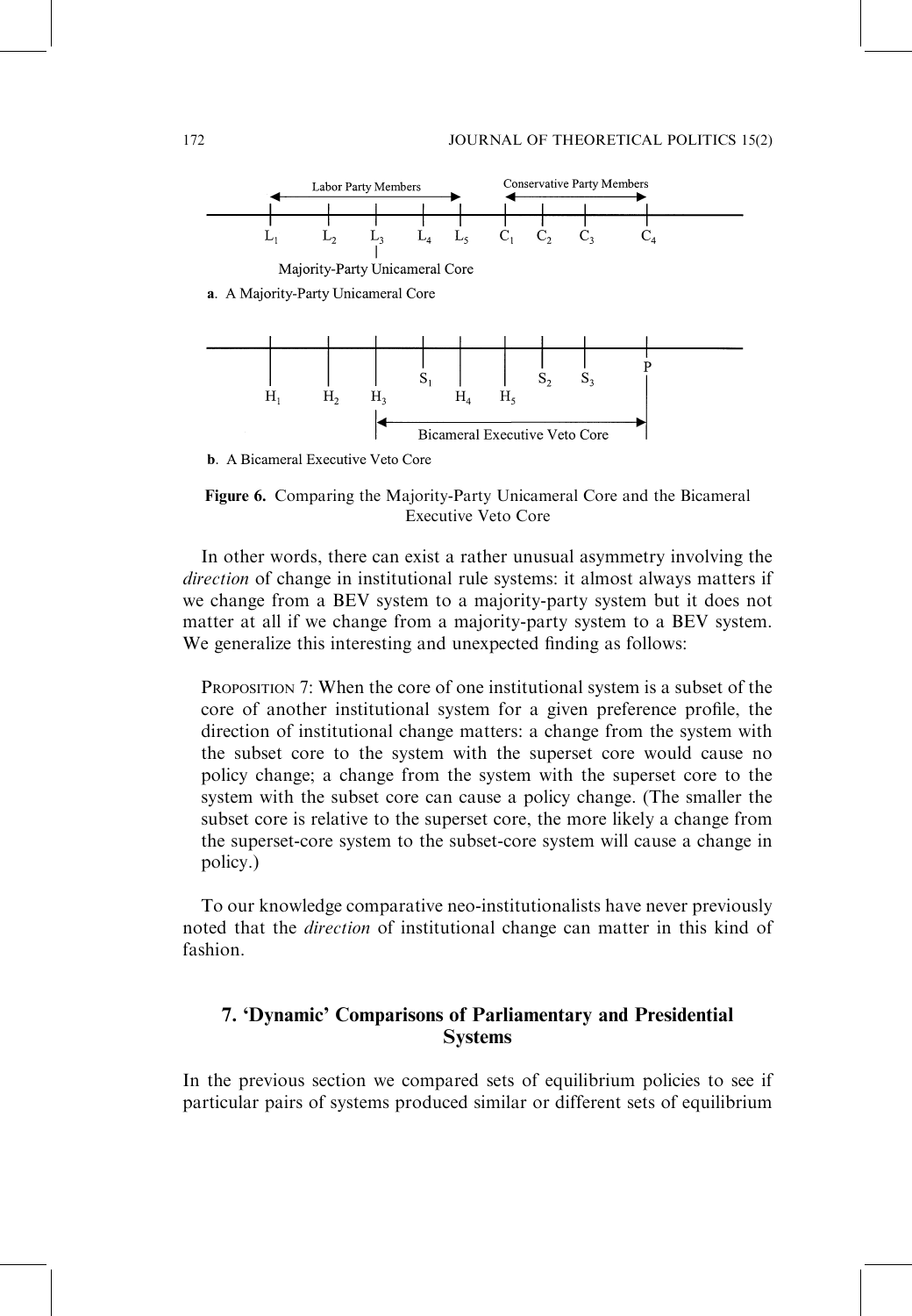policies. These comparisons across systems were *static*, in the sense that they involved ideal points which did not change over time. In this section we allow the officeholders' policy preferences to change, in order to determine whether the patterns of policy change differ systematically across these same five institutional systems. Thus, the comparisons we make in this section are *dynamic* in nature.

When we say that preferences are allowed to change, this will be taken to mean that the ideal points of some or all of the individual actors change location, perhaps due to changes in the officeholders' beliefs about what is good policy, a change in their constituents' desires or the replacement of some officeholders by other officeholders via an election. For our purposes, the specific causes of change in the officeholders' ideal points is irrelevant; what matters here is simply that their ideal points do change location.

Our analysis in this section will rest on the assumption that each system begins in equilibrium; that is, the initial status quo policy, SQ, is assumed to lie in the system's core. A status quo policy for any system will then be upset *only* if the changes in ideal points change the location of the core to such an extent that SQ is left outside the core and so becomes vulnerable to upset under the system's rules.

#### 7.1 Intersecting Win-sets and Policy Change

To conduct our analysis, we must first describe what policy is chosen to replace a status quo policy that is no longer in equilibrium. Our previous analysis demonstrated what the core would be for each institutional system, given a particular preference profile. However, the core by itself does not tell us what particular policy will be chosen unless the core contains only a single policy. We now show how the location of SQ in relation to the core gives us a better idea of what policies might be chosen in equilibrium. Our discussion here will focus on the BEV system but an extension to the other four systems should be obvious and straightforward.

The set of points which any possible majority of the members of the House (or Senate) prefer to a point such as SQ is the *win-set* of that point. This is the collective version of the preferred-to set. Thus, the set of points which any possible House majority prefers to SQ is  $W_H(SQ)$ ; the set of points which any possible Senate majority prefers to SQ is  $W_S(SQ)$ ; and the set of points which the president prefers to SQ is  $W_p(SQ)$ . Note that the president's 'win-set' of SQ is identical to her preferred-to set of SQ. For our unidimensional models, it is important to realize that  $W_H(SQ)$  and  $W_S(SQ)$  can each be determined simply by drawing the preferred-to sets of the median members of their respective institutions.

When some SQ lies inside the BEV Core, there will be no segment of the issue dimension which the  $W_H(SQ)$ ,  $W_S(SQ)$  and  $W_P(SQ)$  win-sets will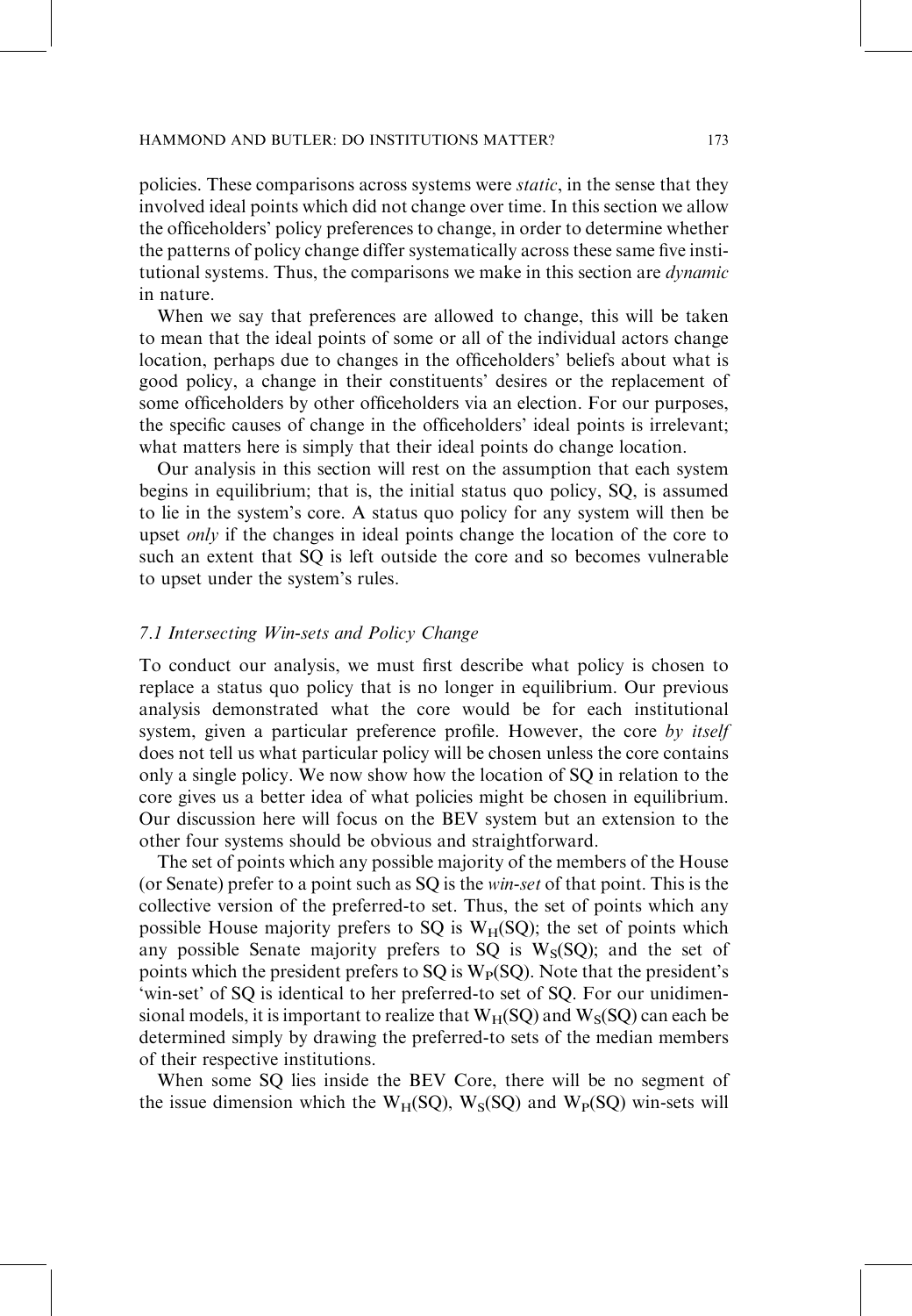all overlap; technically, this means that their set intersection  $-$  that is,  $W_H(SQ) \cap W_S(SQ) \cap W_P(SQ)$  – will be empty. In this case, SQ could not be upset. In Figure 4a,  $SQ_1$  and  $SQ_2$  are examples: both of these possible status quo policies are in equilibrium.

In contrast, when SQ falls outside the BEV core, it is vulnerable to upset by a coalition of the House, Senate and president. The set of points which all three institutional actors prefer to SQ is the set intersection of their respective win-sets of SQ. In Figure 7a,  $W_H(SQ) \cap W_S(SQ) \cap W_P(SQ)$  is the set intersection of their win-sets. This set intersection is the set of policies which (1) each pivotal actor prefers over SQ and which (2) all three pivotal actors mutually prefer to SQ. Any new policy must fall inside this set intersection, which is their area of mutual agreement. Furthermore, when SQ lies outside the BEV core, only part of their area of mutual agreement will overlap this core; this means that policies in the part of the set intersection which lies outside this core will remain vulnerable. Hence, we would expect the final outcome to lie only in the part of the set intersection that also overlaps the core. Technically, we are suggesting that the outcome would lie inside  $\{W_H(SQ) \cap W_S(SQ) \cap W_P(SQ)\}\cap \text{Core}$ ; this region is indicated by the bracketed line [-all labeled 'outcome here' in Figure 7a.

In general, the institutional actor whose ideal point is closest to SO will most constrain the set of policies which are better than SQ for all three actors. For example, in Figure 7a the president's ideal point is closest to SQ, hence it is her win-set,  $W_P(SQ)$ , which most constrains any policy change. We can thus simplify this particular case by noting that the final policy choice would lie inside  $W_p(SQ) \cap$  Core which, as already noted, is the 'outcome here' region. The other pivotal actors would agree that any such policy is preferred over SQ but could not convince the president to accept a new SQ that is closer to their own ideal points.

In sum, our general argument is that if SQ is in the core, then SQ is in equilibrium (and will be the predicted policy); but if SQ is not in the core, the predicted policy will fall in the region defined by the intersection of the core and the win-set of the actor in the core (either the president or the median member of one chamber) whose ideal point is closest to SQ.

When SQ is sufficiently distant from the BEV core, the entire core may lie inside  $W_H(SQ) \cap W_S(SQ) \cap W_P(SQ)$ , as shown Figure 7b. In this case, all our model can say is that the ultimate outcome will lie somewhere in this core.<sup>18</sup> (A more specific theory of House–Senate–President bargaining

<sup>18.</sup> Thus our model is limited in that it specifies only a region – such as  $W_P(SQ) \cap$  Core in Figure 7a – in which the outcome will be located. Our model will rarely predict that some *parti*cular point in the core will be adopted, hence there will always be room for exogenous factors to play a role in determining the final choice.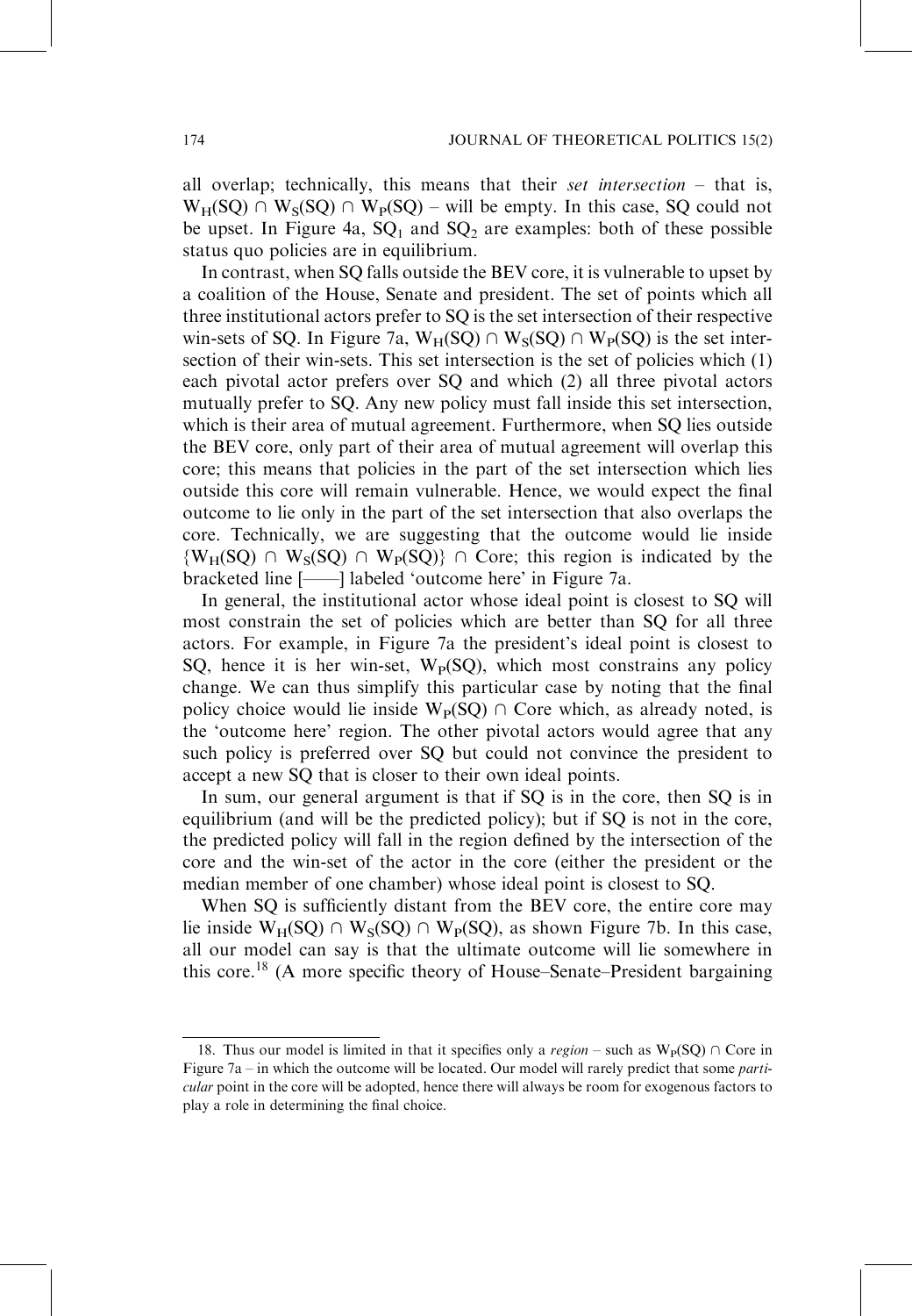

a. The set of policies which are better than SQ for the president, House, and Senate



**b.** Any policy in this Bicameral Executive Veto Core could be selected



c. How the House and Senate might set the president's agenda

Figure 7. What Proposals Can Replace a Vulnerable Status Quo?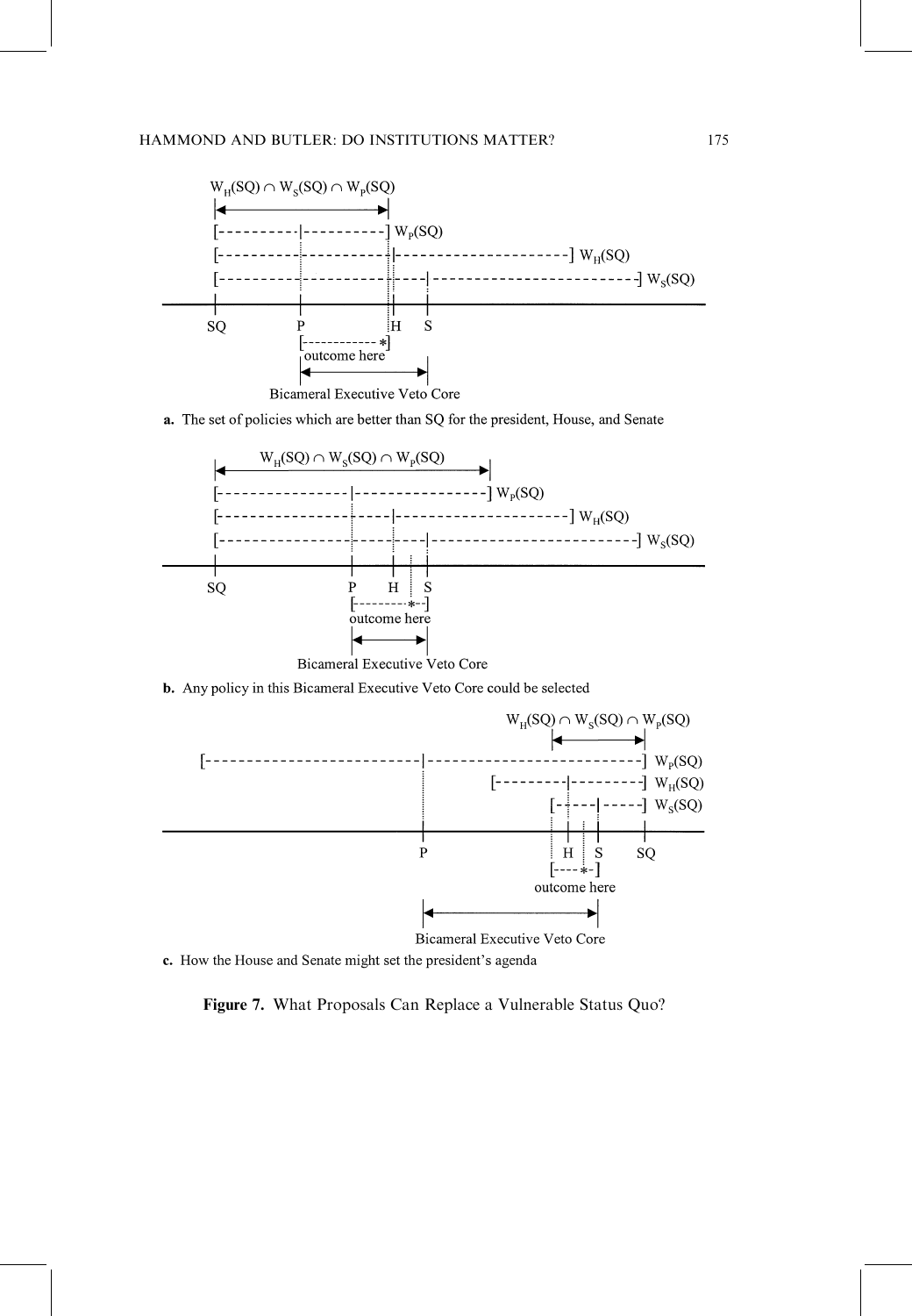would be needed to narrow down the prediction of what policy they would collectively choose.)

For our illustrations in this section we will also need to designate some particular outcome that the three actors select from the set of possible outcomes in the 'outcome-here' region. One convenient approach is to rely on the constitutional fact that the House and Senate have the joint authority to act as agenda-setter for the president. So when SQ lies outside the BEV core, we will further assume that the House and Senate will select a policy in the core which the President would approve (i.e. it must be better than SQ for the president) but which is also as close as possible to a point which is halfway between the House and Senate ideal points. This represents a kind of 'split-the-difference' strategy for the House and Senate.

For example, in Figure 7c, the agenda-control assumption is that the House and Senate medians will agree on a bill halfway between their ideal points. The location of this compromise bill in the diagram is indicated by the asterisk inside the 'outcome here' region: this compromise bill at \* lies inside both  $W_H(SQ)$  and  $W_S(SQ)$ , and since the bill also lies inside the president's win-set,  $W_p(SQ)$ , the president would sign it into law. The asterisks in Figures 7a and 7b indicate what point would be chosen in these diagrams.

# 7.2 Patterns of Policy Change for an Institutional System with a Point-Core

We can now present an analysis of policy change in our institutional systems. We begin by noting that in a unidimensional setting, any system's core will be either a *point* (as is the case with the party-free and majority-party unicameral systems, with an odd number of members in the chamber or majority party respectively) or a *line* (as is usually the case with the party-coalition, majority-party bicameral and BEV systems). Our analysis involves what happens to the status quo as preferences change in a 'point-core' system in comparison to a system producing a 'line-core'.

The modes of behavior of any system producing a point-core are easy to describe. On the one hand, since a point-core is located at the ideal point of the overall median member (for the PFU system) or is located at the ideal point of the majority-party median member (for the majority-party unicameral system), if this median member's ideal point changes location, the status quo policy will be rendered vulnerable to upset, hence the MPs will vote to move SQ from this previous location to the location of the new core. On the other hand, if the ideal point of the median MP stays the same from one time period to the next, then the core will also stay the same; this means that SQ's location will stay the same because SQ will remain invulnerable. In general, then, the status quo policy will closely 'track' the location of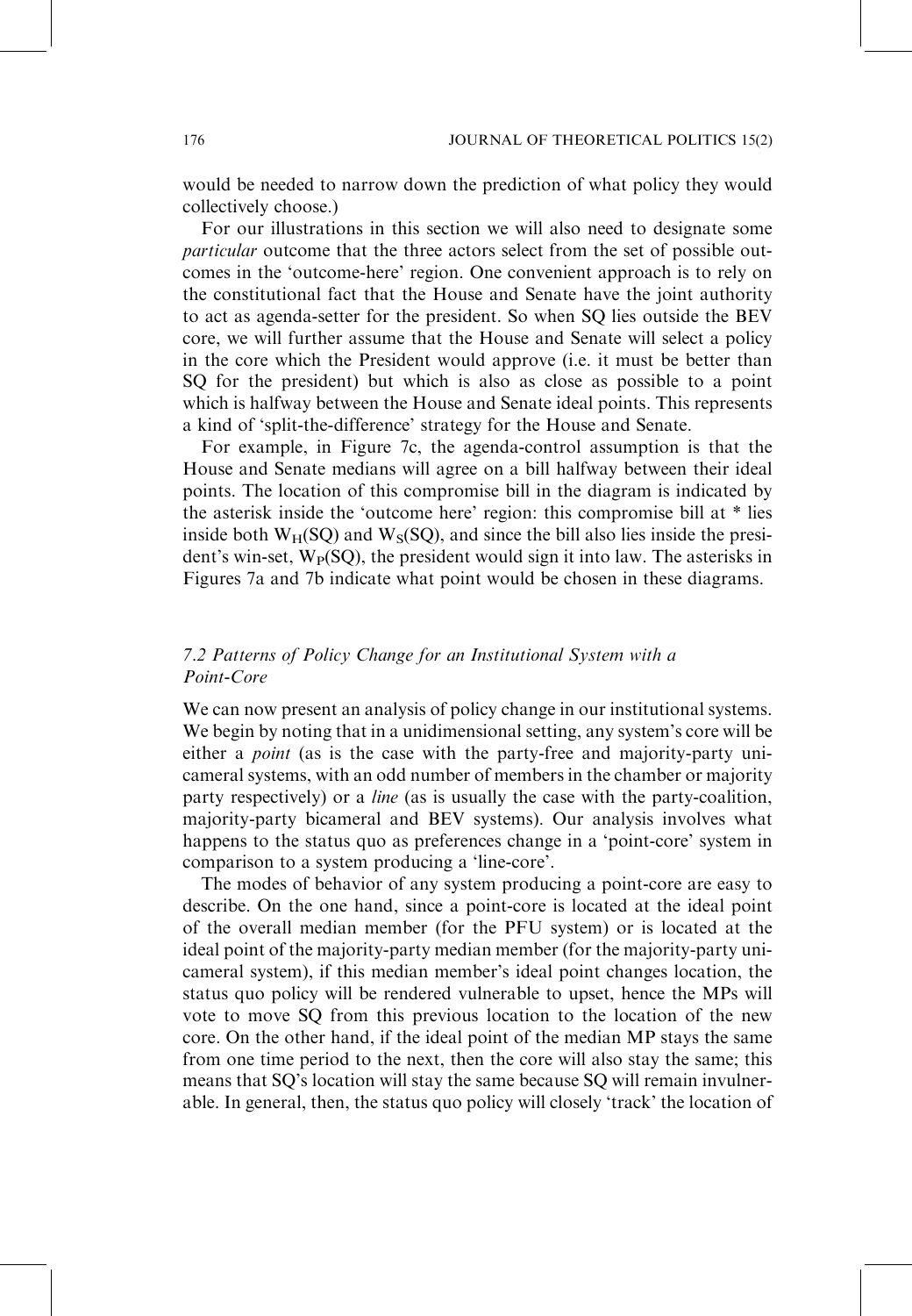a point-core: if the median MP moves, so will SQ, and if the median MP does not move, neither will SO.

Even though the status quo policy closely 'tracks' changes in a point-core, it does not follow that what happens to the status quo policy is necessarily predictable because the location of the median member, and so the core's location, could change in many different and unpredictable ways from period to period: the location could stay the same, it could oscillate back and forth, it could move slowly but steadily in one direction, it could move in one direction in just one or two big jumps, and so forth. Our observation is simply that, when the core is just a point, the location of the status quo policy will closely track the core's location whenever and however the core's location changes.

### 7.3 Patterns of Policy Change for an Institutional System with a Line-Core

In contrast, for an institutional system which produces a line-core, the location of the status quo policy will not necessarily exhibit the kind of tracking behavior expected from a system which produces a point-core. To be sure, for a line-core scarcely larger than a point-core, SO will still track the location of the core rather closely; there will be little difference from the behavior of a point-core system. But the bigger the line-core is, the greater the possible difference between the changes in the location of the core and any changes in the location of SQ. What is interesting is the fact that while there are conditions in which the tracking behavior of a large line-core will be very similar to that of a point-core, there are also conditions in which the line-core will exhibit little or no tracking behavior at all.

For a line-core we need to describe only a handful of basic modes of policy change; many other more complex patterns of policy change could be constructed out of the basic elements we describe here. For each of our examples, we will compare what happens with a point-core (we use the majority-party unicameral core) to what happens with a line-core (we use the BEV core) when individual preferences change from period to period. For simplicity, it may be easiest to think of an entire profile – that is, an entire set of officeholder ideal points  $-$  as moving in some direction, though all that actually matters is that the core is moving in that direction. We will label the patterns in terms of what happens to policy in the BEV system.

PATTERN 1: No change in the policy of a line-core system, despite repeated movements in the preference profile.

First consider a case in which the preference profile moves rightward from period 1 to period 2 to period 3; see Figure 8. When the majority-party unicameral system produces a point-core, the status quo policy will follow the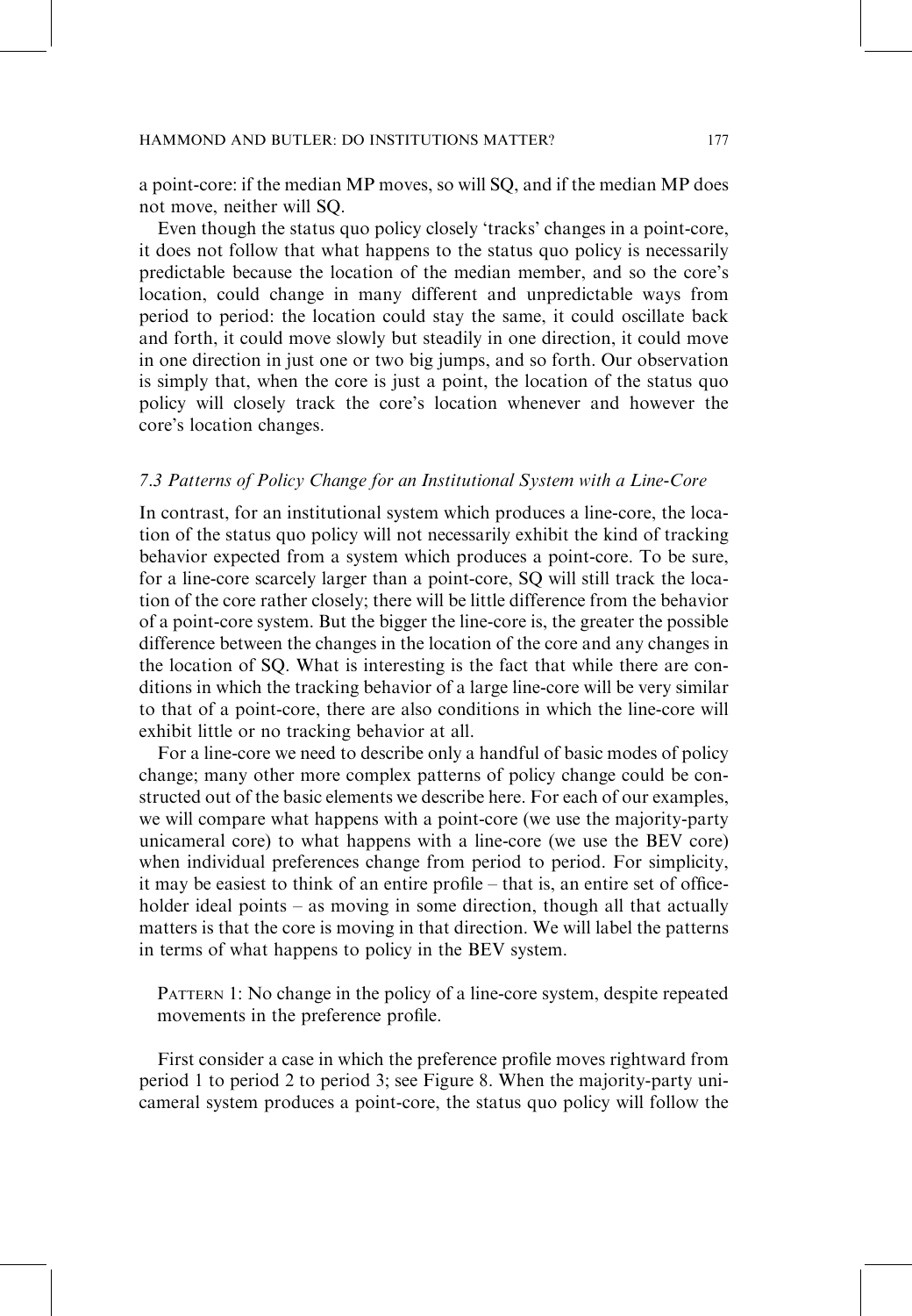

Figure 8. Policy Stability in a Line-Core System Despite a Changing Preference Profile

majority-party unicameral core rightward. For example, when the Conservative Party median at  $C_3$  moves rightward from period 1 to 2, the initial status quo in period 1,  $SQ_1$ , becomes vulnerable to upset and is replaced in period 2 by a new policy,  $SQ_2$ , at the new location of the Party median,  $C_3$ . And when the Conservative Party median at  $C_3$  moves farther rightward from period 2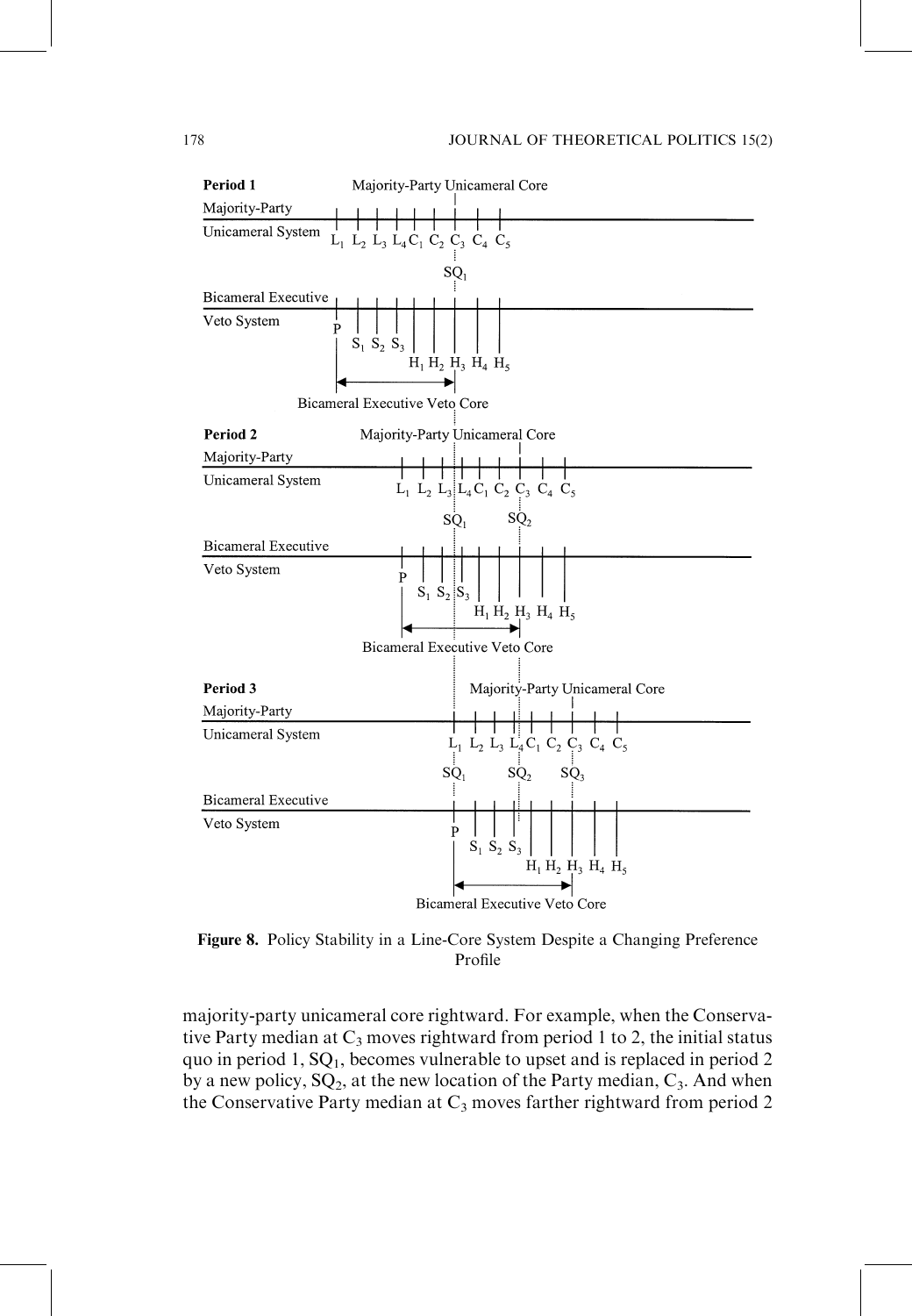to 3,  $SQ_2$  becomes vulnerable to upset and is replaced by a new policy,  $SQ_3$ , at the location of the new Party median. In this way, policy choice closely tracks the changes in the location of the point-core.

In contrast, consider the BEV system in Figure 8. Since the period 1 status quo,  $SQ_1$ , is starting out at the right-hand edge of the BEV core, and since this core is moving rightward, we can say that  $SQ_1$  is starting out at the 'leading' edge of the core. But while this core moves rightward from period 1 to 2,  $SQ_1$  remains inside the core in period 2 *and so it cannot be upset*. Similarly, when this core moves rightward from period 2 to period 3, it again happens that  $SQ_1$  remains inside the core *and so it still cannot be upset*.

The result is that by the end of the period 3, policy in the majority-party unicameral system has moved rightward all the way to the location of  $SQ_3$ but policy in the BEV system remains at  $SQ_1$ . Only if the preference profile continues to move rightward (e.g. in some period 4, which is not shown) would the initial status quo policy,  $SQ<sub>1</sub>$ , which is now at the 'trailing' edge of the BEV core, finally become vulnerable to upset. Thus, up through period 3, the systems producing a point-core and a line-core exhibit rather different modes of policy change: with a point-core, policy moves steadily rightward, while with a line-core, policy does not change at all.

PATTERN 2: Policy changes steadily in the line-core system, due to repeated movements in the preference profile.

Next consider a case in which the starting conditions are essentially the same as before but now the preference profile moves leftward instead of rightward from period 1 to 2 to 3; see Figure 9. As the profile moves leftward from period 1 to 2 to 3, the status quo policy in the majority-party unicameral system, located at the majority-party unicameral core, will move steadily leftward as well, from  $SQ_1$  to  $SQ_{2MPUS}$  to  $SQ_{3MPUS}$ ; the 'MPUS' in the subscripts refers to the 'Majority-Party Unicameral System'. (The behavior of policy in the MPU system here is essentially the same as in Figure 8 except that the movement is in the opposite direction.)

For the BEV system in Figure 9, however, because the profile is now moving leftward, we see that the initial status quo policy at  $SQ_1$  starts out at the 'trailing' edge of the BEV core rather than at its 'leading' edge, as in Figure 8. As a result, when the core moves leftward from period 1 to 2,  $SQ<sub>1</sub>$  is immediately left outside the core and so becomes vulnerable to upset. In period 2,  $SQ_1$  would thus be replaced by  $SQ_{2BEVS}$  inside the core; and this particular SQ<sub>2BEVS</sub> represents the split-the-difference bill which the House and Senate would send to the president (who would sign it since it is better for her than  $SQ_1$ ). As the core moves leftward again in period 3,  $SQ<sub>2BEVS</sub>$  would be replaced by  $SQ<sub>3BEVS</sub>$  in turn. In this case, then, the BEV system behaves in a manner which is rather similar to the MPUS: while the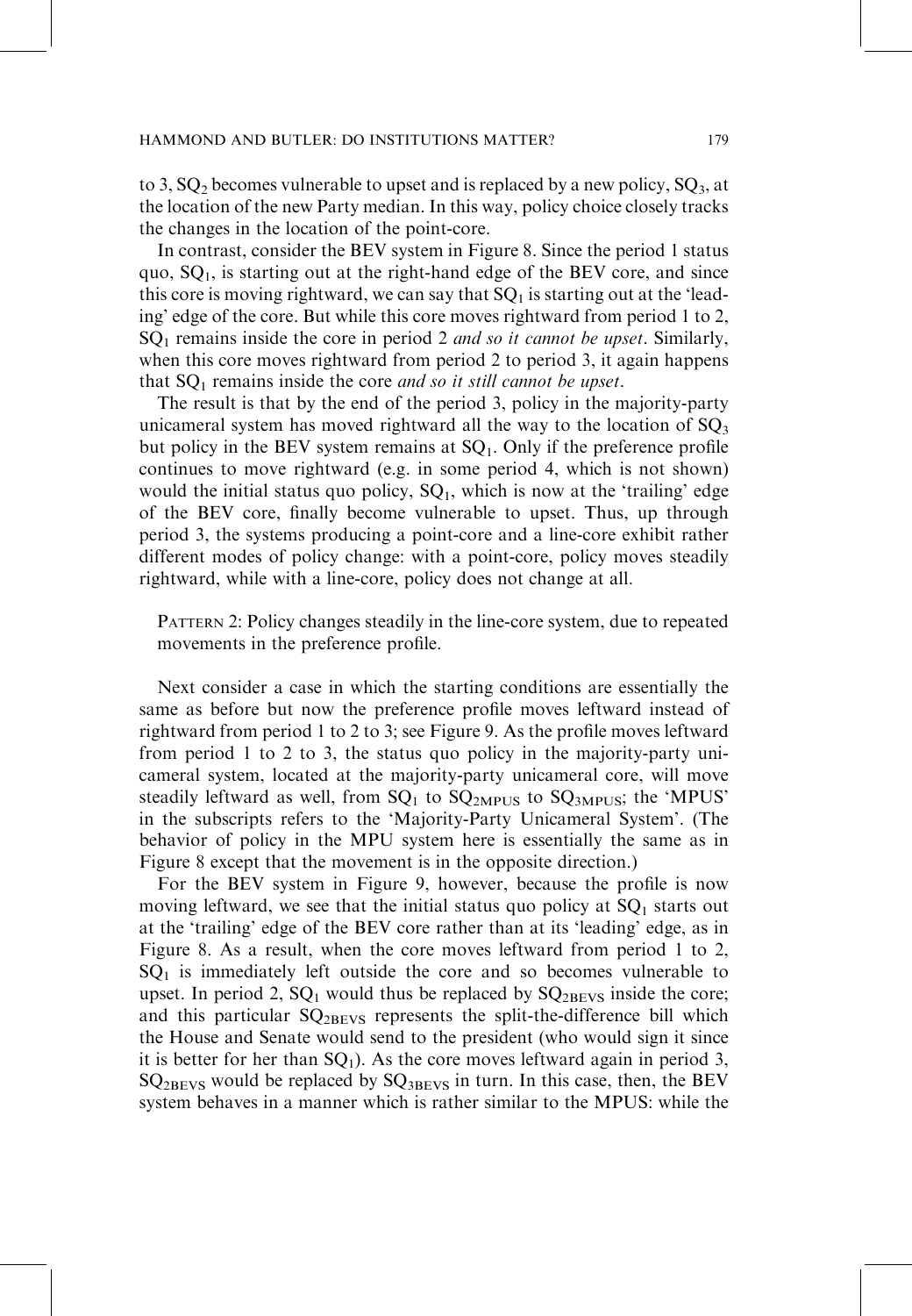

Figure 9. Policy Changes in a Line-Core System, Given a Changing Preference Profile

final policies are not necessarily identical (compare  $SQ<sub>2MPUS</sub>$  with  $SQ<sub>2BEVS</sub>$ , and  $SQ<sub>3MPUS</sub>$  with  $SQ<sub>3BEVS</sub>$ , policy is moving steadily leftward for each system as the preference profile moves steadily leftward.

These first two cases thus yield the following:

PROPOSITION 8: The pattern of policy change in a system with a line-core depends on where in the line-core the initial status quo is located, given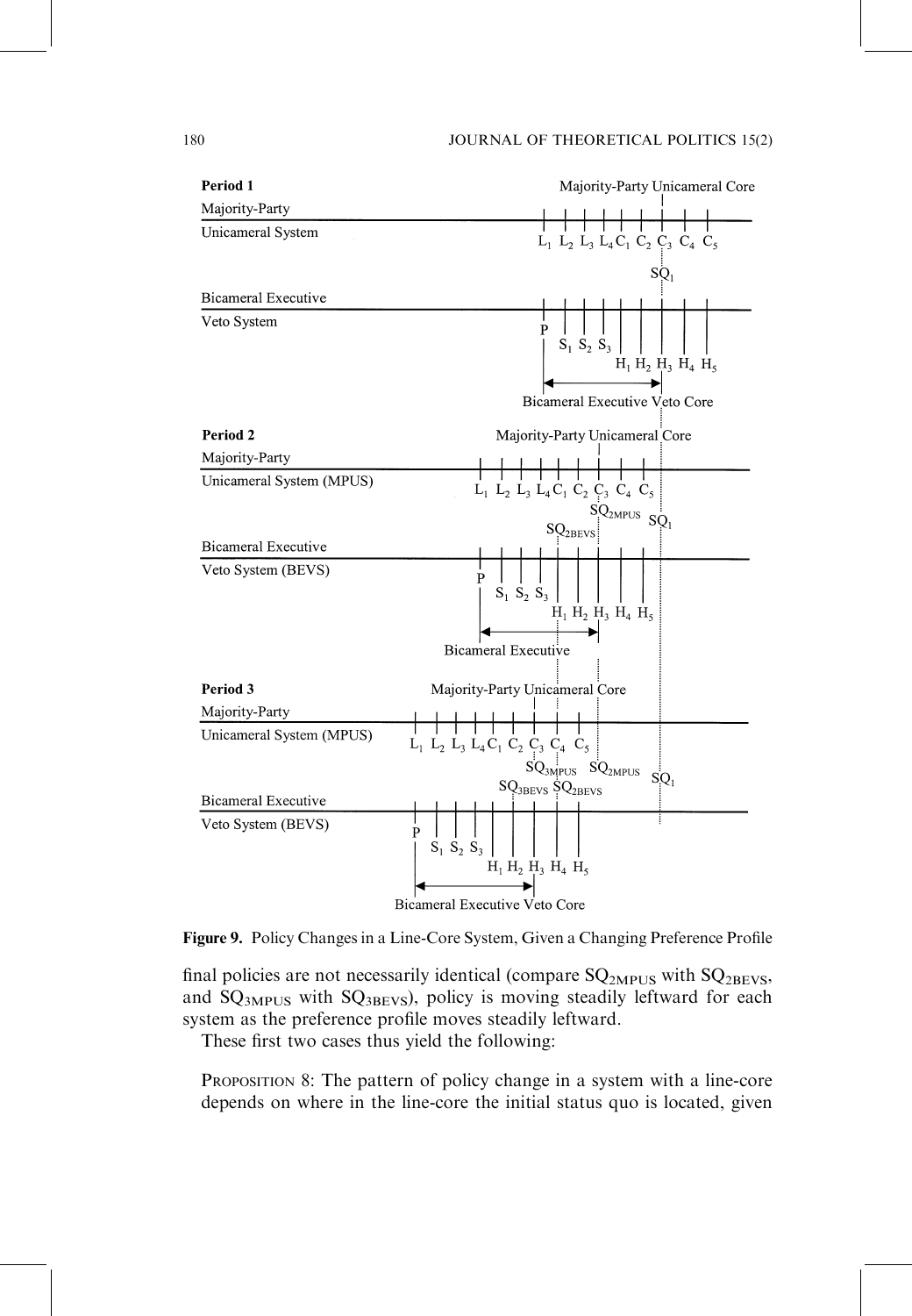some direction of change in the preference profile. If the status quo begins at the 'leading' edge of a large line-core, then it can take several periods for the status quo policy to be upset. In contrast, if the initial status quo policy begins at the 'trailing' edge of a large line-core, then this status quo policy may become vulnerable to upset at the first change in the line-core's location.

Proposition 9: When the status quo policy begins at the 'leading' edge of a line-core, the smaller the change in the line-core each period, the greater the number of periods before policy will begin to change (holding constant the size of the line-core).

PROPOSITION 10: When the status quo policy begins at the 'leading' edge of a line-core, the larger the line-core, the greater the number of periods before policy will begin to change (holding constant how much the linecore changes from period to period).

The second case here thus suggests that the conventional wisdom about policy change in presidential systems is not entirely correct. The conventional wisdom about policy change in a presidential system is illustrated by the first case, in which a changing profile over several periods has no impact on policy choice. But the stability of policy for the BEV system in the first case depends not only on the fact that there are several veto points (i.e. the House, Senate and president) creating the large line-core but also on the fact that the status quo policy starts out at the leading edge of the BEV core. If the initial status quo policy were instead at the trailing edge of this core, as in the second case, then policy change could easily occur in an incremental, step-by-step fashion (as with the majority-party unicameral system). Thus, the conventional wisdom about policy change in presidential systems is seriously incomplete.

PATTERN 3: Policy oscillates back and forth in the line-core system as the preference profile oscillates back and forth.

Consider a case in which the preference profile oscillates back and forth from period 1 to 2 to 3; see Figure 10. With the majority-party system, this oscillation in the profile will move the location of the majority-party core back and forth, which means in turn that the status quo policy will oscillate back and forth, moving rightward from  $SQ_1$  in period 1 to  $SQ_{2MPUS}$  in period 2, and then back leftward to  $SQ<sub>3MPUS</sub>$  in period 3.

A similar pattern can appear with the BEV system. The status quo policy starts out at  $SQ_1$  in period 1. In period 2 the preference profile shifts rightward so far that  $SQ_1$  is outside the new BEV core, hence it can be replaced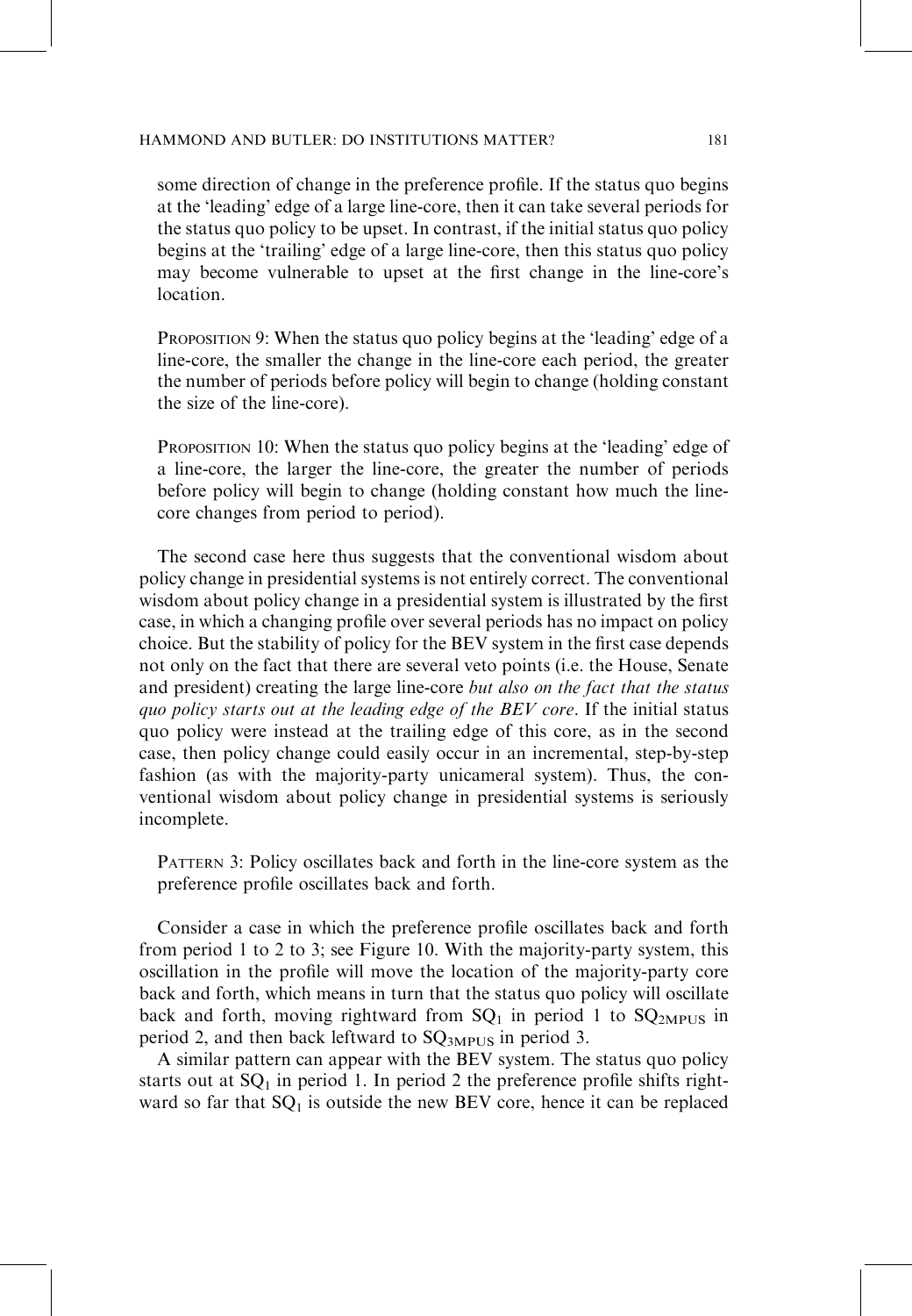

Figure 10. Policy Oscillates as the Preference Profile Oscillates

by a new policy such as  $SQ_{2BEVS}$ . (The president's preferred-to set of  $SQ_1$  is the limiting factor for how far to the right policy can be moved here.) In period 3, the core returns to its location in period 1, moving back leftward so far that SQ<sub>2BEVS</sub> is outside the core and thus vulnerable to upset; hence, it is replaced by a new policy such as  $SQ<sub>3BEVS</sub>$ .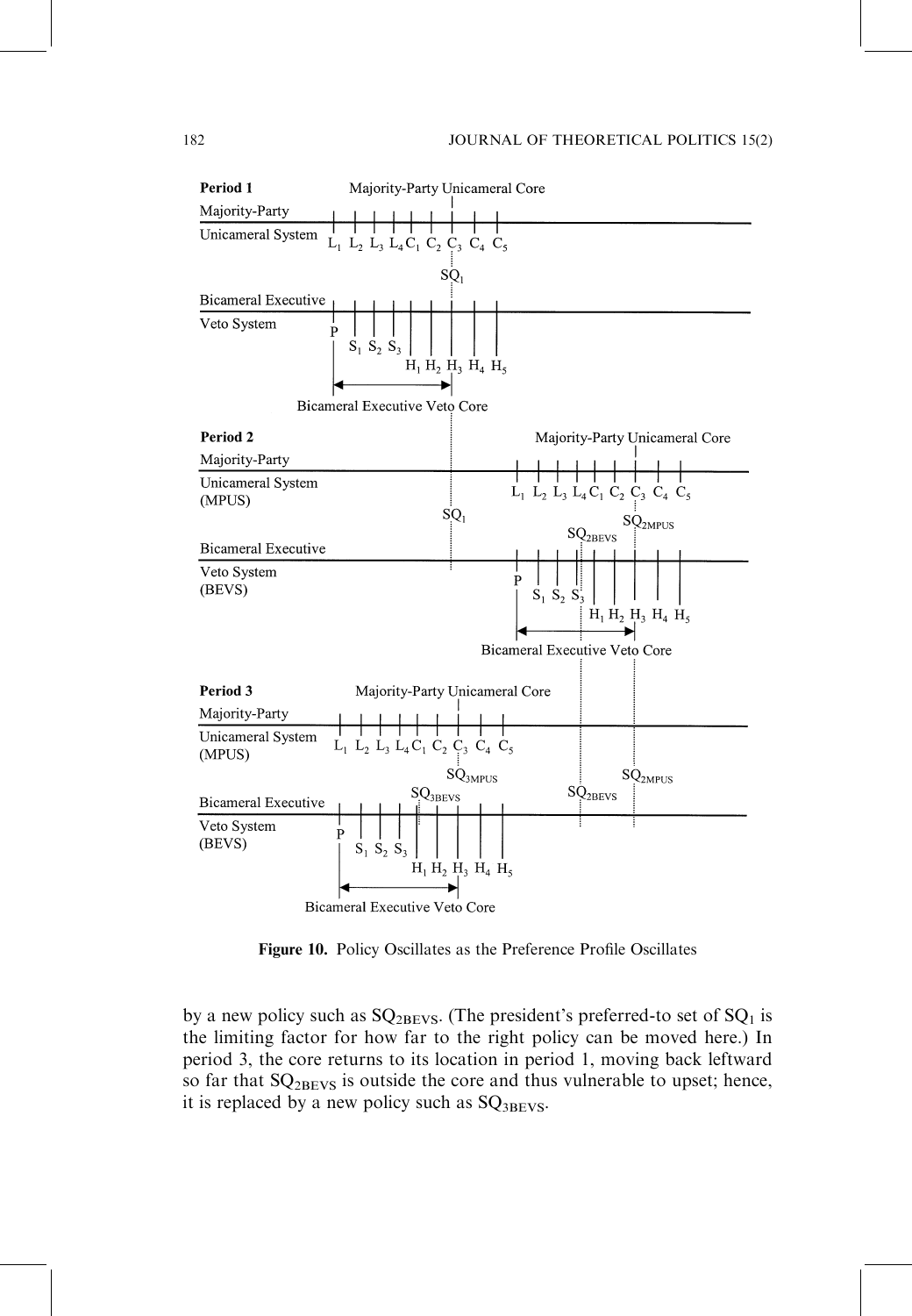However, if the preference profile had shifted back and forth by a smaller amount, or if the BEV core were larger than assumed in the illustration, then  $SO<sub>1</sub>$  might have remained inside the BEV core in each time period. Hence, policy would not have been changed, despite the oscillations of the core.

In general, then, we have:

PROPOSITION 11: When the line-core oscillates back and forth, the line-core will have to move back and forth by more than its width from one period to the next in order for the status quo policy to be upset in each period. If the line-core moves back and forth by less than the line-core's width, the system with the line-core might yield no policy changes at all from period to period. In contrast, policy in the system with a point-core will always oscillate back and forth as the point-core oscillates back and forth.

And it is also the case that:

PROPOSITION 12: The larger the line-core is, the larger will have to be the oscillations in the preference profile, and thus in the core, to allow policy changes; the smaller the line-core is, the smaller will have to be the oscillations in the preference profile, and thus in the core, to allow policy changes.

### 7.4 Summary

Whether a line-core system and a point-core system will exhibit different patterns of policy change depends on the interaction among several variables: how big the line-core is, what direction the line-core is moving, how much the line-core changes in each period and how close the initial status quo policy is to the line-core's leading or trailing edges. Under some combinations of these variables, these two systems can be expected to behave rather differently, just as the conventional wisdom would have us believe; however, under other combinations of these variables, they can behave rather similarly. Hence, we again conclude that considering institutional rules alone provides an inadequate guide to the behavior of any given system. Instead, the changes in the preference profile are a critical element of the story about the influence of institutions on policy change.

# 8. When Does 'History' Matter?

In the historical neo-institutionalist literature it is sometimes argued that 'history' has an impact on policy outcomes. That is, it is argued that the previous history of an issue affects the policy outcomes that are adopted by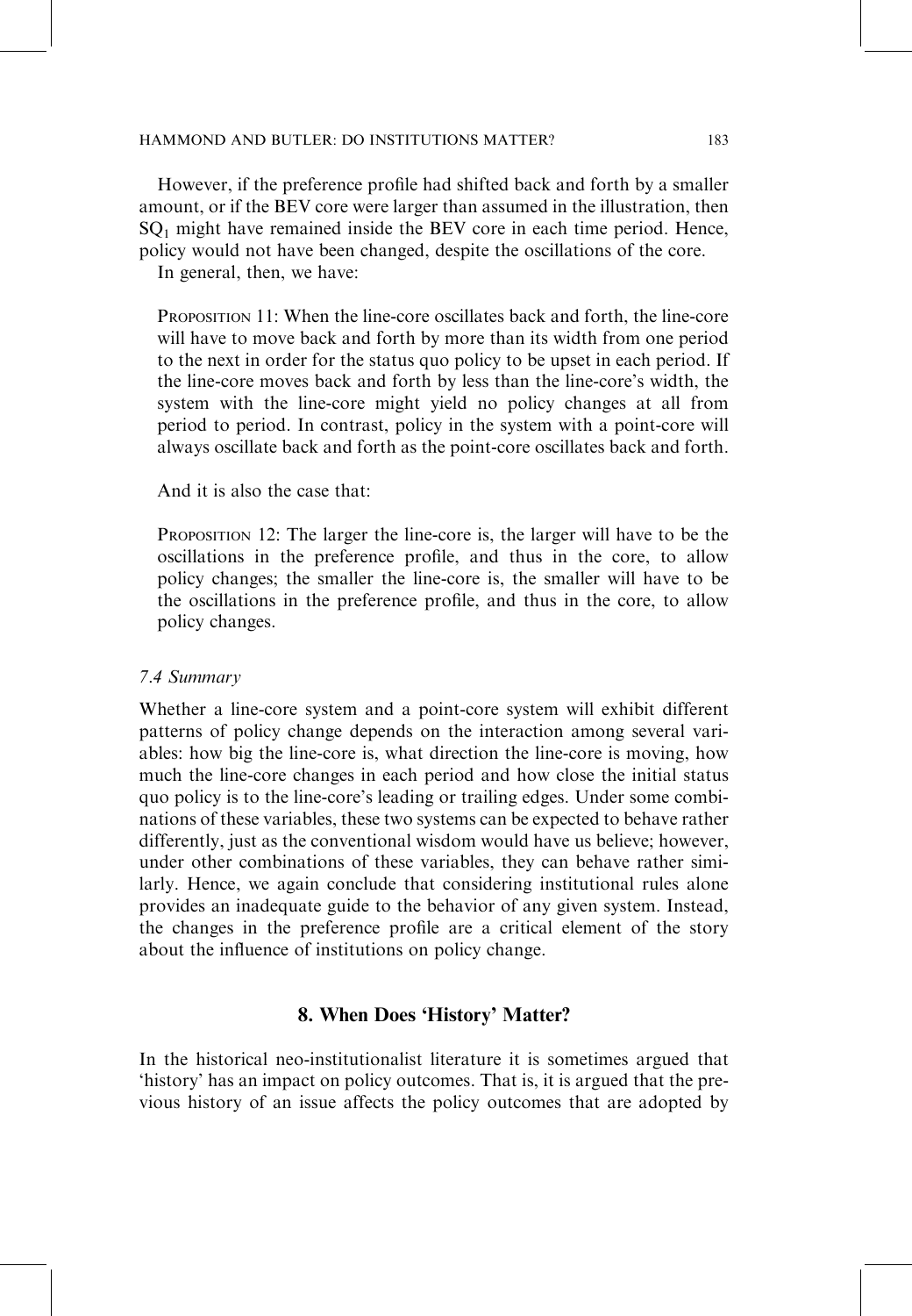current institutions. An alternative language that has been used (more often in the recent literature of economic history) is to argue that the 'path' of current policy change is dependent on the previous 'path' of policy changes; policy change is said to be 'path dependent' rather than 'path independent' (Liebowitz and Margolis, 1995; Pierson, 2000).

Let us assume that the term 'history' refers to the changes in policy which precede the periods of current interest, and which therefore account for the location of the current status quo. The question we ask is this: Do the many different policies that might have become the status quo affect the outcomes predicted by the current policy-making processes?

To address this question we will construct a multi-period example involving a BEV system (or any other system producing a line-core); see Figure 11. We assume that there is a relatively large BEV core, and we assume that 'history' could have generated either one of two distinct status quo policies, labeled SQ' and SQ", which are located near the opposite ends of the core in period 1. Now assume that the core moves steadily rightward from period to period due to changes in the preference profile. Note that in period 1, SQ' is near the trailing edge of the core and that SQ" is near the leading edge of the core. In period 2, SQ' is outside the core, and we assume that it is replaced by a policy at  $*$  inside the core.<sup>19</sup> For convenience, we relabel this policy at \* as the new SQ'. Note that SQ' and SQ" are still distinct, though they are now closer together. In period 3, the core has again moved to the right, leaving SQ' outside the core, and so it is again replaced by a policy at \* inside the core; this new policy at \* is again relabeled SQ'. Note that SQ' and SQ" are still distinct, though they are now even closer together. In Period 4, the core has moved to the right yet again, leaving SQ' outside the core, and it is again replaced by a policy at \* inside the core; this new policy at \* is again relabeled SQ'. Note that SQ' and SQ" are now identical, and for all time periods which follow, such as Period 5, SQ' and SQ" now travel together; that is, they have become the same policy regardless of their previous history.

In contrast, for any system producing a point-core (e.g. an MPU core, in which the majority party has an odd number of members), the small core would mean that  $SQ'$  and  $SQ''$  could not have remained distinct for this long; after the first period, any two different initial status quo policies would have been replaced by the same policy.

Hence, our general response to the question, 'When does "history" matter?', is the following:

<sup>19.</sup> Recall our earlier assumption, discussed at the beginning of Section 7, that the House and Senate will agree on a policy as close as possible to one which 'splits the difference' between what the House median and Senate median would most prefer but which the president would also approve.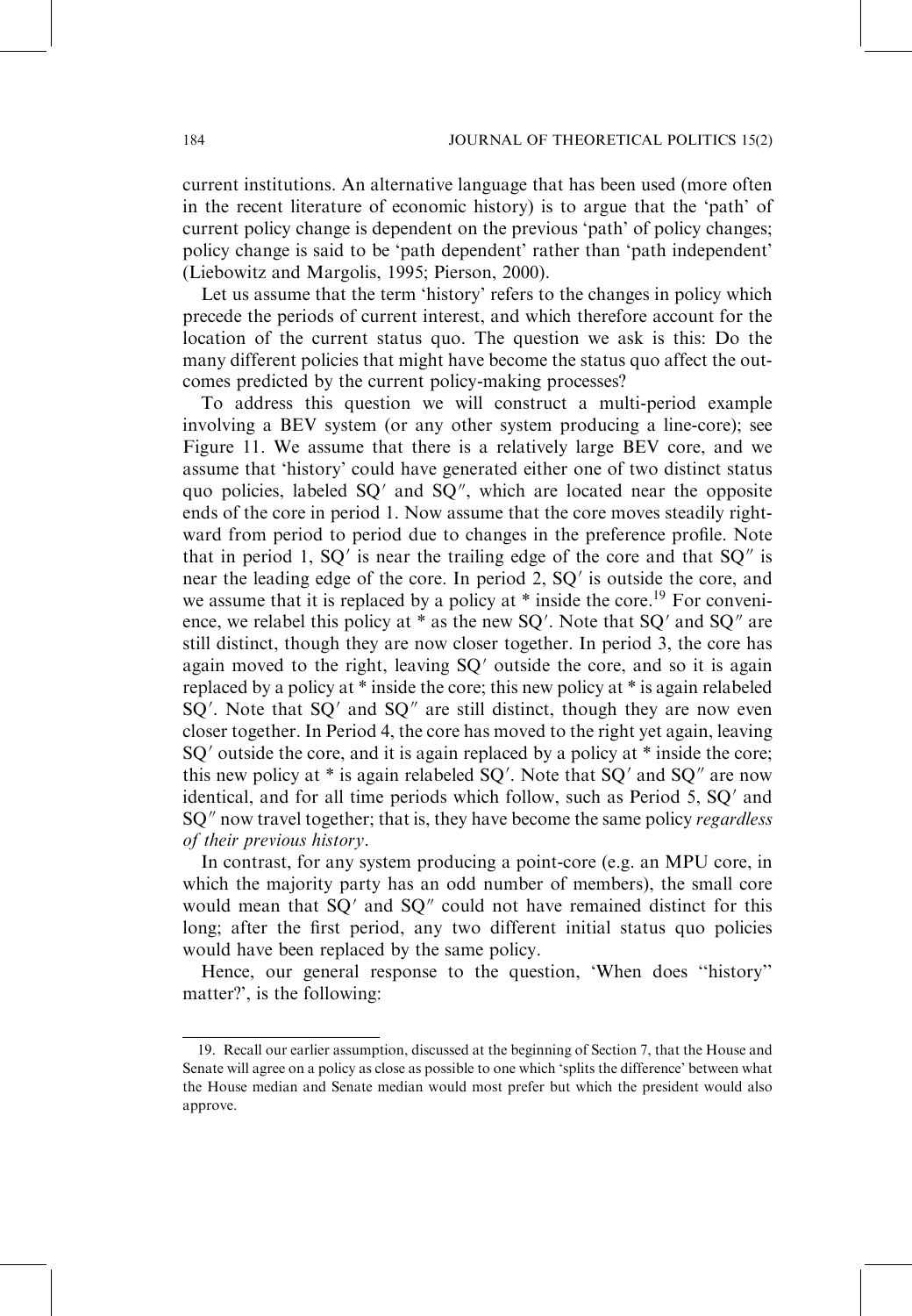PROPOSITION 13: Whether 'history' matters depends on an interaction among the institutional rules, the preference profile of the individuals in the institutions, the resulting size of the core, any changes in the location of this core and the location of the initial status quo policy. In particular, the larger the core is, and the more it remains large over time, the more it is possible for 'history' to matter, in the sense that different possible locations for an initial status quo policy can be sustained over some period of time, despite changes in the preference profile. In contrast, the smaller the core is, the less 'history' matters: differences among the possible initial status quo policies will more quickly be eliminated.

Note that it is possible for a system which normally produces a large linecore to produce a small line-core on occasion, perhaps due to some electoral revolution momentarily placing all branches of government under the control of a unified and homogeneous party. This momentary shrinkage in the line-core's size can become a kind of evolutionary 'bottleneck', which thereafter reduces the variations in policy that would otherwise have been possible (due to the different initial status quo policies which earlier history might have produced). Except for the impact of the transitory bottleneck, history 'would have mattered' for the future policy choices of this line-care system.

# 9. Conclusions

Contrary to the general argument of the neo-institutional research enterprise as it has developed over the past two decades, institutional rule systems do not *necessarily matter*. In our 'static' comparisons, we observe that the core from one institutional system will overlap the core from another institutional system for some preference profiles (including the officeholder-to-office assignments) but not for other preference profiles (and officeholder-tooffice assignments). And in our 'dynamic' comparisons, we observe that two different institutional systems may exhibit similar patterns of policy change for some preference profiles (and for some changes in these profiles) but different patterns of policy change for other preference profiles (and for other changes in these profiles). Our answer to the question  $-$  'institutions matter?' – is thus an equivocal and contingent one. Institutional rule systems remain a critical part of the neo-institutional story, of course, but they are not the whole story. In general, it is the *interaction* of institutional rule systems, preference profiles and assignment rules that must be the focus of scholarly attention.

We acknowledge that our five models are far simpler representations of various kinds of institutional systems than specialists in these different kinds of systems might consider adequate. For our purposes, however, the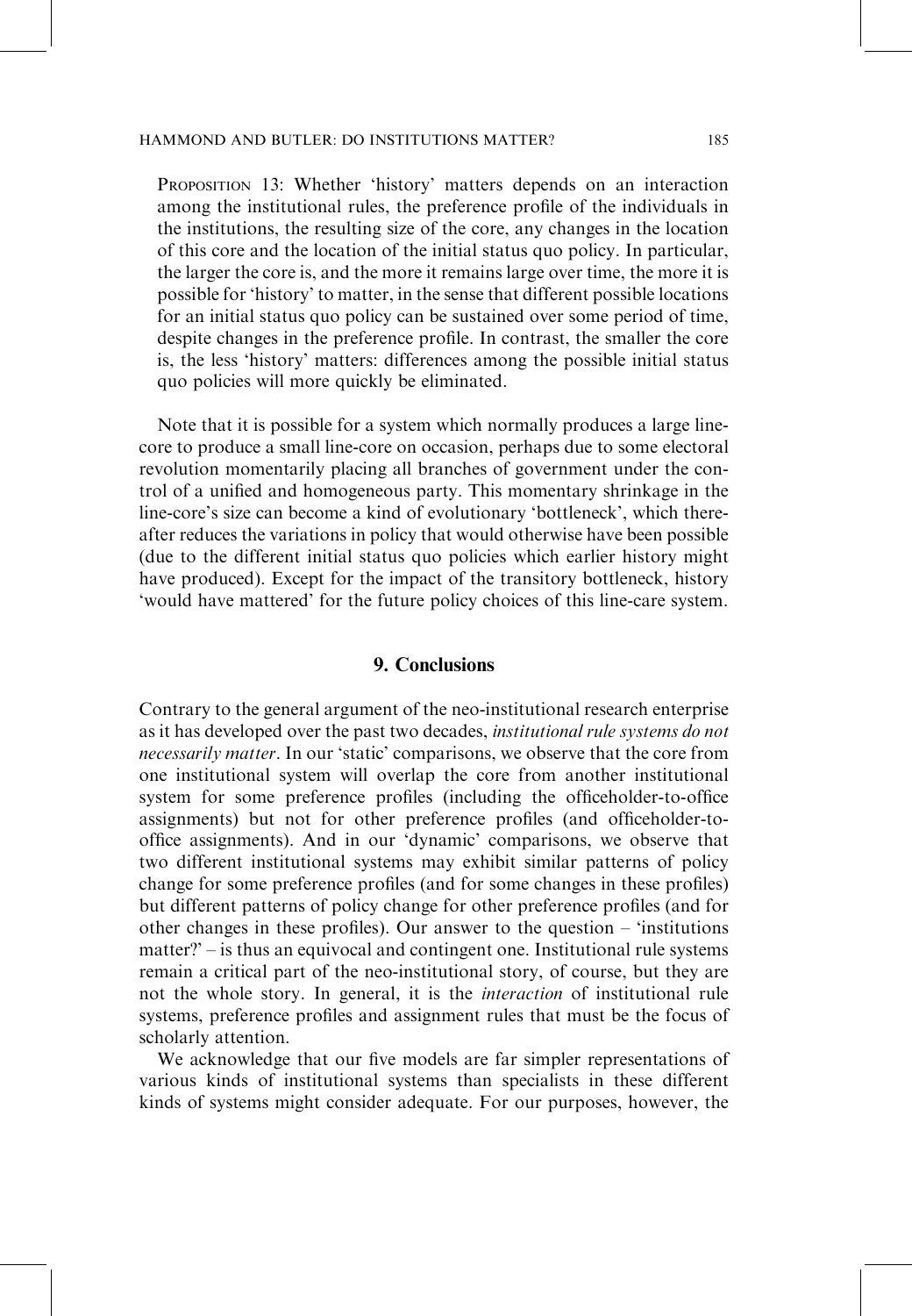

Figure continued on facing page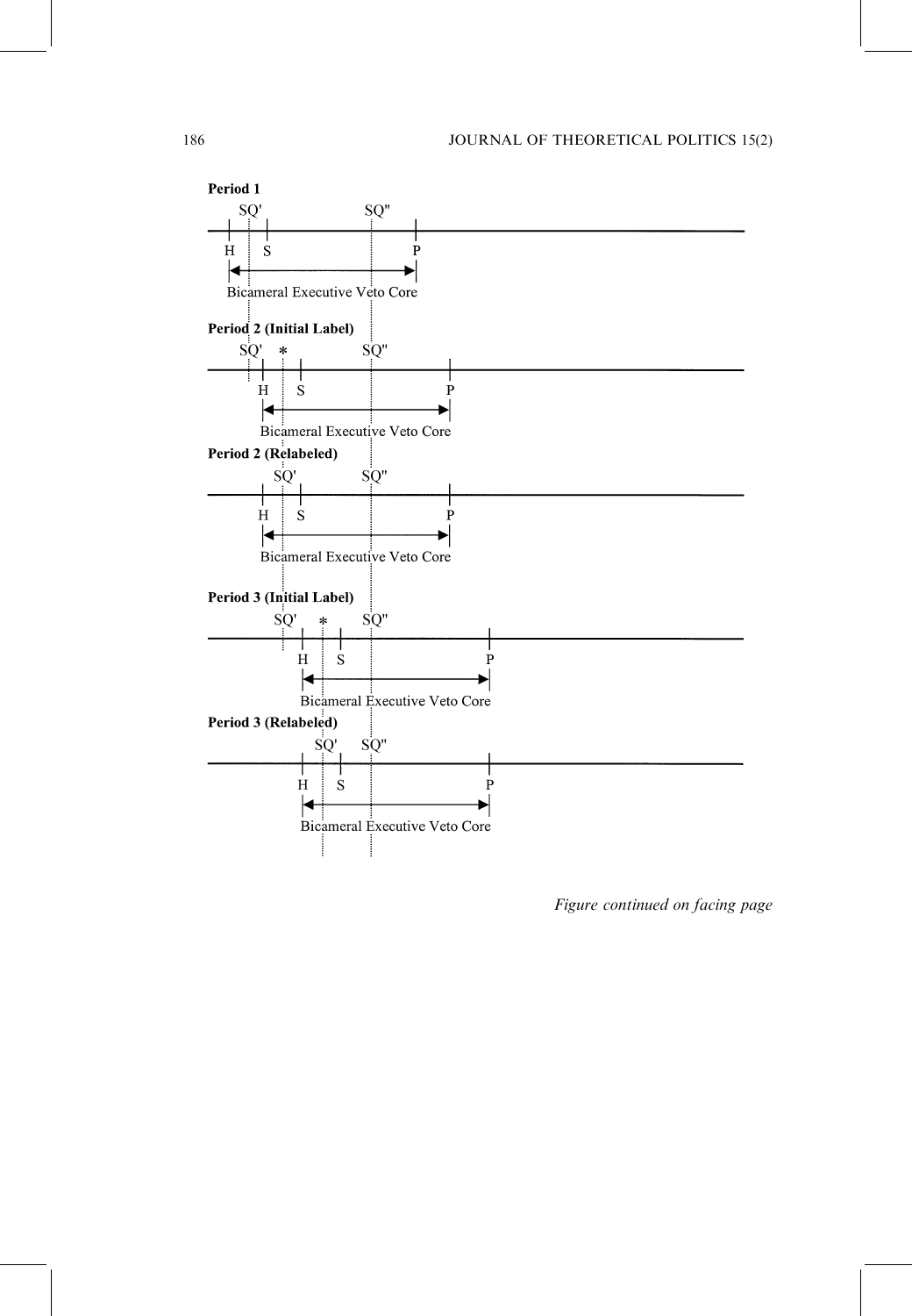

Figure 11. How the Interaction of Institutions and Preference Profiles Affects Whether History Matters

key issue is not whether our models are 'adequate' representations of various kinds of institutional systems; the key issue is whether more complete models would lead to conclusions substantially different from those reached here.

Of course, we would expect more complete models in a multi-dimensional setting to produce sets of equilibria differing in size, shape and location from the sets of equilibria derived here. And more complete models would likely have to use other theoretical techniques (such as non-cooperative game theory) entailing different kinds of equilibrium concepts. But whatever the particular details of the models, we feel reasonably confident that for any particular pair of institutions there exist some preference profiles (including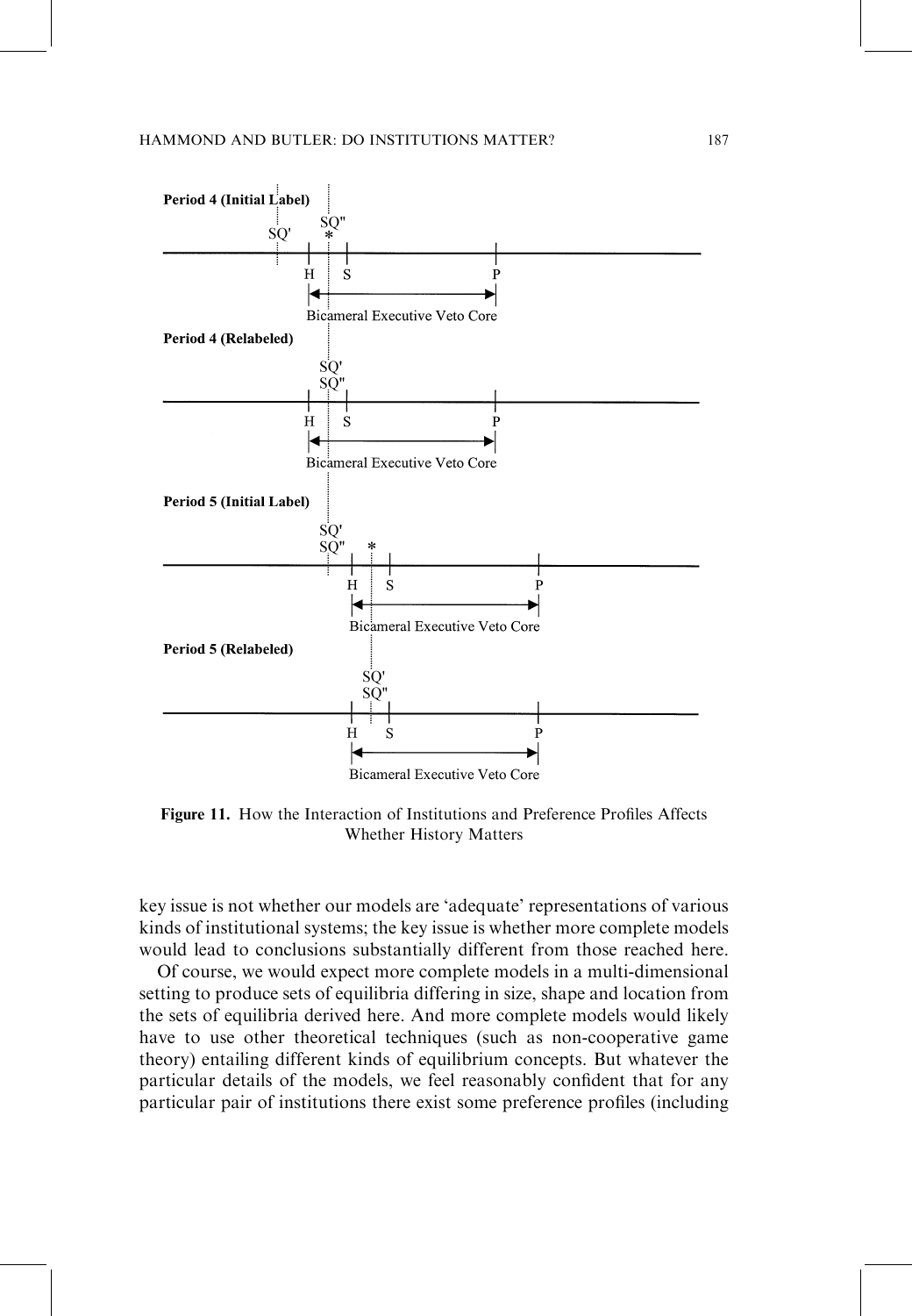the cross-system officeholder-to-office assignment practices) for which the institutions will produce overlapping sets of equilibria and other preference profiles (and assignment practices) for which the institutions will produce non-overlapping sets of equilibria. We also expect that our general observations about the basic importance of 'line-cores' versus 'point-cores', about the direction of change in the cores, and about the location of the status quo policy within any of these cores – whether it is at a 'leading' or a 'trailing' edge – would re-emerge in a multi-dimensional setting as well.

In an institutionally-oriented comparative politics, then, to demonstrate empirically that 'institutions matter' requires that we must somehow control for the impact of the different preference profiles which two different institutional systems may face; again recall our discussion of Table 1. If we were to compare two different institutional systems without taking the preference profiles into account, it might happen that the two systems would produce different outcomes simply because they are facing different preference profiles. If we do not control for the differences in preference profiles, we might attribute the differences in outcomes solely to the differences in the institutional rules, when in fact the differences in outcomes might be due as much to the differences in the preference profiles. Or it might happen that the two systems will produce similar outcomes simply due to some features of the preference profiles they are facing. Again, if we do not control for the particular features of the preference profiles, we might attribute the similarities in outcomes solely to some similarities in the institutional rules (despite the fact that the institutional rules are not identical), when in fact the similarities in outcomes might be due as much to the particular features of the preference profiles. In either case, we may get biased empirical results regarding the impact of institutional rules because the impact of preference profiles was not taken into account.

Unfortunately, it is one thing to urge that in some empirical investigation we should 'control for the impact of the different preference profiles which two different institutional systems might face', and it is another thing entirely to know how to control for the impact of these profiles in a rigorous and theoretically meaningful sense. This is a problem for which we currently see no obvious solution.

One possible extension of our current line of research involves an analysis of the characteristics of the preference profiles, including the officeholder-tooffice assignment rules, for which the sets of equilibria from any pair of systems will and will not overlap. Many of the propositions in this current paper are very general but very weak, in the sense that they assert only that a variety of different things can happen in principle, as aggregation rules change and as officeholder-to-office assignments change. But it is important theoretically to know the characteristics of the preference profiles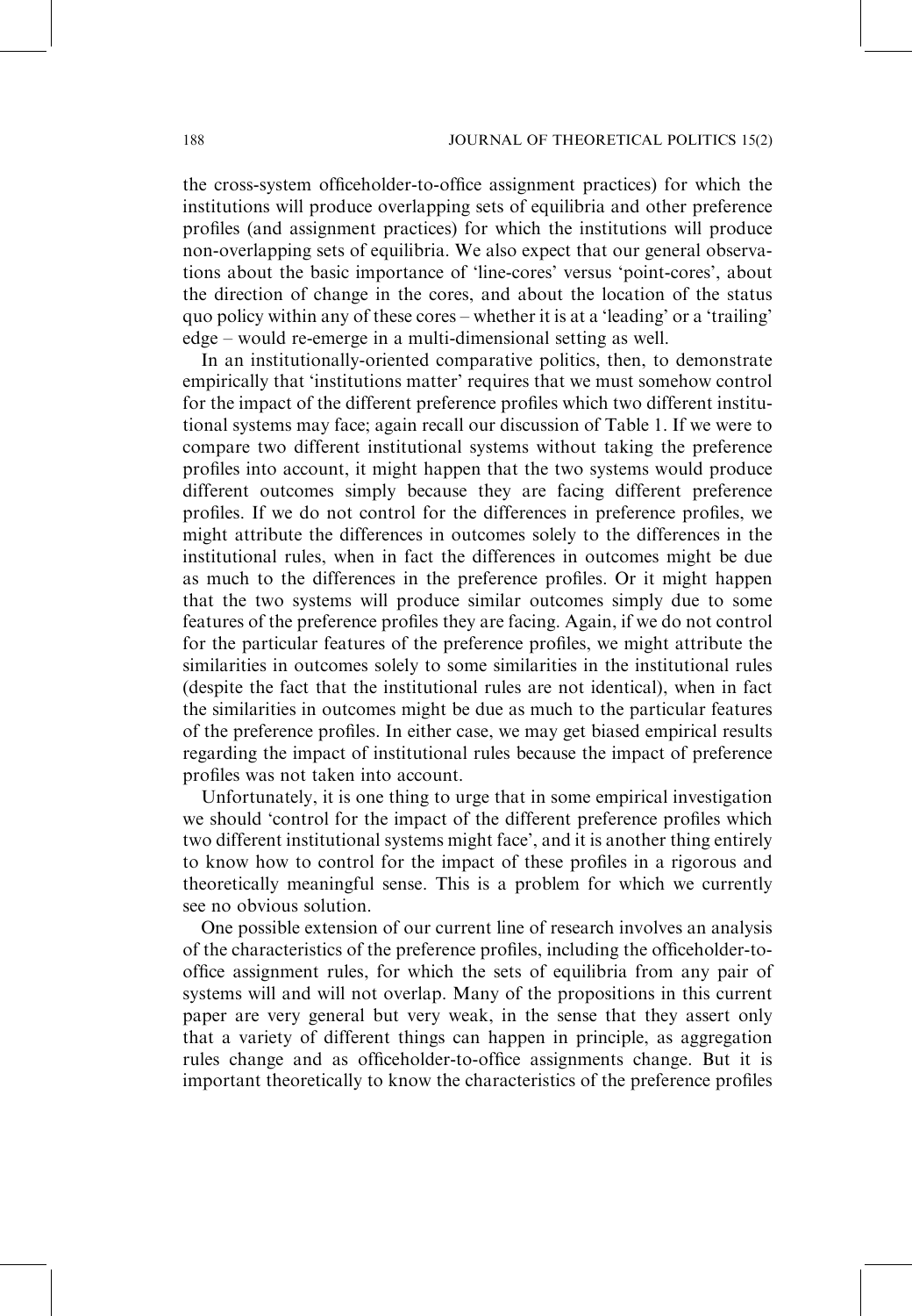(and assignment rules) for which each of the different things that *can* happen will *necessarily* happen.

But even these kinds of results, if ultimately derived, could not tell us how 'likely', in some sense, the various kinds of preference profiles will be, either in some theoretical sense or in real-world settings. What we would then need to know may be: for any pair of institutional systems, what proportion of all possible (or empirically plausible) preference profiles and assignment rules will lead to substantial overlap of their sets of equilibria, and what proportion of these preference profiles and assignment rules will lead to little or no overlap of their sets of equilibria? This kind of question can be addressed through computer simulation techniques. This could yield at least some general sense of how likely it is that any two systems will choose similar policies and exhibit similar modes of policy change (see, e.g., Butler and Hammond, 1997, for an initial effort along these lines). For example, it might be instructive to know, for any pair of institutional systems, whether 'almost all' preference profiles and assignment rules lead to disjoint sets of equilibria (and thus that for 'only a few' preference profiles would the equilibria overlap).

In our view, theoretical advances like these are critical to the comparative neo-institutionalist research enterprise. Until substantial progress is made on this kind of research agenda, we are inclined to believe that empirical results from cross-national tests of neo-institutional theories are not to be trusted because it is not yet known how to include the necessary controls on the preference profiles and assignment rules.

#### **APPENDIX**

In this section we demonstrate that the cores from nine pairs of systems do not necessarily overlap. Each of the following examples shows non-overlap even though the sets of ideal points being 'processed' by each system in a pair are identical.

#### 1. Examples of Non-Overlap between a Party-Free Unicameral Core and a **Majority-Party Unicameral Core**

Figure A1 shows an example of non-overlap when each system has an odd number of officeholders. The party-free unicameral core is located at the overall median (which is  $C_1$  here), while the majority-party unicameral core is located at the median of the majority party (which is  $C_3$  in the Conservative Party here).<sup>20</sup>

<sup>20.</sup> It is interesting to note that in the majority-party unicameral system, if the majority party expands so much that it contains *all* the members of the legislature, the majority-party unicameral core would become identical to (and thus would necessarily overlap) the party-free unicameral core.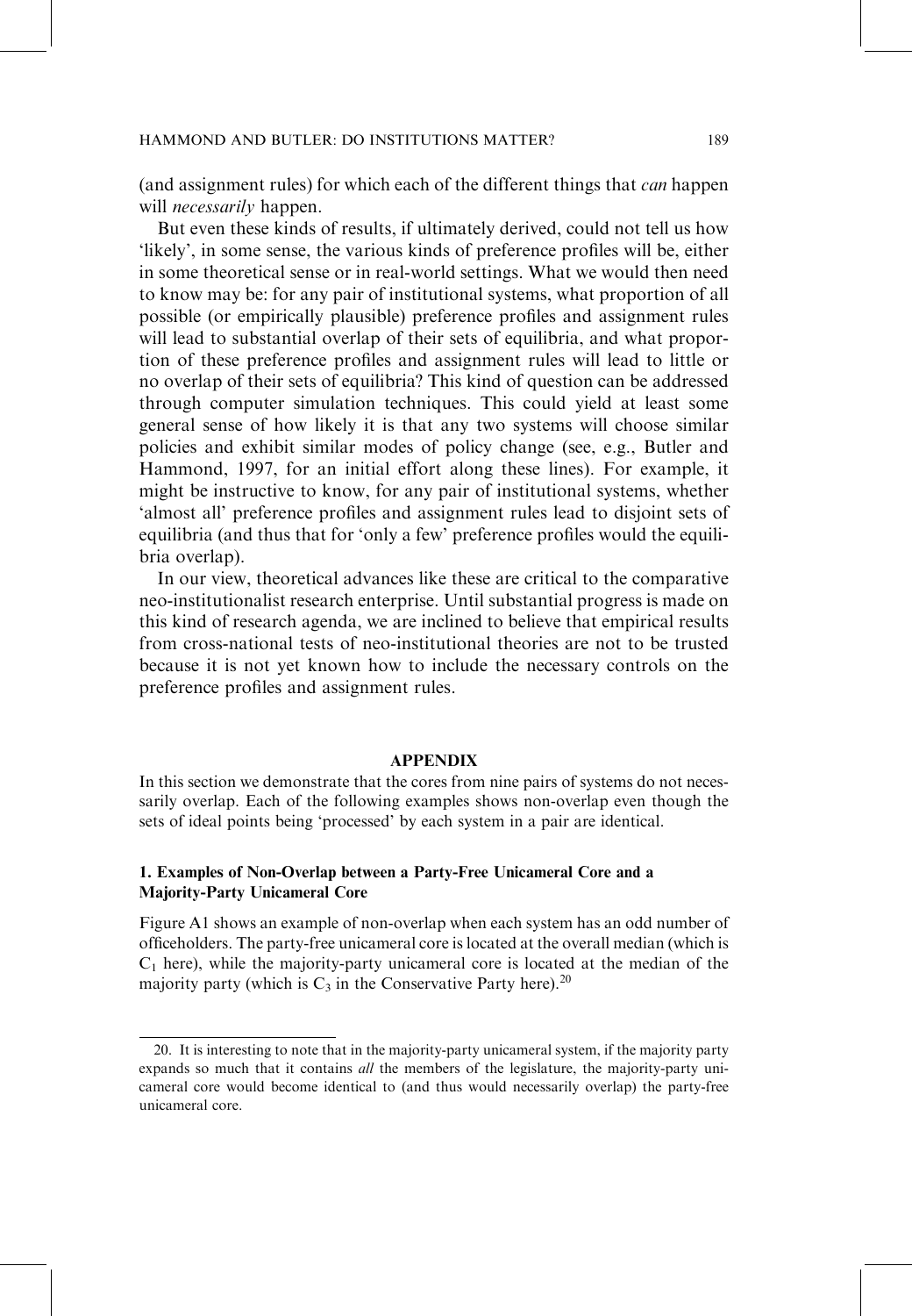

Figure A1. Non-Overlap between the Party-Free and Majority-Party Unicameral Cores

### 2. Example of Non-Overlap between a Party-Free Unicameral Core and a **Party-Coalition Unicameral Core**

Figure A2 shows an example of non-overlap between the party-free unicameral core and the party-coalition unicameral core, given an even number of officeholders. The party-free unicameral core is the  $G_5$ -to- $G_6$  line (these are the two overall median members). With the party-coalition unicameral system, there is just one Labor Party member,  $L_1$ , and Green Party member  $G_4$  is one of the two median members of that party; hence, the party-coalition unicameral core is the  $L_1$ -to- $G_4$ line. Note that these two lines do not overlap.

### 3. Example of Non-Overlap between a Party-Free Unicameral Core and a **Majority-Party Bicameral Core**

Figure A3a shows an example of non-overlap between the party-free unicameral core and the majority-party bicameral core. For the party-free unicameral system, there are 10 officeholders, and so the party-free unicameral core is the line connecting the two median members, who are the members labeled  $LH-C_1$  and  $LH-C_2$ . For the majority-party bicameral system, there is one member of the Upper House,  $UH-C<sub>1</sub>$ , and nine members of the Lower House; of these nine members in the Lower House, four are members of the Labor Party (LH- $L_1$  through LH- $L_4$ ) and five are members of the Conservative Party (LH-C<sub>1</sub> through LH-C<sub>5</sub>). Hence, the majorityparty bicameral core connects the median member of the majority party in the



Figure A2. Non-Overlap between the Party-Free and Party-Coalition Unicameral Cores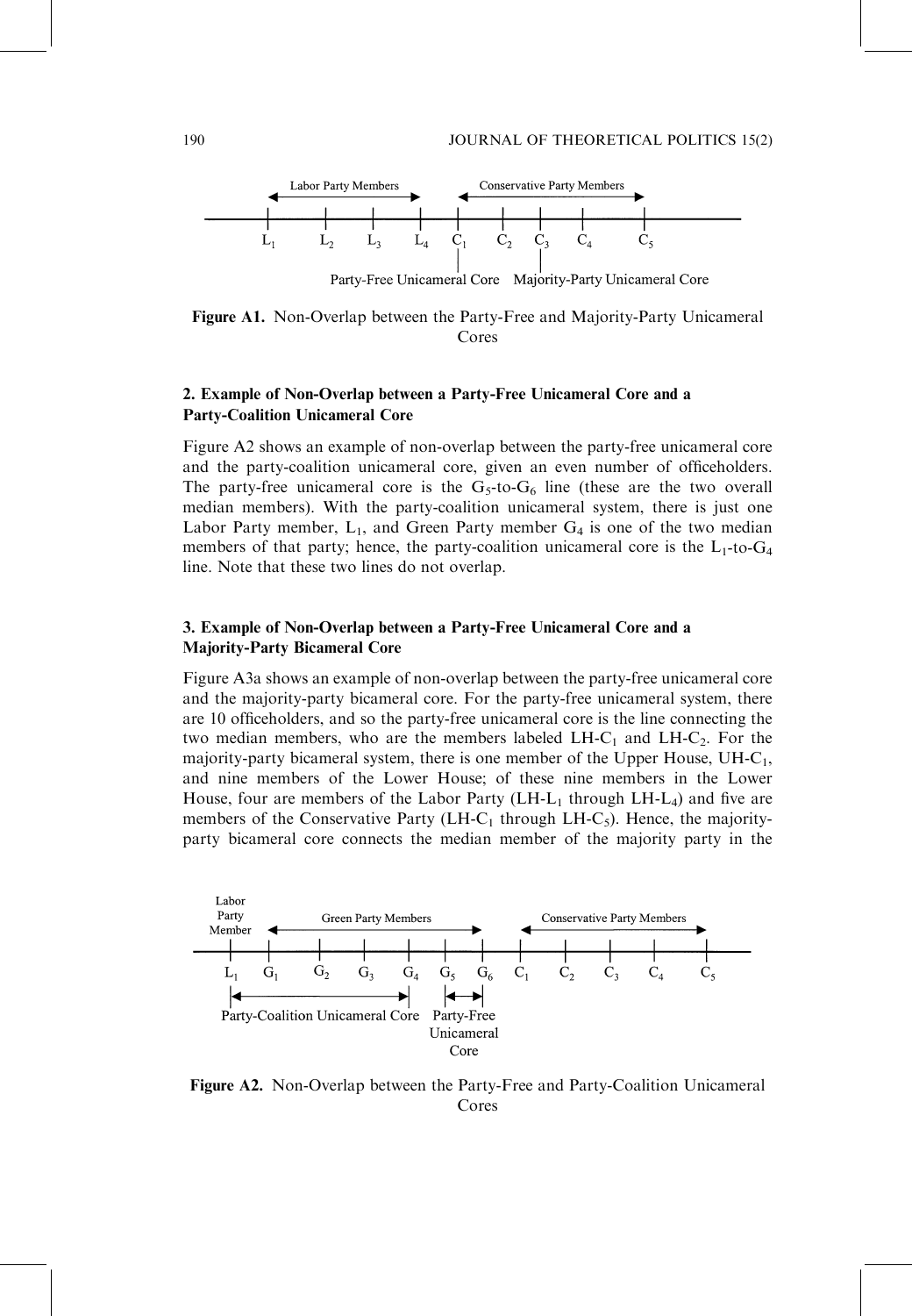

a. Non-overlap between the Party-Free Unicameral Core and the Majority-Party Bicameral Core



b. Non-overlap between the Majority-Party Unicameral Core and the Majority-Party **Bicameral Core** 

Figure A3. Comparing the Party-Free Unicameral Core, the Majority-Party Bicameral Core, and the Majority-Party Unicameral Core

Upper House (this is  $UH - C_1$ ) with the median member of the majority party in the Lower House (this is  $LH-C_3$ ); hence, the majority-party bicameral core here is the line segment from LH-C<sub>3</sub> to UH-C<sub>1</sub>. Note that these two lines do not overlap.

### 4. Example of Non-Overlap between a Majority-Party Unicameral Core and a **Majority-Party Bicameral Core**

Figure A3a shows a majority-party unicameral system with 10 officeholders. There is a Labor Party and a Conservative Party, and the Labor Party has six members, and so has the majority. Hence, the majority-party unicameral core is the line connecting the two median members of this majority party; it is the  $L_3$ -to- $L_4$  line. Note that this majority-party unicameral core in Figure A3b does not overlap the majority-party unicameral core in Figure A3a.

### 5. Example of Non-Overlap between a Majority-Party Unicameral Core and a **Party-Coalition Unicameral Core**

Figure A4a shows a majority-party unicameral system with 10 officeholders. There is a Labor Party and a Conservative Party, and the Conservative Party has six members and so has the majority. Hence, the majority-party unicameral core is the line connecting the two median members of this majority party; it is the  $C_3$ -to- $C_4$  line. Figure A4b shows a party-coalition unicameral system with 10 officeholders and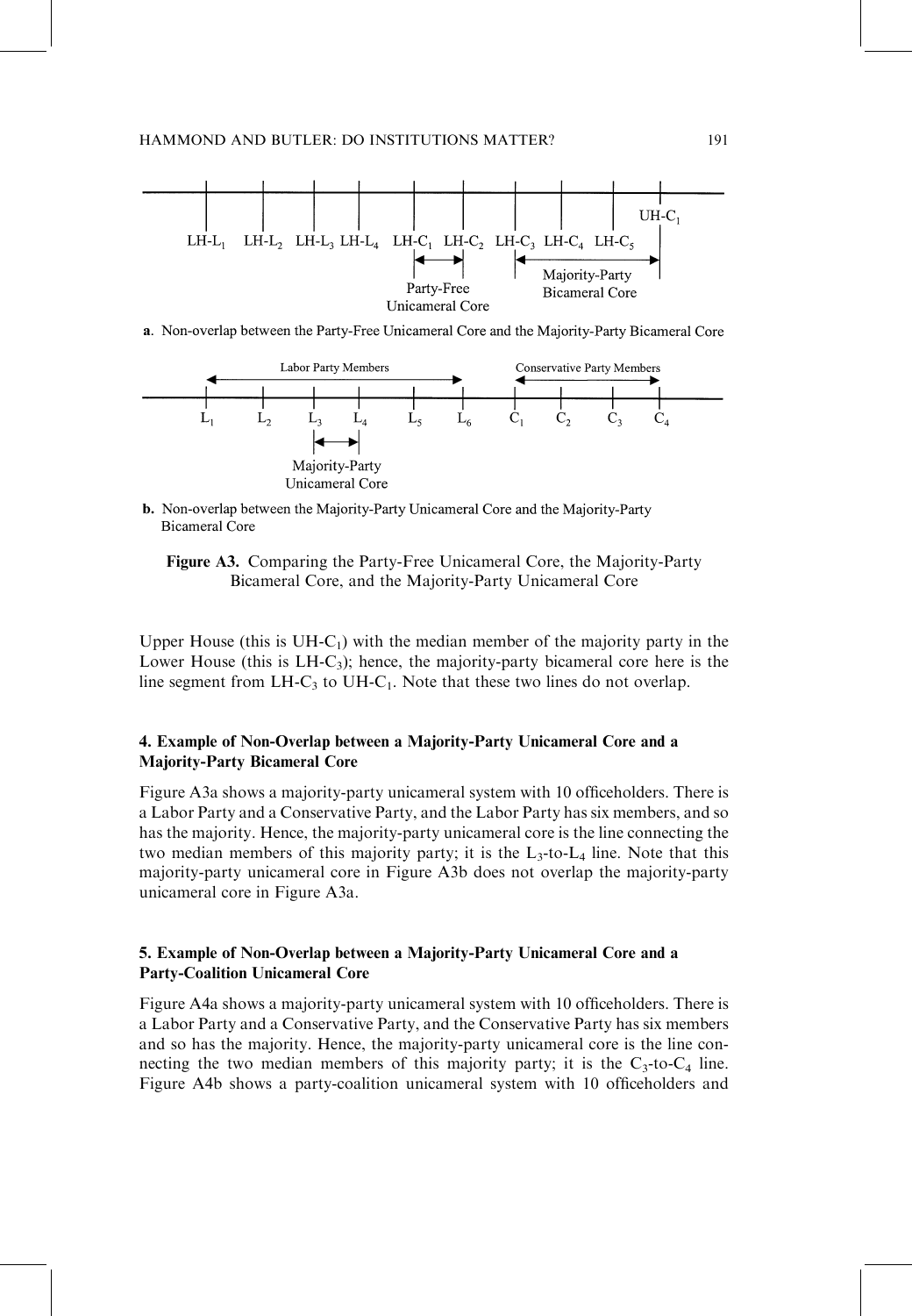

b. A Party-Coalition Unicameral Core

Figure A4. Non-Overlap between a Majority-Party Unicameral Core and a Party-Coalition Unicameral Core

three parties - the Labor, Green and Conservative Parties. There is a six-member coalition between the Labor and Green Parties here, so the party-coalition unicameral core is the line connecting the median members of the two parties in the coalition; since  $L_2$  is the median Labor Party member and  $G_2$  is the median Green Party member, the core is the  $L_2$ -to- $G_2$  line. Note that these two cores – the  $C_3$ -to- $C_4$  line and the  $L_2$ -to- $G_2$  line – do not overlap.



**b.** A Bicameral Executive Veto Core

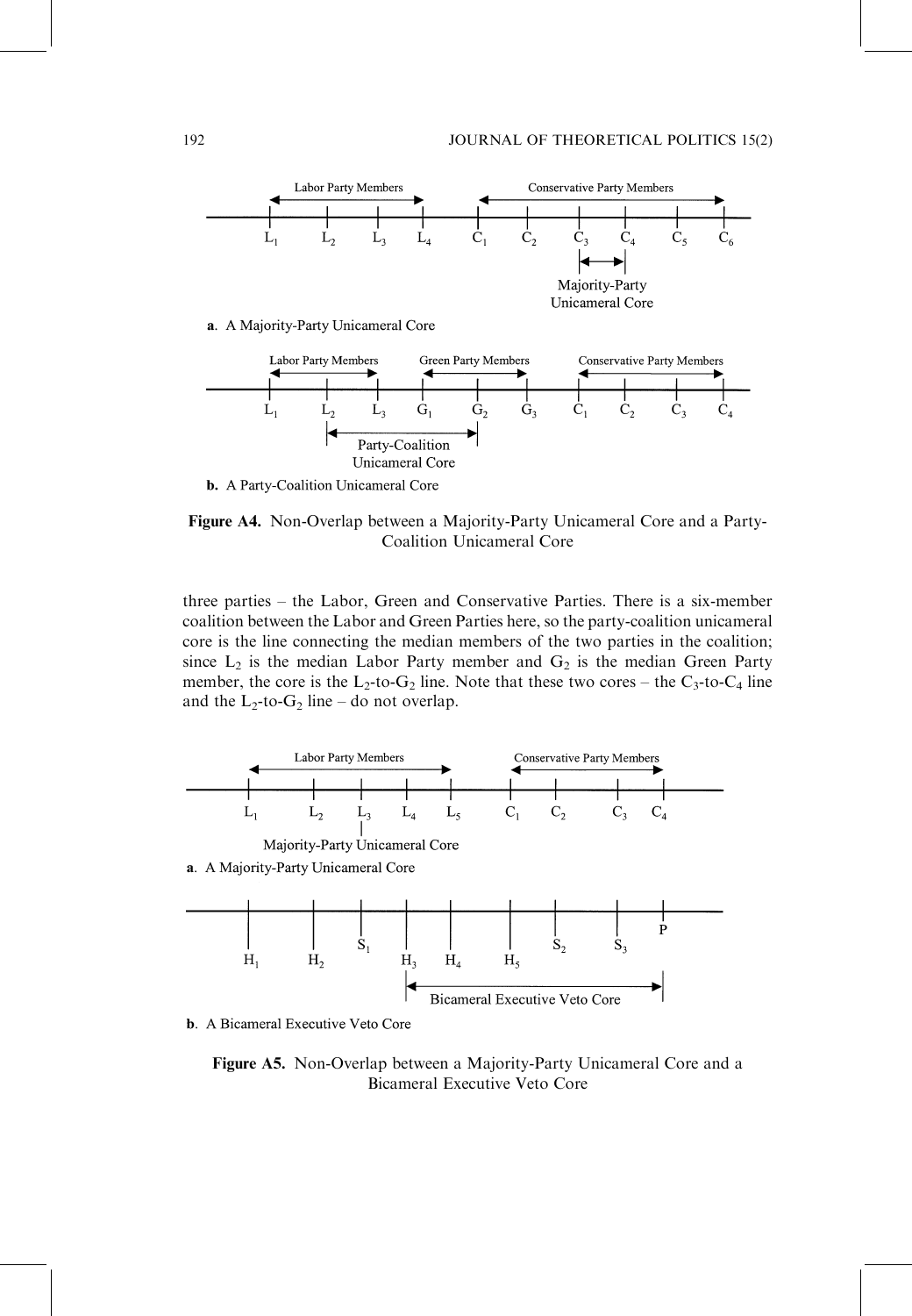### 6. Example of Non-Overlap between a Majority-Party Unicameral Core and a **Bicameral Executive Veto Core**

Figure A5a shows a majority-party unicameral system with nine officeholders and two parties – the Labor and Conservative Parties. The Labor Party has five members and so has the majority; its median member is  $L_3$ , and so the policy at  $L_3$  is the majority-party unicameral core. Figure A5b shows a bicameral executive veto system with nine officeholders – a president (P), three Senate members  $(S_1$  through  $S_3$ ) and five House members (H<sub>1</sub> through H<sub>5</sub>). The BEV core here is the line connecting the median House member,  $H_3$ , to the president at P, so it is the  $H_3$ -to-P line. Note that these two cores  $-L_3$  in Figure A5a and the H<sub>3</sub>-to-P line in Figure A5b – do not overlap.

### 7. Example of Non-Overlap between a Party-Coalition Unicameral Core and a **Majority-Party Bicameral Core**

Figure A6a shows a party-coalition unicameral system with nine officeholders and three parties – the Labor, Green and Conservative Parties. There is a five-member coalition between the Labor Party and the Green Party: the Labor Party has two members,  $L_1$  and  $L_2$ , and the Green Party has three members,  $G_1$  through  $G_3$ . So the party-coalition unicameral core is the line connecting the lefthand median member of the Labor Party,  $L_1$ , to the median member of the Green Party,  $G_2$ ; it



a. A Party-Coalition Unicameral Core



**b**. A Majority-Party Bicameral Core

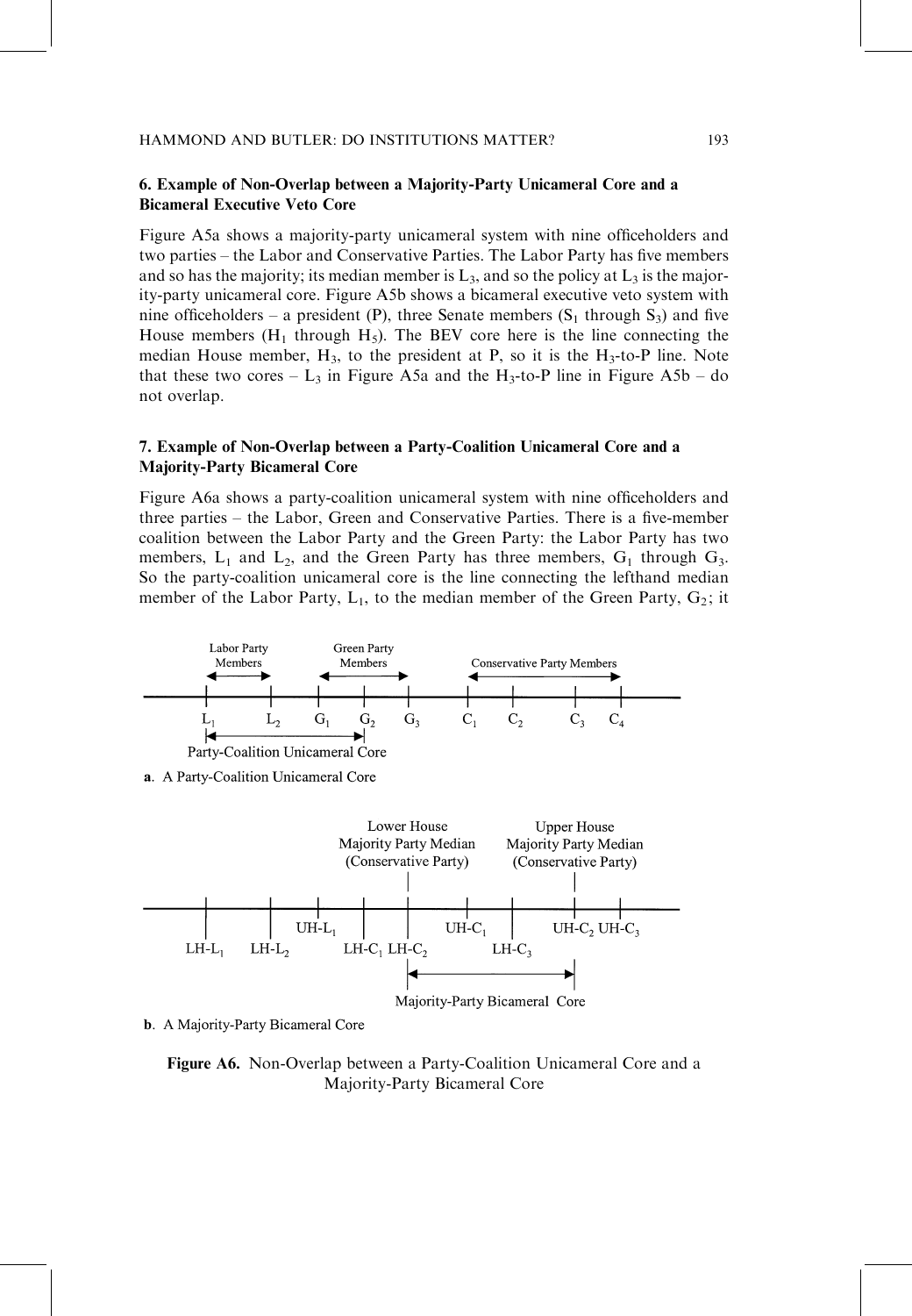is the  $L_1$ -to-G<sub>2</sub> line. Figure A6b shows a majority-party bicameral system. There are four members of the Upper House who are located in the Labor and Conservative Parties: there is one Labor Party member, UH-L<sub>1</sub>, and three Conservative Party members, UH-C<sub>1</sub> through UH-C<sub>3</sub>; the median member of the majority party here is thus UH-C<sub>2</sub>. There are five members of the Lower House; two are members of the Labor Party (LH-L<sub>1</sub> and LH-L<sub>2</sub>) and three are members of the Conservative Party  $(LH-C_1)$  through  $LH-C_3$ ; the median member of the majority party here is thus  $LH-C<sub>2</sub>$ . The majority-party bicameral core connects the median member of the majority party in the Lower House (this is  $LH-C<sub>2</sub>$ ) with the median member of the majority party in the Upper House (this is  $UH-C<sub>2</sub>$ ); hence, the majority-party bicameral core here is the LH-C<sub>2</sub>-to-UH-C<sub>2</sub> line. Note that these two lines – the L<sub>1</sub>to- $G_2$  line in Figure A6a and the line segment from LH-C<sub>2</sub> to UH-C<sub>2</sub> in Figure A6b - do not overlap.

### 8. Example of Non-Overlap between a Party-Coalition Unicameral Core and a **Bicameral Executive Veto Core**

Figure A7a shows a party-coalition unicameral system with 13 officeholders and three parties – the Labor, Green and Conservative Parties. There is a sevenmember coalition between the Labor Party and the Green Party: the Labor Party has two members,  $L_1$  and  $L_2$ , and the Green Party has five members,  $G_1$  through  $G<sub>5</sub>$ . So the party-coalition unicameral core is the line connecting the lefthand median member of the Labor Party,  $L_1$ , to the median member of the Green Party,  $G_3$ ; it is the L<sub>1</sub>-to-G<sub>3</sub> line. Figure A7b shows a BEV system with 13 officeholders – a president (P), five Senate members (S<sub>1</sub> through  $S_5$ ) and seven House members (H<sub>1</sub> through  $H_7$ ). The BEV core here is the line connecting the median House member,



**b.** A Bicameral Executive Veto Core

Figure A7. Non-Overlap between a Party-Coalition Unicameral Core and a Bicameral Executive Veto Core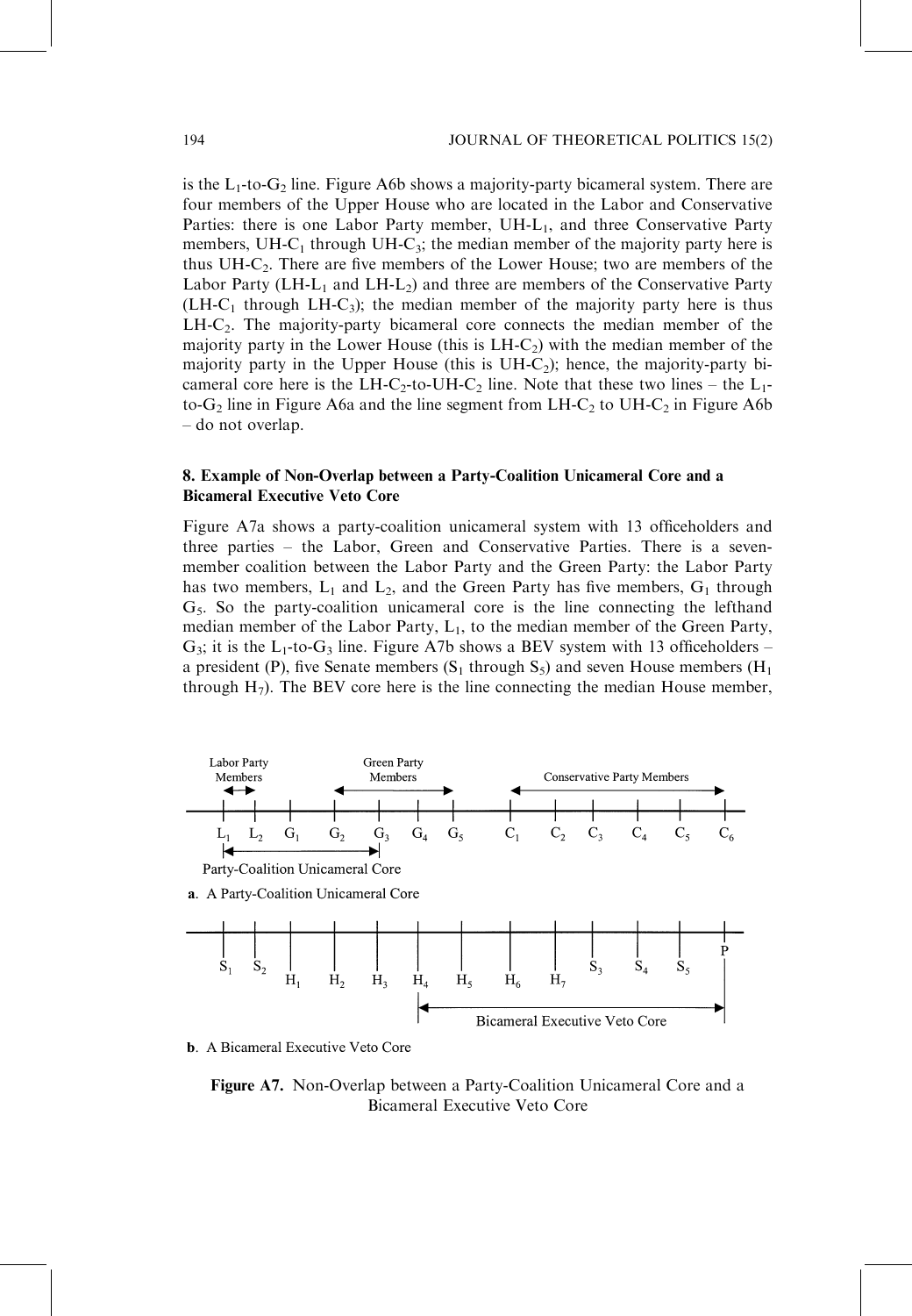$H_4$ , to the president at P, so it is the H<sub>4</sub>-to-P line. Note that these two cores – the L<sub>1</sub>-to- $G_3$  line in Figure A7a and the H<sub>4</sub>-to-P line in Figure A7b – do not overlap.

### 9. Example of Non-Overlap between a Majority-Party Bicameral Core and a **Bicameral Executive Veto Core**

Figure A8a shows a majority-party bicameral system with 14 officeholders. There are five members of the Upper House, located in the Labor and Conservative Parties: three are Labor Party members,  $UH-L_1$  through  $UH-L_3$ , and two are Conservative Party members, UH-C<sub>1</sub> and UH-C<sub>2</sub>; the median member of the majority party here is thus UH-L<sub>2</sub>. There are nine members of the Lower House; five are members of the Labor Party (LH-L<sub>1</sub> through LH-L<sub>5</sub>) and four are members of the Conservative Party (LH-C<sub>1</sub> through LH-C<sub>4</sub>); the median member of the majority party here is thus LH-L<sub>3</sub>. The majority-party bicameral core connects the median member of the majority party in the Upper House (this is  $UH-L_2$ ) with the median member of the majority party in the Lower House (this is LH-L<sub>3</sub>); hence, the majority-party bicameral core here is the line segment from  $UH-L_2$  to  $LH-L_3$ . Figure A8b shows a BEV system with 14 officeholders – a president (P), five Senate members  $(S_1)$  through  $S_5$  and eight House members (H<sub>1</sub> through H<sub>2</sub>). In this diagram, the president at P, the median House members (H<sub>4</sub> and H<sub>5</sub>) and the median Senate member (S<sub>3</sub>) are all located at the same point, hence the BEV Core here is the point at P. Note that these two cores – the line segment from UH-L<sub>2</sub> to LH-L<sub>3</sub> in Figure A8a and the point at P in Figure  $A8b$  – do not overlap.



b. A Bicameral Executive Veto Core

Figure A8. Non-Overlap between a Majority-Party Bicameral Core and a Bicameral **Executive Veto Core**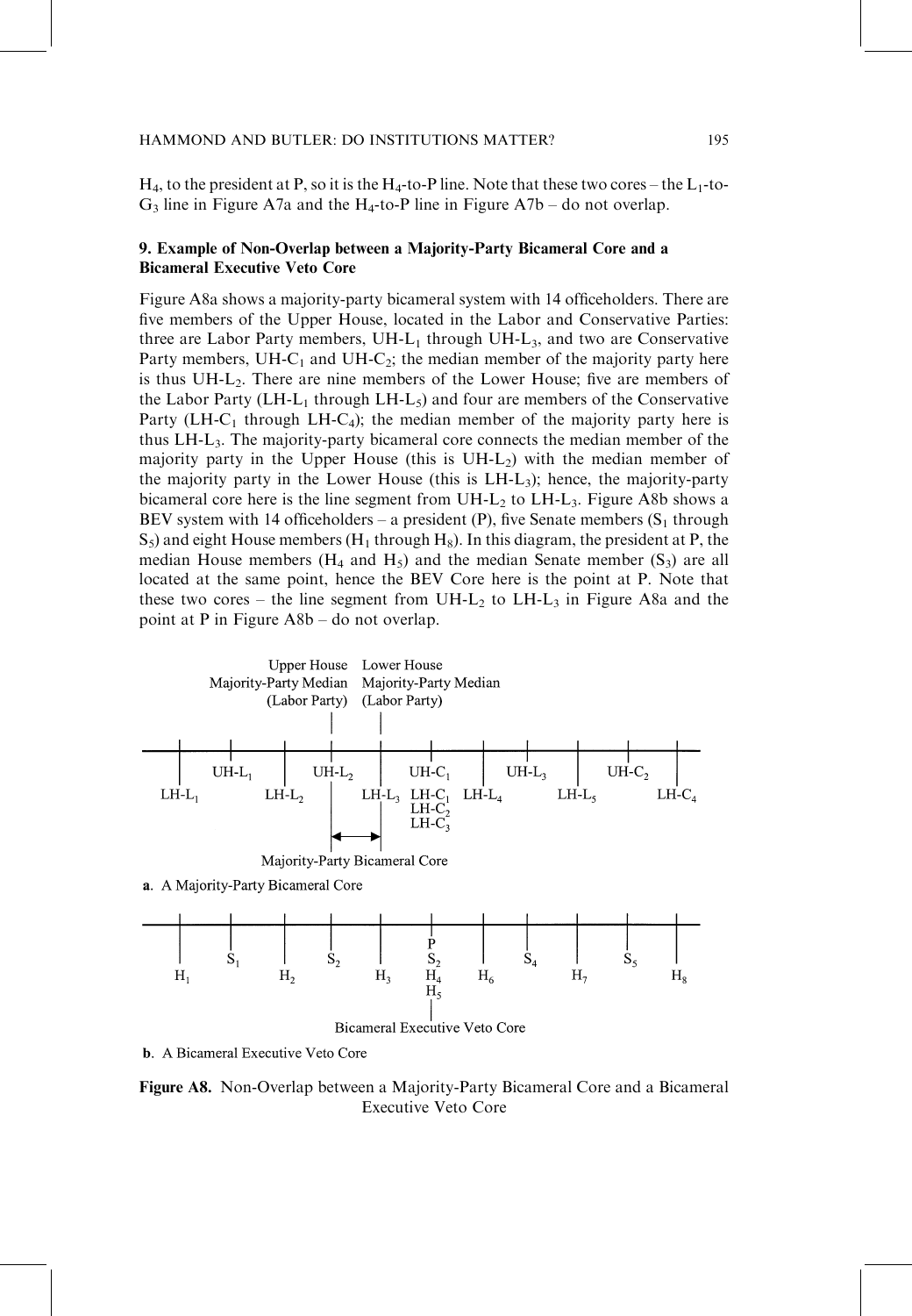#### **REFERENCES**

- Alesina, Alberto and Howard Rosenthal (1996) 'A Theory of Divided Government', Econometrica 64: 1311-41.
- Ashford, Douglas E. (1978) 'Structural Analysis of Policy, or Institutions Really Do Matter', in Douglas Ashford (ed.) Comparing Public Policies: New Concepts and Methods. Beverly Hills: Sage.
- Ashford, Douglas E. (1986) The Emergence of the Welfare States. New York: Blackwell.
- Ashford, Douglas E. (1992) History and Context in Comparative Public Policy. Pittsburgh: University of Pittsburgh Press.
- Austen-Smith, David and Jeffrey S. Banks (1988) 'Elections, Coalitions, and Legislative Outcomes', American Political Science Review 82: 405-22.
- Austen-Smith, David and Jeffrey S. Banks (1990) 'Stable Portfolio Allocations', American Political Science Review 84: 891-906.
- Axelrod, Robert (1970) Conflict of Interest: A Theory of Divergent Goals with Applications to Politics. Chicago: Markham.
- Baron, David P. (1991) 'A Spatial Bargaining Theory of Government Formation in a Parliamentary System', American Political Science Review 85: 137-64.
- Baron, David P. (1993) 'Government Formation and Endogenous Parties', American Political Science Review 87: 34-47.
- Baron, David P. (1998) 'Comparative Dynamics of Parliamentary Governments', American Political Science Review 92: 593-609.
- Baron, David P. and Daniel Diermeier (2001) 'Elections, Governments, and Parliaments in Proportional Representation Systems', *Quarterly Journal of Economics* 116: 933–67.
- Baron, David P. and John Ferejohn (1989) 'Bargaining in Legislatures', American Political Science Review 89: 1181-206.
- Baumgartner, Frank R. and Bryan D. Jones (1993) Agendas and Instability in American Politics. Chicago: University of Chicago Press.
- Bawn, Kathleen (1999) 'Money and Majorities in the Federal Republic of Germany: Evidence for a Veto Players Model of Government Spending', American Journal of Political Science 43: 707-36.
- Besley, Timothy and Stephen Coate (1997) 'An Economic Model of Representative Democracy', Quarterly Journal of Economics 112: 85-14.
- Black, Duncan (1958) The Theory of Committees and Elections. Cambridge, UK: Cambridge University Press.
- Bryce, James (1895) The American Commonwealth. New York: Macmillan.
- Burns, James MacGregor (1963) The Deadlock of Democracy: Four-Party Politics in America. Englewood Cliffs, NJ: Prentice-Hall.
- Butler, Christopher K. and Thomas H. Hammond (1997) 'Expected Modes of Policy Change in Comparative Institutional Settings', Political Institutions and Public Choice Working Paper 97-08. Michigan State University.
- Cameron, Charles M. (2000) Veto Bargaining: Presidents and the Politics of Negative Power. New York: Cambridge University Press.
- Cowhey, Peter F. and Mathew D. McCubbins (eds) (1995) Structure and Policy in Japan and the United States. New York: Cambridge University Press.
- Cox, Gary W. (1984) 'Electoral Equilibrium in Double Member Districts', Public Choice 44:  $443 - 51$ .
- Cox, Gary W. (1987) 'Electoral Equilibrium under Alternative Voting Institutions', American Journal of Political Science 31: 82-108.
- Cox, Gary W. (1990) 'Centripetal and Centrifugal Incentives in Electoral Systems', American Journal of Political Science 34: 903-35.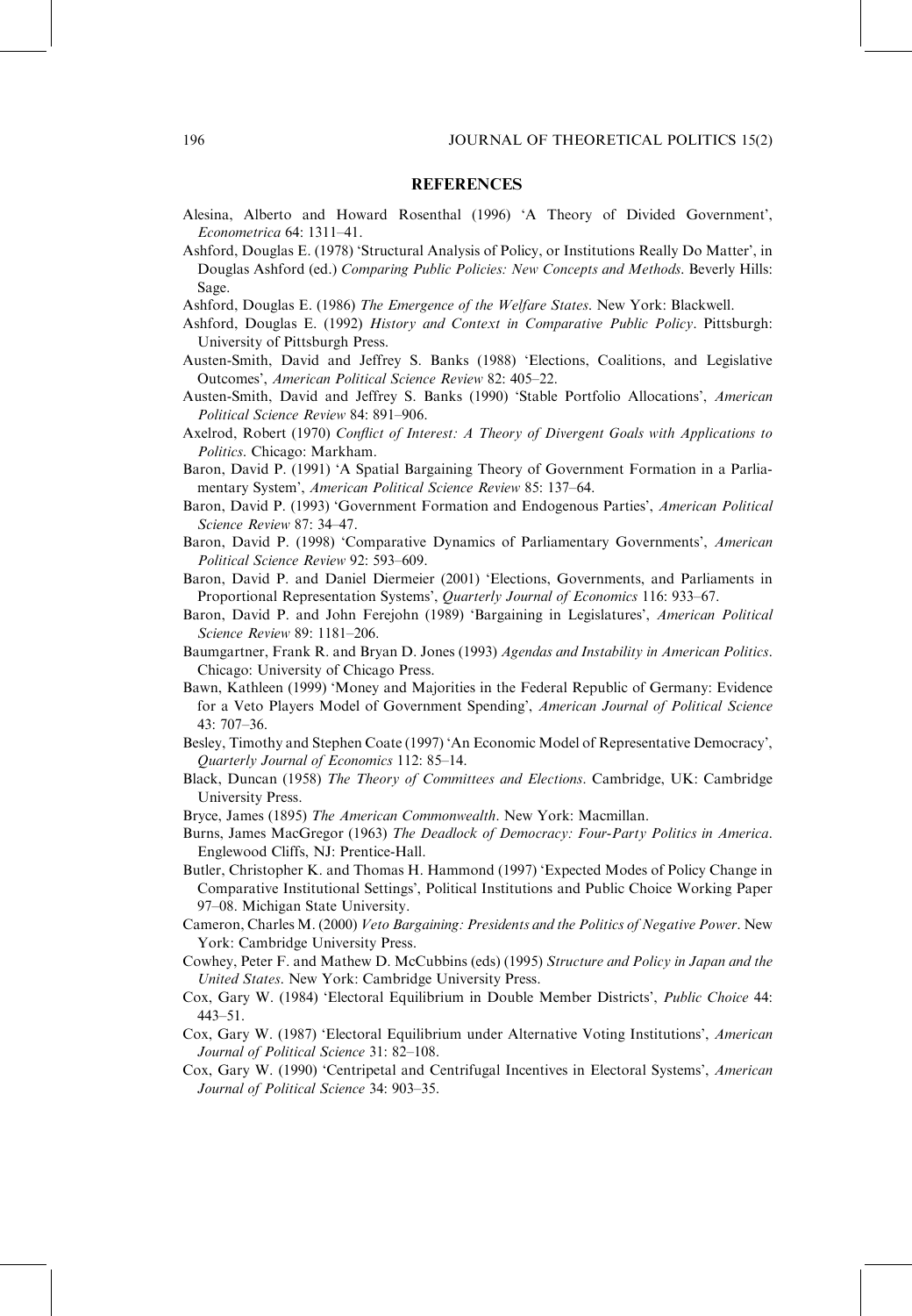- Cox. Gary W. (1994) 'Strategic Voting Equilibria under the Single Nontransferable Vote'. American Political Science Review 88: 608-21.
- Cox, Gary W. (1997) Making Votes Count: Strategic Coordination in the World's Electoral Systems. New York: Cambridge University Press.
- Diermeier, Daniel and Timothy J. Feddersen (1998) 'Cohesion in Legislatures and the Vote of Confidence Procedure', American Political Science Review 92: 611-21.
- Eldredge, Niles and Stephen Jay Gould (1972) 'Punctuated Equilibria: An Alternative to Phyletic Gradualism', in Thomas J. M. Schopf (ed.) *Models in Paleobiology*. San Francisco: Freeman, Cooper.
- Evans, Peter B., Dietrich Rueschemeyer and Theda Skocpol (eds) (1985) Bringing the State Back In. Cambridge: Cambridge University Press.
- Ferejohn, John A. and Charles Shipan (1989) 'Congressional Influence on Administrative Agencies: A Case Study of Telecommunications Policy', in Lawrence C. Dodd and Bruce I. Oppenheimer (eds) Congress Reconsidered, 4th edn. Washington, D.C.: Congressional **Ouarterly Press.**
- Ferejohn, John A. and Charles Shipan (1990) 'Congressional Influence on Bureaucracy', Journal of Law, Economics, & Organization 6:  $1-27$ .
- Hall, Peter and Rosemary Taylor (1996) 'Political Science and the Three New Institutionalisms', Political Studies 44: 936-57.
- Hammond, Thomas H. (1996) 'Formal Theory and the Institutions of Governance', Governance  $9:107 - 85.$
- Hammond, Thomas H. and Christopher K. Butler (1996) 'Some Complex Answers to the Simple Question, 'Do Institutions Matter?' Aggregation Rules, Preference Profiles, Policy Choice, and Policy Change in Presidential and Parliamentary Systems', Political Institutions and Public Choice Working Paper 96–02. Michigan State University, East Lansing.
- Hammond, Thomas H. and Jack H. Knott (1996) 'Who Controls the Bureaucracy?: Presidential Power, Congressional Dominance, Legal Constraints, and Bureaucratic Autonomy in a Model of Multi-Institutional Policymaking', Journal of Law, Economics, & Organization 12:  $121 - 68$
- Hammond, Thomas H. and Jack H. Knott (1999) 'Political Institutions, Public Management, and Policy Choice', Journal of Public Administration Research and Theory 9: 33–85.
- Hammond, Thomas H. and Gary J. Miller (1987) 'The Core of the Constitution', American Political Science Review 81: 1155–74.
- Hofstadter, Richard (1948) The American Political Tradition and the Men Who Made It. New York: Alfred A. Knopf.
- Immergut, Ellen (1990) 'Institutions, Veto Points, and Policy Results: A Comparative Analysis of Health Care', Journal of Public Policy 10: 391-416.
- Jones, Mark P. (1995) Electoral Laws and the Survival of Presidential Democracies. Notre Dame, IN: University of Notre Dame Press.
- Kalandrakis, Anastassios (1999) 'General Political Equilibrium in Parliamentary Democracies', Presented at the Annual Meeting of the American Political Science Association, Atlanta, GA.
- Kalandrakis, Anastassios (2000) 'General Equilibrium Parliamentary Government', unpublished PhD dissertation, Department of Political Science, University of California at Los Angeles.
- Katzenstein, Peter J. (1978) Between Power and Plenty. Madison: University of Wisconsin Press.
- Key, V.O., Jr (1964) Politics, Parties & Pressure Groups, 5th edn. New York: Thomas Y. Crowell.
- Knott, Jack H. and Thomas H. Hammond (2000) 'Congressional Committees and Policy Change: Explaining Legislative Outcomes in Banking, Trucking, Airline, and Telecommunications Deregulation', in Carolyn J. Heinrich and Laurence E. Lynn, Jr (eds) Governance and Performance: New Perspectives. Washington, D.C.: Georgetown University Press.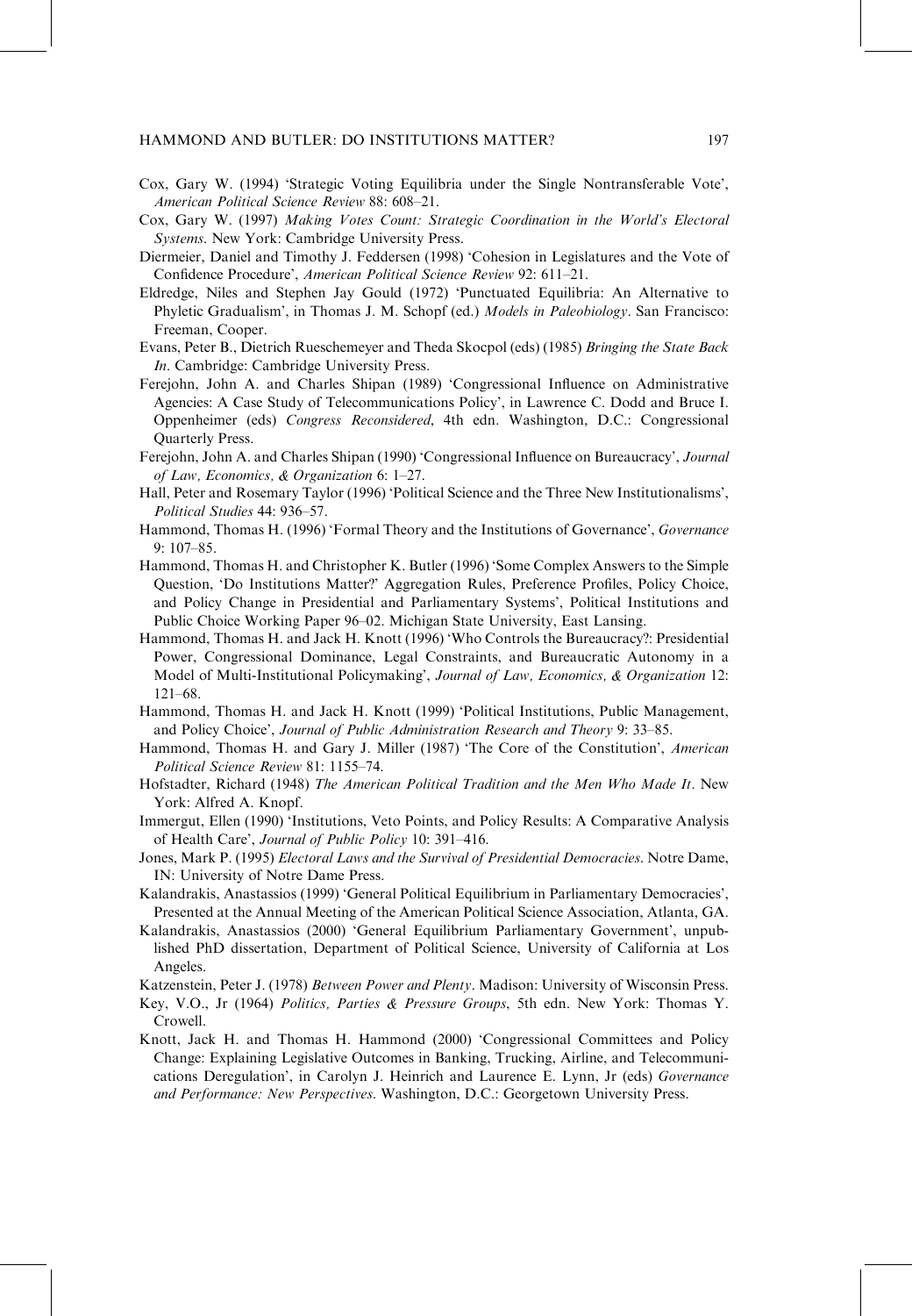- Krehbiel, Keith (1991) Information and Legislative Organization. Ann Arbor: University of Michigan Press.
- Krehbiel, Keith (1996) 'A Theory of Divided and Unified Government', Journal of Theoretical Politics 8: 7-40.
- Krehbiel, Keith (1998) Pivotal Politics: A Theory of U.S. Lawmaking. Chicago: University of Chicago Press.
- Laver, Michael and Norman Schofield (1990) Multiparty Government: The Politics of Coalition in Europe. New York: Oxford.
- Laver, Michael and Kenneth A. Shepsle (1996) Making and Breaking Governments: Cabinets and Legislatures in Parliamentary Democracies. Cambridge: Cambridge University Press.
- Liebowitz, S.J. and Stephen E. Margolis (1995) 'Path Dependence, Lock-In, and History', Journal of Law, Economics, & Organization 11: 205-26.
- Lijphart, Arend (1999) Patterns of Democracy: Government Forms and Performance in Thirty-Six Countries. New Haven, CT: Yale University Press.
- Linz, Juan J. (1994) 'Presidential or Parliamentary Democracy: Does It Make a Difference?', in Juan J. Linz and Arturo Valenzuela (eds) The Failure of Presidential Democracy. Baltimore, MD: Johns Hopkins University Press.
- Linz, Juan J. and Arturo Valenzuela (1994) The Failure of Presidential Democracy. Baltimore, MD: Johns Hopkins University Press.
- McCarty, Nolan. (2000) 'Proposal Rights, Veto Rights, and Political Bargaining', American Journal of Political Science 44: 506-22.
- McKelvey, Richard D. (1976) 'Intransitivities in Multidimensional Voting Models and Some Implications for Agenda Control', Journal of Economic Theory 12: 472-82.
- McKelvey, Richard D. (1986) 'Covering, Dominance, and Institution Free Properties of Social Choice', American Journal of Political Science 30: 283–314.
- Miller, Gary J. and Thomas H. Hammond (1989) 'Stability and Efficiency in a Separation of Powers Constitutional System', in Bernard Grofman and Donald Wittman (eds) The Federalist Papers and the New Institutionalism. New York: Agathon.
- Miller, Gary J. and Thomas H. Hammond (1990) 'Committees and the Core of the Constitution', Public Choice 66: 201-27.
- Moe, Terry M. and Michael Caldwell (1994) 'The Institutional Foundations of Democratic Government: A Comparison of Presidential and Parliamentary Systems', Journal of Institutional and Theoretical Economics 150: 171–95.
- Persson, Torsten, Gerard Roland and Guido Tabellini (1997) 'Separation of Powers and Political Accountability', Quarterly Journal of Economics 112: 1163-202.
- Pierson, Paul (2000) 'Increasing Returns, Path Dependence, and the Study of Politics', American Political Science Review 94: 251-68.
- Plott, Charles R. (1967) 'A Notion of Equilibrium and Its Possibility under Majority Rule', American Economic Review 57: 787-806.
- Plott, Charles R. and Michael E. Levine (1978) 'A Model of Agenda Influence on Committee Decisions', American Economic Review 68: 146-60.
- Riker, William H. (1982) Liberalism Against Populism: A Confrontation Between the Theory of Democracy and the Theory of Social Choice. San Francisco: W. H. Freeman.
- Riker, William H. (1986) The Art of Political Manipulation. New Haven, CT: Yale University Press
- Romer, Thomas and Howard Rosenthal (1978) 'Political Resource Allocation, Controlled Agendas, and the Status Quo', Public Choice 33: 27-43.
- Schofield, Norman, Bernard Grofman and Scott L. Feld (1988) 'The Core and the Stability of Group Choice in Spatial Voting Games', American Political Science Review 82: 195-211.
- Shepsle, Kenneth A. (1979a) 'Institutional Arrangements and Equilibrium in Multidimensional Voting Models', American Journal of Political Science 23: 27-59.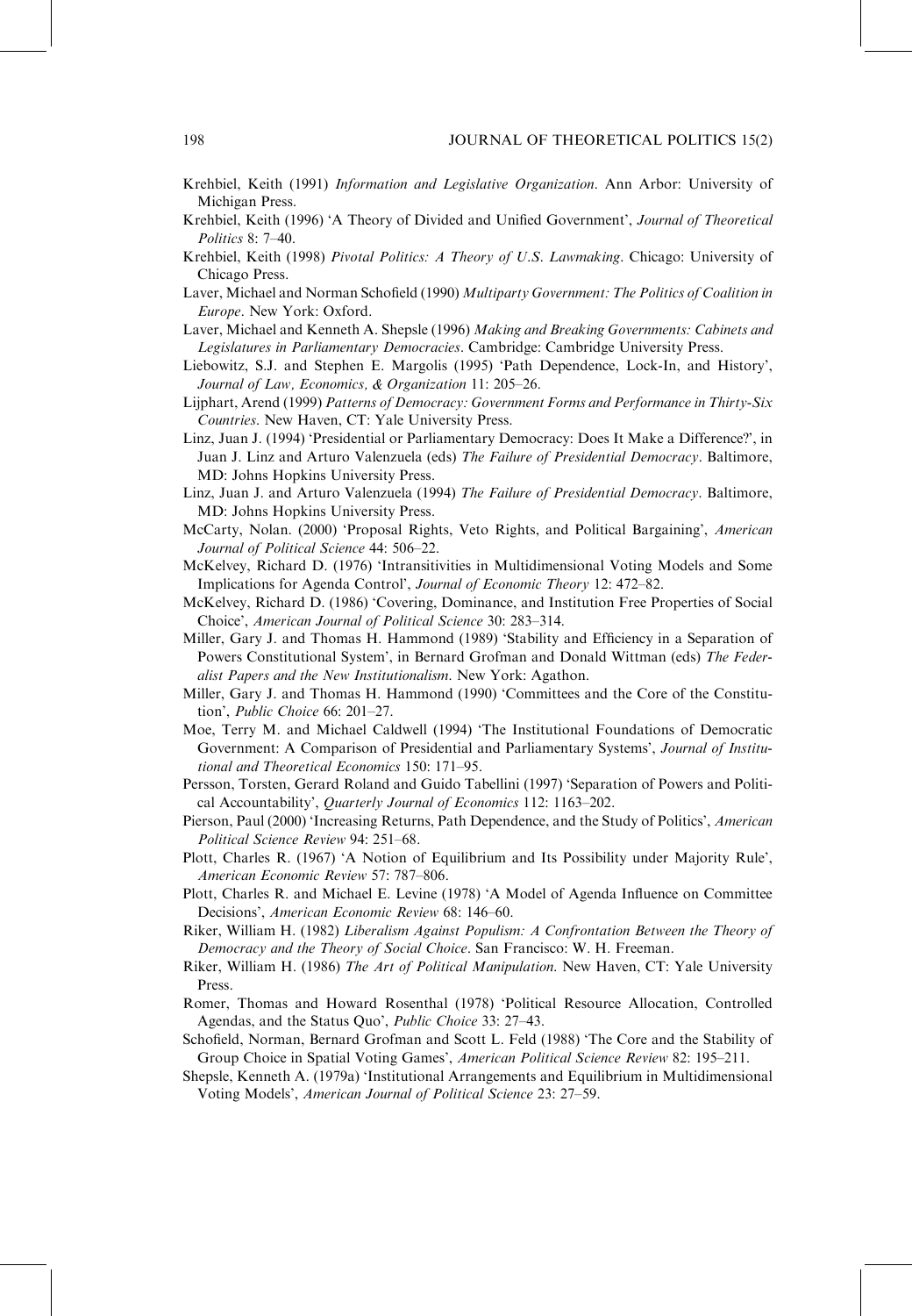- Shepsle, Kenneth A. (1979b) 'The Role of Institutional Structure in the Creation of Policy Equilibrium,' in Douglas W. Rae and Theodore J. Eismeier (eds) Public Policy and Public Choice (Sage Yearbooks in Politics and Public Policy, Vol. VI). Beverly Hills: Sage.
- Shepsle, Kenneth A. (1986) 'Institutional Equilibrium and Equilibrium Institutions', in Herbert Weisberg (ed.) Political Science: The Science of Politics. New York: Agathon Press.
- Shepsle, Kenneth A. (1989) 'Studying Institutions: Some Lessons from the Rational Choice Approach', Journal of Theoretical Politics 1: 131-47.
- Shugart, Matthew Soberg and John M. Carey (1992) Presidents and Assemblies: Constitutional Design and Electoral Dynamics. New York: Cambridge University Press.
- Skocpol, Theda (1992) Protecting Soldiers and Mothers: The Political Origins of Social Policy in the United States. Cambridge, MA: Harvard University Press.
- Skocpol, Theda (1995) Social Policy in the United States: Future Possibilities in Historical Perspective. Princeton, NJ: Princeton University Press.
- Steinmo, Sven (1989) 'Political Institutions and Tax Policy in the United States, Sweden, and Britain', World Politics 41: 500-35.
- Steinmo, Sven (1993) Taxation and Democracy: Swedish, British and American Approaches to Financing the Modern State. New Haven, CT: Yale University Press.
- Steinmo, Sven, Kathleen Thelen and Frank Longstreth (1992) Structuring Politics: Historical Institutionalism in Comparative Analysis. Cambridge: Cambridge University Press.
- Steinmo, Sven and Caroline J. Tolbert (1998) 'Do Institutions Really Matter? Taxation in Industrialized Democracies', Comparative Political Studies 31: 165–87.
- Sundquist, James L. (1968) Politics and Policy: The Eisenhower, Kennedy, and Johnson Years. Washington, D.C.: Brookings.
- Taagepera, Rein and Bernard Grofman (1985) 'Rethinking Duverger's Law: Predicting the Effective Number of Parties in Plurality and PR Systems – Parties Minus Issues Equals One', European Journal of Political Research 13: 341-52.
- Truman, David B. (1951) The Governmental Process: Political Interests and Public Opinion. New York: Alfred A. Knopf.
- Tsebelis, George (1995) 'Decision-making in Political systems: Veto Players in Presidentialism, Parliamentarism, Multicameralism, and Multipartyism', British Journal of Political Science  $25: 289 - 326.$
- Tsebelis, George (1999) 'Veto Players and Law Production in Parliamentary Democracies: An Empirical Analysis', American Political Science Review 93: 591–608.
- Tsebelis, George (2000) 'Veto Players and Institutional Analysis', Governance 13: 441–74.
- Tsebelis, George (2002) Veto Players: How Political Institutions Work. Princeton, NJ: Princeton University Press.
- Tsebelis, George and Jeannette Money (1997) Bicameralism. New York: Cambridge University Press
- Valenzuela, Arturo (1993) 'Latin America: Presidentialism in Crisis', Journal of Democracy 4:  $3 - 16$ .
- Vogel, David (1993) 'Representing Diffuse Interests in Environmental Policymaking', in R. Kent Weaver and Bert A. Rockman (eds) Do Institutions Matter? Government Capabilities in the United States and Abroad. Washington, D.C.: Brookings.
- Weaver, R. Kent and Bert A. Rockman (1993a) 'Assessing the Effects of Institutions', in R. Kent Weaver and Bert A. Rockman (eds) Do Institutions Matter? Government Capabilities in the United States and Abroad. Washington, D.C.: Brookings.
- Weaver, R. Kent and Bert A. Rockman (1993b) 'When and How Do Institutions Matter?', in R. Kent Weaver and Bert A. Rockman (eds) Do Institutions Matter? Government Capabilities in the United States and Abroad. Washington, D.C.: Brookings.